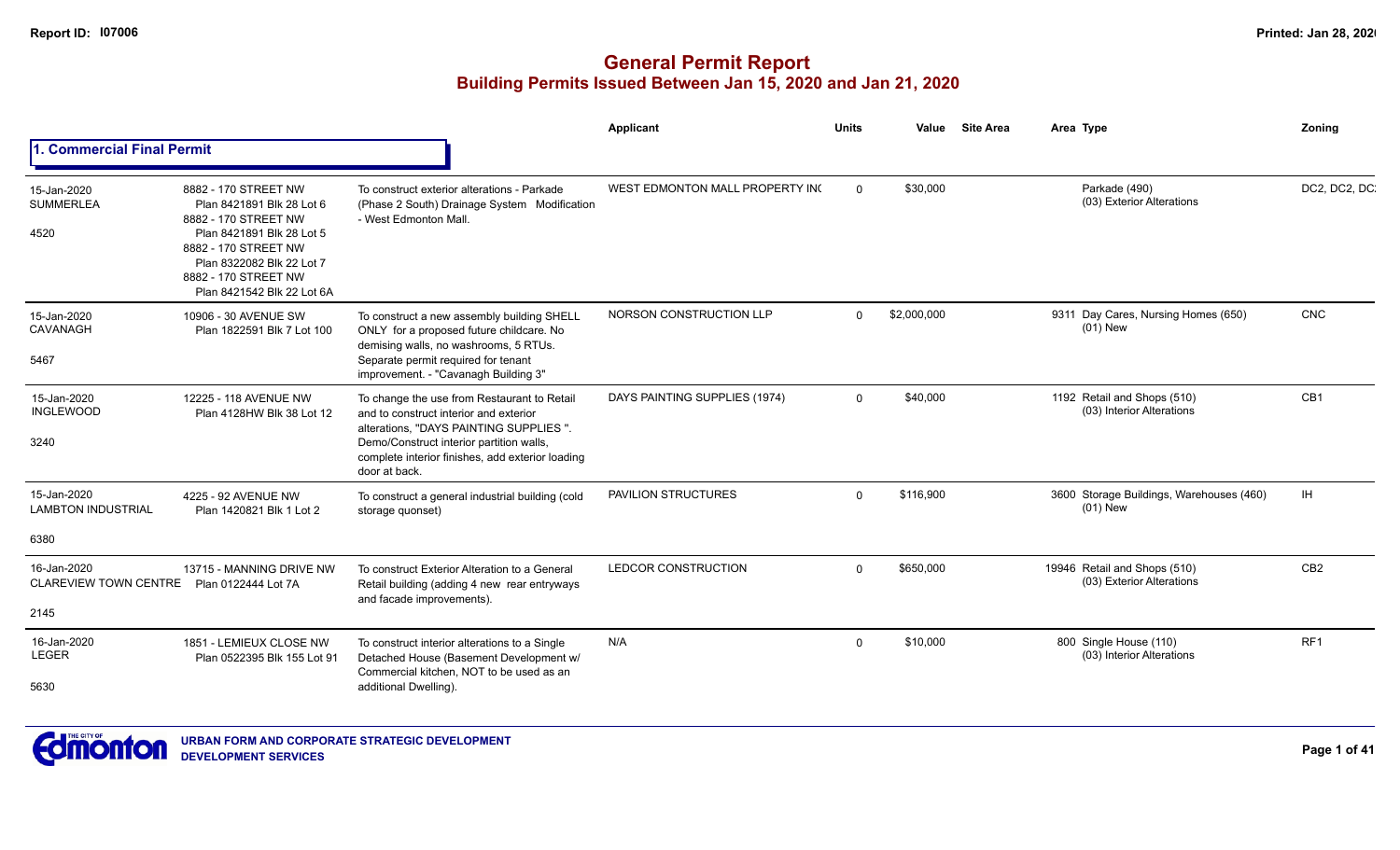## **General Permit Report Building Permits Issued Between Jan 15, 2020 and Jan 21, 2020**

|                                                            |                                                        |                                                                                                                                                                                                                                                                                                    | Applicant                                                     | <b>Units</b> | Value     | <b>Site Area</b> | Area Type                                                     | Zoning          |
|------------------------------------------------------------|--------------------------------------------------------|----------------------------------------------------------------------------------------------------------------------------------------------------------------------------------------------------------------------------------------------------------------------------------------------------|---------------------------------------------------------------|--------------|-----------|------------------|---------------------------------------------------------------|-----------------|
| 1. Commercial Final Permit                                 |                                                        |                                                                                                                                                                                                                                                                                                    |                                                               |              |           |                  |                                                               |                 |
| 16-Jan-2020<br><b>WALKER</b><br>6662                       | 5205 - ELLERSLIE ROAD SW<br>Plan 1422177 Blk 30 Lot 2  | To construct interior alterations to a Suite, First<br>tenant fit up, in a commercial mixed use<br>building- Aurora Dental (Existing Demising wall<br>change)                                                                                                                                      | GH CONSTRUCTION LTD O/A GOLDEN<br>HAMMER CONSTRUCTION, NADDER | 0            | \$200,000 |                  | 2637 Office Buildings (520)<br>(03) Interior Alterations      | DC <sub>1</sub> |
| 16-Jan-2020<br><b>GARNEAU</b><br>5200                      | 8215 - 112 STREET NW<br>Plan 5384RS Blk 158 Lot 1A     | To construct interior alteration to an existing<br>office - tenant improvement. Minor demolition -<br>opening one space to an open concept, minor<br>work to ceiling - two new light fixtures and<br>replacing existing potlights with LEDs. New<br>one hour fire rated Demising Wall.             | WOLSKI DESIGN GROUP LTD.                                      | $\Omega$     | \$54,000  |                  | 2822 Office Buildings (520)<br>(03) Interior Alterations      | DC <sub>2</sub> |
| 16-Jan-2020<br><b>STRATHCONA INDUSTRIAL</b><br><b>PARK</b> | 9503 - 42 AVENUE NW<br>Plan 7721479 Blk 17 Lot 3       | To change the use and construct interior<br>alterations for a new office (including<br>construction of demising wall)                                                                                                                                                                              | SERVE ALL RESTORATION INC                                     | $\Omega$     | \$45,000  |                  | Mixed Use (522)<br>(03) Interior Alterations                  | <b>IB</b>       |
| 6700                                                       |                                                        |                                                                                                                                                                                                                                                                                                    |                                                               |              |           |                  |                                                               |                 |
| 16-Jan-2020<br><b>TWEDDLE PLACE</b><br>6760                | 8416 - MILL WOODS ROAD NW<br>Plan 3100TR Blk 42 Lot 49 | To construct Interior Alterations within<br>residential apartment building - fire remediation -<br>demolition and abatement work only - no repairs<br>included in this permit. Main & Second Floor<br>UNIT 1&2. Third & Fourth Floor UNIT 5&6.<br>Separate permit required for future alterations. | <b>DAMAGE INC</b>                                             | $\Omega$     | \$200,000 |                  | 12000 Apartments (310)<br>(03) Interior Alterations           | RA7             |
| 16-Jan-2020<br><b>SOUTH EDMONTON</b><br><b>COMMON</b>      | 2045 - 98 STREET NW<br>Plan 9823278 Blk 7 Lot 4        | To change the use from E (gen. retail) to A2 -<br>restaurant and construct interior altreations "<br>Delicous Pho South Common"                                                                                                                                                                    | N/A                                                           | $\Omega$     | \$500,000 |                  | 28460 Restaurants and Bars (540)<br>(03) Interior Alterations | DC <sub>2</sub> |
| 6195                                                       |                                                        |                                                                                                                                                                                                                                                                                                    |                                                               |              |           |                  |                                                               |                 |
| 16-Jan-2020<br><b>TAMARACK</b>                             | 2425 - 17 STREET NW<br>Plan 1425070 Blk 8 Lot 78       | To construct Interior Alteration for a new<br>cannabis retail - Tamarack Cannabis House                                                                                                                                                                                                            | <b>CANBIAN INC.</b>                                           | $\Omega$     | \$115.000 |                  | 1561 Retail and Shops (510)<br>(03) Interior Alterations      | <b>CSC</b>      |

6443

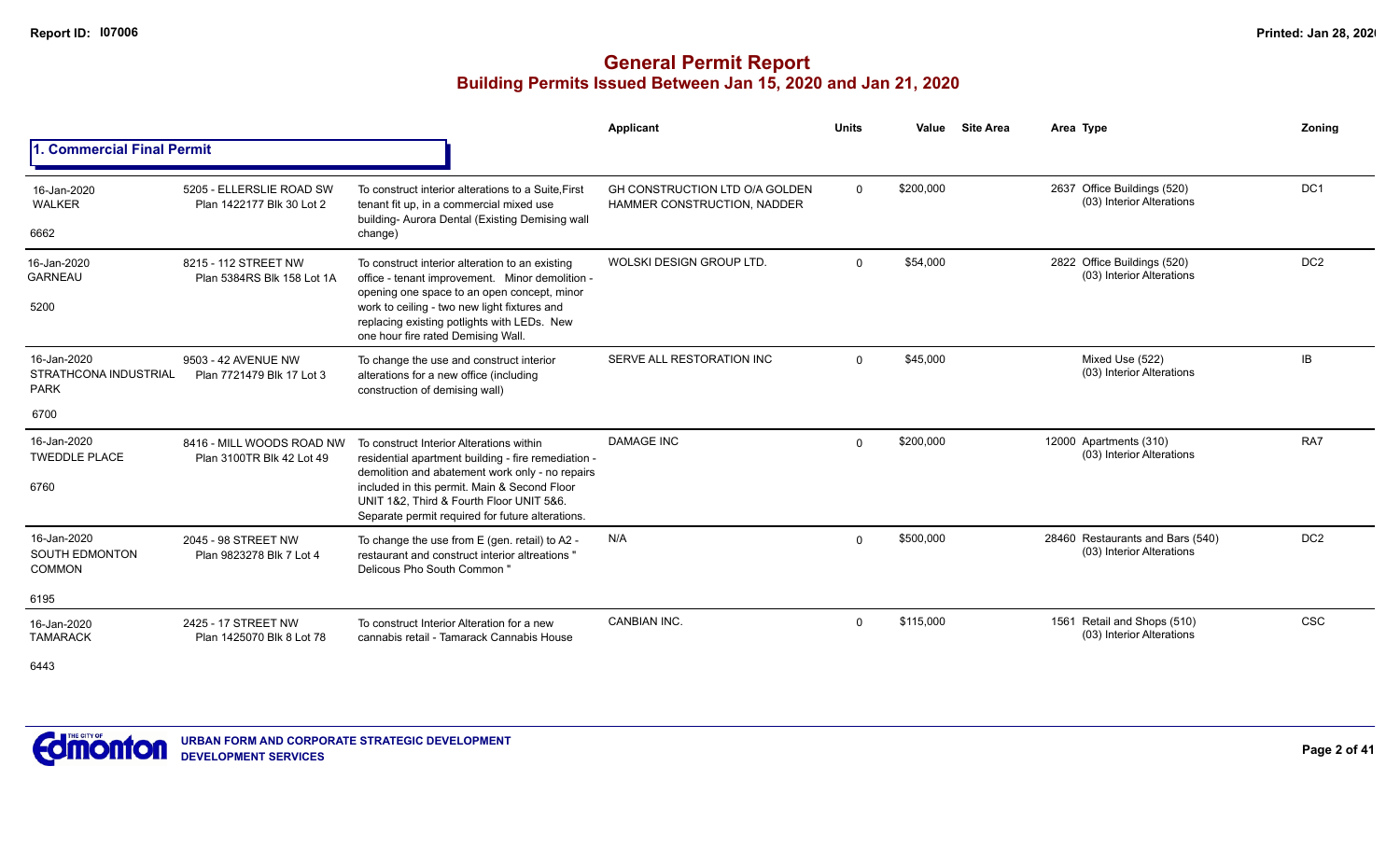# **General Permit Report Building Permits Issued Between Jan 15, 2020 and Jan 21, 2020**

|                                                           |                                                                                                                                                       |                                                                                                                                                                                               | <b>Applicant</b>                                     | <b>Units</b> | Value       | <b>Site Area</b> | Area Type                                                         | Zonina                    |
|-----------------------------------------------------------|-------------------------------------------------------------------------------------------------------------------------------------------------------|-----------------------------------------------------------------------------------------------------------------------------------------------------------------------------------------------|------------------------------------------------------|--------------|-------------|------------------|-------------------------------------------------------------------|---------------------------|
| <b>Commercial Final Permit</b>                            |                                                                                                                                                       |                                                                                                                                                                                               |                                                      |              |             |                  |                                                                   |                           |
| 16-Jan-2020<br><b>EBBERS</b><br>2251                      | 304 - EBBERS BOULEVARD NW<br>Plan 1524148 Blk 8 Lot 1                                                                                                 | To construct FOOTINGS AND FOUNDATIONS<br>ONLY for future multi-use fitness facility (with<br>swimming pools) - Movati Athletic, Manning<br>Village.                                           | DAWSON WALLACE CONSTRUCTION                          | $\Omega$     | \$10,000    |                  | Indoor Recreational Buildings (560)<br>(04) Footing & Foundation  | CSC, CSC                  |
| 16-Jan-2020<br><b>MONTROSE</b><br>2550                    | 11803 - 66 STREET NW<br>Plan 5819AA Blk 1 Lot 8<br>6518 - 118 AVENUE NW<br>Plan 5819AA Blk 1 Lot 6<br>6520 - 118 AVENUE NW<br>Plan 5819AA Blk 1 Lot 7 | To construct an addition (adding a trailer and a<br>walkway) to an existing Child Care Services,<br>and to add 14 children for a total of 52 children.                                        | PENCIL POINTS DESIGN AND DRAFTING                    | $\Omega$     | \$55,000    |                  | 1950 Day Cares, Nursing Homes (650)<br>(02) Addition              | CB1                       |
| 17-Jan-2020<br><b>ALBANY</b><br>3460                      | 16940 - 127 STREET NW<br>Plan 1424279 Blk 1 Lot 12                                                                                                    | To construct Interior alterations to existing<br>tenant space for a new Smile Direct Club within<br>Walmart                                                                                   | DE-ZINE INTERNATIONAL CONSULTING<br><b>LTD</b>       | $\Omega$     | \$35,000    |                  | 603 Retail and Shops (510)<br>(03) Interior Alterations           | <b>CSC</b>                |
| 17-Jan-2020<br><b>EASTGATE BUSINESS PARK</b><br>6180      | 9945 - 50 STREET NW<br>Plan 6903AP Blk W                                                                                                              | To construct Interior Alteration for a new office<br>space for Dwyer Financial within an existing<br>space. (Addressing may be required)                                                      | <b>JC DAMAR DEVELOPMENTS</b>                         | $\Omega$     | \$60,000    |                  | 970 Office Buildings (520)<br>(03) Interior Alterations           | CB <sub>2</sub>           |
| 17-Jan-2020<br>YELLOWHEAD CORRIDOR<br><b>EAST</b><br>1270 | 12403 - FORT ROAD NW<br>Plan 1520512 Blk 1 Lot 1B                                                                                                     | To construct Interior Alteration to an existing<br>transit garage to include charging infrastructure<br>for electric buses - Kathleen Andrews Transit<br>Garage - Electric Bus Infrastructure | COE                                                  | $\Omega$     | \$2,500,000 |                  | 10764 Transportation Terminals (440)<br>(03) Interior Alterations | DC <sub>1</sub>           |
| 17-Jan-2020<br><b>ROPER INDUSTRIAL</b>                    | 6312 - 50 STREET NW<br>SE-23-52-24-4                                                                                                                  | To construct interior alterations within general<br>industrial suite - new pallet racking installation                                                                                        | G N JOHNSTON CO LTD O/A JOHNSTON<br><b>EQUIPMENT</b> | $\Omega$     | \$21,300    |                  | Storage Buildings, Warehouses (460)<br>(03) Interior Alterations  | DC2, DC2, DC.<br>DC2, DC2 |

6640

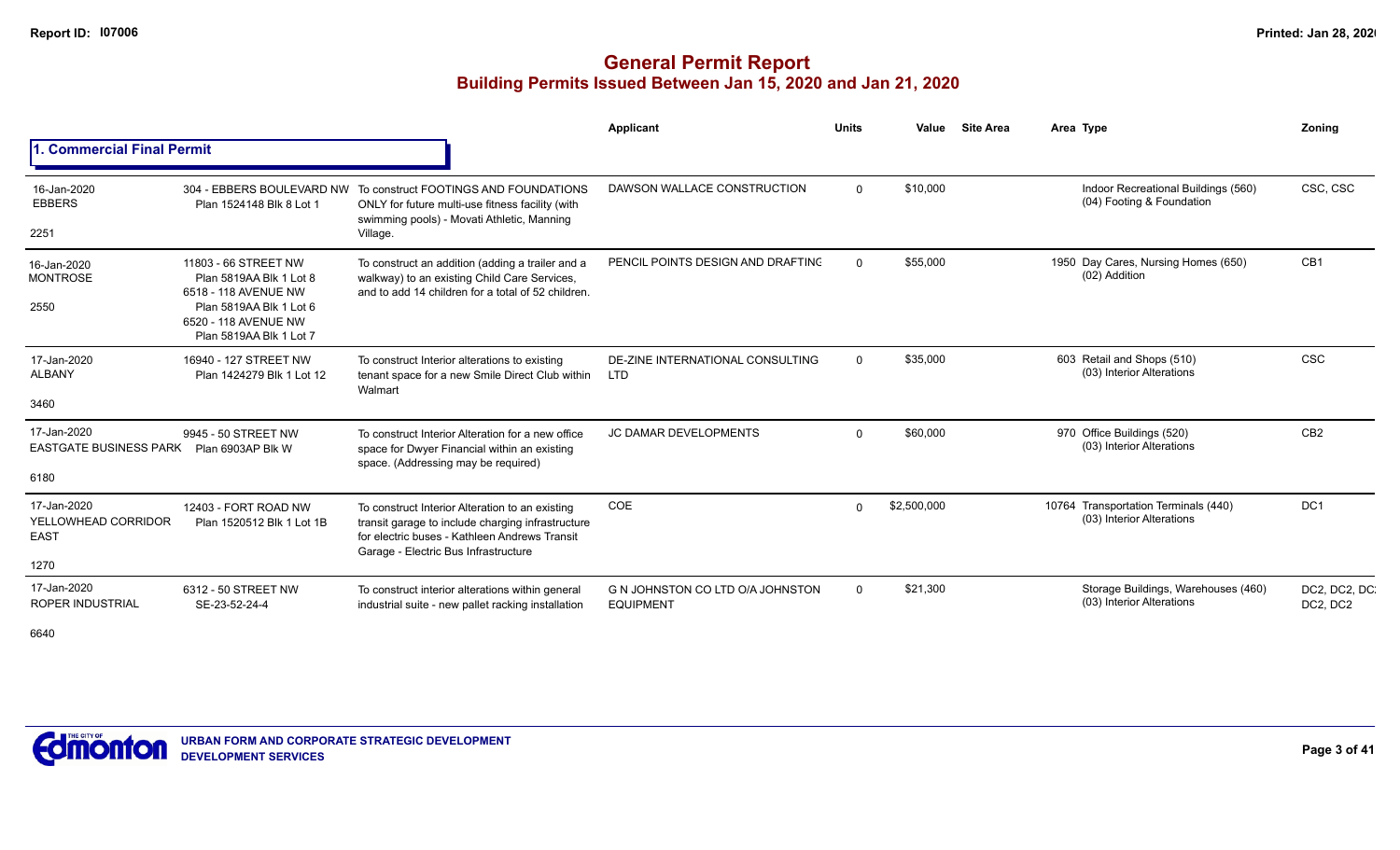|                                         |                                                         |                                                                                                                                                   | Applicant                                                 | <b>Units</b> | Value       | <b>Site Area</b> | Area Type                                                 | Zoning          |
|-----------------------------------------|---------------------------------------------------------|---------------------------------------------------------------------------------------------------------------------------------------------------|-----------------------------------------------------------|--------------|-------------|------------------|-----------------------------------------------------------|-----------------|
| 1. Commercial Final Permit              |                                                         |                                                                                                                                                   |                                                           |              |             |                  |                                                           |                 |
| 17-Jan-2020<br><b>DOWNTOWN</b>          | 10104 - 103 AVENUE NW<br>Plan 8021480 Blk 1 Lot B       | To construct interior alterations within office<br>building - tenant improvement - 19th floor Bell<br><b>Tower Show Suite</b>                     | ASSALY LICENSED INTERIOR DESIGN IN                        | $\Omega$     | \$120,000   |                  | 2110 Office Buildings (520)<br>(03) Interior Alterations  | <b>CCA</b>      |
| 1090                                    |                                                         |                                                                                                                                                   |                                                           |              |             |                  |                                                           |                 |
| 17-Jan-2020<br><b>CENTRAL MCDOUGALL</b> | 10720 - 101 STREET NW<br>Plan B4 Blk 1 Lot 289          | To change the use from office $(D)$ to a new<br>retail store (E), no mezzanine, upper level is                                                    | N/A                                                       | $\mathbf{0}$ | \$15,000    |                  | 3652 Retail and Shops (510)<br>(03) Interior Alterations  | CB <sub>2</sub> |
| 1030                                    |                                                         | service space - "Diva Beauty"                                                                                                                     |                                                           |              |             |                  |                                                           |                 |
| 20-Jan-2020<br><b>CLOVER BAR AREA</b>   | 500, 250 - AURUM ROAD NE<br>Plan 9624397 Blk 1 Lot 4PUL | To PARTIALLY demolish an industrial building<br>(superstructure only) - Aeration Hall,<br>composting facility at Edmonton Waste                   | <b>GRAHAM CONSTRUCTION &amp;</b><br><b>ENGINEERING LP</b> | $\Omega$     | \$2,500,000 |                  | Utility Buildings (480)<br>(99) Demolition                | DC <sub>2</sub> |
| 2160                                    |                                                         | Management Centre.                                                                                                                                |                                                           |              |             |                  |                                                           |                 |
| 20-Jan-2020<br><b>OLIVER</b>            | 9908 - 112 STREET NW<br>Plan NB Blk 12 Lot 78           | To construct interior/exterior alterations to<br>vacant commercial building - residential heritage<br>building - temporarily raise house, replace | LORAC CONSTRUCTION                                        | $\Omega$     | \$150,000   |                  | 1593 Apartments (310)<br>(03) Interior Alterations        | RF <sub>6</sub> |
| 1150                                    |                                                         | foundation, and reinstall house in existing<br>location                                                                                           |                                                           |              |             |                  |                                                           |                 |
| 20-Jan-2020<br><b>STRATHCONA</b>        | 10504 - 82 AVENUE NW<br>Plan I Blk 66 Lots 1-4          | To construct Interior and exterior and new<br>addition (51.93m2), to an existing retail space<br>for a new tenant - Plaza 82 - Winners on Whyte   | DIALOG. CAROLYN KEELEY                                    | $\Omega$     | \$1,500,000 |                  | 22482 Retail and Shops (510)<br>(03) Interior Alterations | CB <sub>2</sub> |
| 5480                                    |                                                         |                                                                                                                                                   |                                                           |              |             |                  |                                                           |                 |
| 20-Jan-2020<br><b>SPRUCE AVENUE</b>     | 10508 - 111 AVENUE NW<br>Plan 1921467 Blk 1 Lot 1       | To construct a temporary tower crane<br>(Norwood Capital Care project)                                                                            | ELLISDON CONSTRUCTION SERVICES<br>INC.                    | $\Omega$     | \$1,021,900 |                  | Temporary Structures (999)<br>(12) Move Building OnSite   | DC2, DC2        |
| 1230                                    |                                                         |                                                                                                                                                   |                                                           |              |             |                  |                                                           |                 |
| 20-Jan-2020<br><b>SPRUCE AVENUE</b>     | 10410 - 111 AVENUE NW<br>Plan 9720909 Blk 2             | To construct a temporary covered way<br>hoarding (Capital Care Norwood project)                                                                   | ELLISDON CONSTRUCTION SERVICES<br>INC.                    | $\mathbf{0}$ | \$0         |                  | Hoarding (910)<br>$(01)$ New                              | DC2, DC2        |
| 1230                                    | 10508 - 111 AVENUE NW<br>Plan 1921467 Blk 1 Lot 1       | (EXPIRES November 31/2020)                                                                                                                        |                                                           |              |             |                  |                                                           |                 |

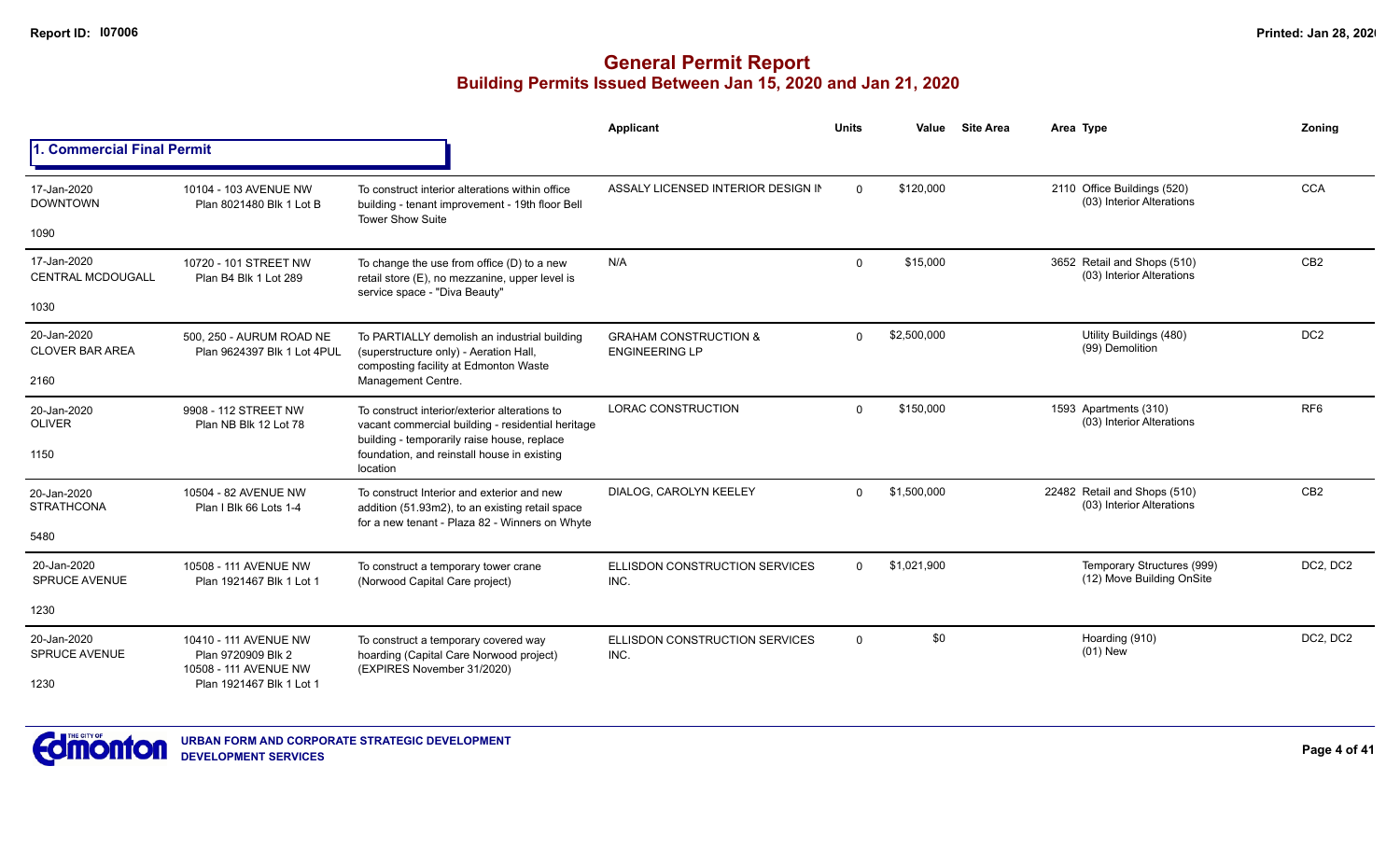## **General Permit Report Building Permits Issued Between Jan 15, 2020 and Jan 21, 2020**

|                                                                |                                                                                                           |                                                                                                                                                                                                                                                                                                                                                                                                      | Applicant                       | <b>Units</b> | Value       | <b>Site Area</b> | Area Type                                                             | Zoning          |
|----------------------------------------------------------------|-----------------------------------------------------------------------------------------------------------|------------------------------------------------------------------------------------------------------------------------------------------------------------------------------------------------------------------------------------------------------------------------------------------------------------------------------------------------------------------------------------------------------|---------------------------------|--------------|-------------|------------------|-----------------------------------------------------------------------|-----------------|
| <b>1. Commercial Final Permit</b>                              |                                                                                                           |                                                                                                                                                                                                                                                                                                                                                                                                      |                                 |              |             |                  |                                                                       |                 |
| 21-Jan-2020<br><b>BARANOW</b><br>3020                          | 12350 - 137 AVENUE NW<br>Plan 8522444 Blk 35 Lot 34                                                       | To construct interior alterations to an existing<br>retail store - Interior decor renovation to existing<br>Superstore including new finishes, signage,<br>refrigerated cases and fixtures, new walk-in<br>cooler at front of the store, and new<br>finishes/plumbing fixtures in existing staff<br>washrooms. In addition, new paint and signage<br>to be provided to the exterior of the building. | <b>NEJMARK ARCHITECT</b>        | $\Omega$     | \$1,300,000 |                  | Retail and Shops (510)<br>(03) Exterior Alterations                   | <b>CSC</b>      |
| 21-Jan-2020<br>YELLOWHEAD CORRIDOR<br><b>EAST</b><br>1270      | 12555 - 72 STREET NW<br>Plan 7721133 Blk A Lot 21A                                                        | To Change the Use from a Limited Contractor<br>Services to General Industrial (Oodle Noodle)<br>and to construct Interior Alterations<br>(Warehouse and production only for the<br>restaurant).                                                                                                                                                                                                      | <b>RONALD RENOVATION LTD</b>    | $\Omega$     | \$25,000    |                  | Storage Buildings, Warehouses (460)<br>(03) Interior Alterations      | IM              |
| 21-Jan-2020<br><b>EASTGATE BUSINESS</b><br><b>PARK</b><br>6180 | 9241C - 50 STREET NW<br>Condo Common Area (Plan<br>0923695)<br>9231 - 50 STREET NW<br>Plan 0923695 Unit 8 | To construct interior alterations to an existing<br>warehouse space for Cannabis Production and<br>Distribution (Alberta Bud Inc.)                                                                                                                                                                                                                                                                   | ALBERTA BUD INC.                | $\Omega$     | \$100,000   |                  | 6050 Storage Buildings, Warehouses (460)<br>(03) Interior Alterations | IB              |
| 21-Jan-2020<br><b>CALGARY TRAIL SOUTH</b><br>5120              | 2440 - CALGARY TRAIL NW<br>Plan 663RS Lot 1                                                               | To construct interior alterations and an addition<br>to an existing building. Add a third elevator,<br>expand elevator lobbies on upper floors,<br>expand the breakfast and pantry area, and<br>update main floor lobby to match franchise<br>standards.                                                                                                                                             | N/A                             | $\Omega$     | \$800,000   |                  | <b>Hotels (530)</b><br>(02) Addition                                  | CB <sub>2</sub> |
| 21-Jan-2020<br><b>BOYLE STREET</b><br>1020                     | 10954 - 84 STREET NW<br>Plan 1723564 Blk 6 Lot 2                                                          | To construct BUILDING 3 a commercial A2<br>assembly building over existing parkade                                                                                                                                                                                                                                                                                                                   | NORR ARCHITECTS - EDMONTON OFFI | $\Omega$     | \$335,000   |                  | 2960 Restaurants and Bars (540)<br>$(01)$ New                         | DC <sub>1</sub> |
| 21-Jan-2020<br><b>SILVER BERRY</b>                             | 3341 - 34 STREET NW<br>Plan 0322269 Blk 16 Lot 110                                                        | To construct Interior Alteration for a new<br>cannabis retail. - Cannabis House                                                                                                                                                                                                                                                                                                                      | <b>KIG CONSTRUCTION</b>         | $\Omega$     | \$115,000   |                  | 1003 Mixed Use (522)<br>(03) Interior Alterations                     | CB1             |

6442

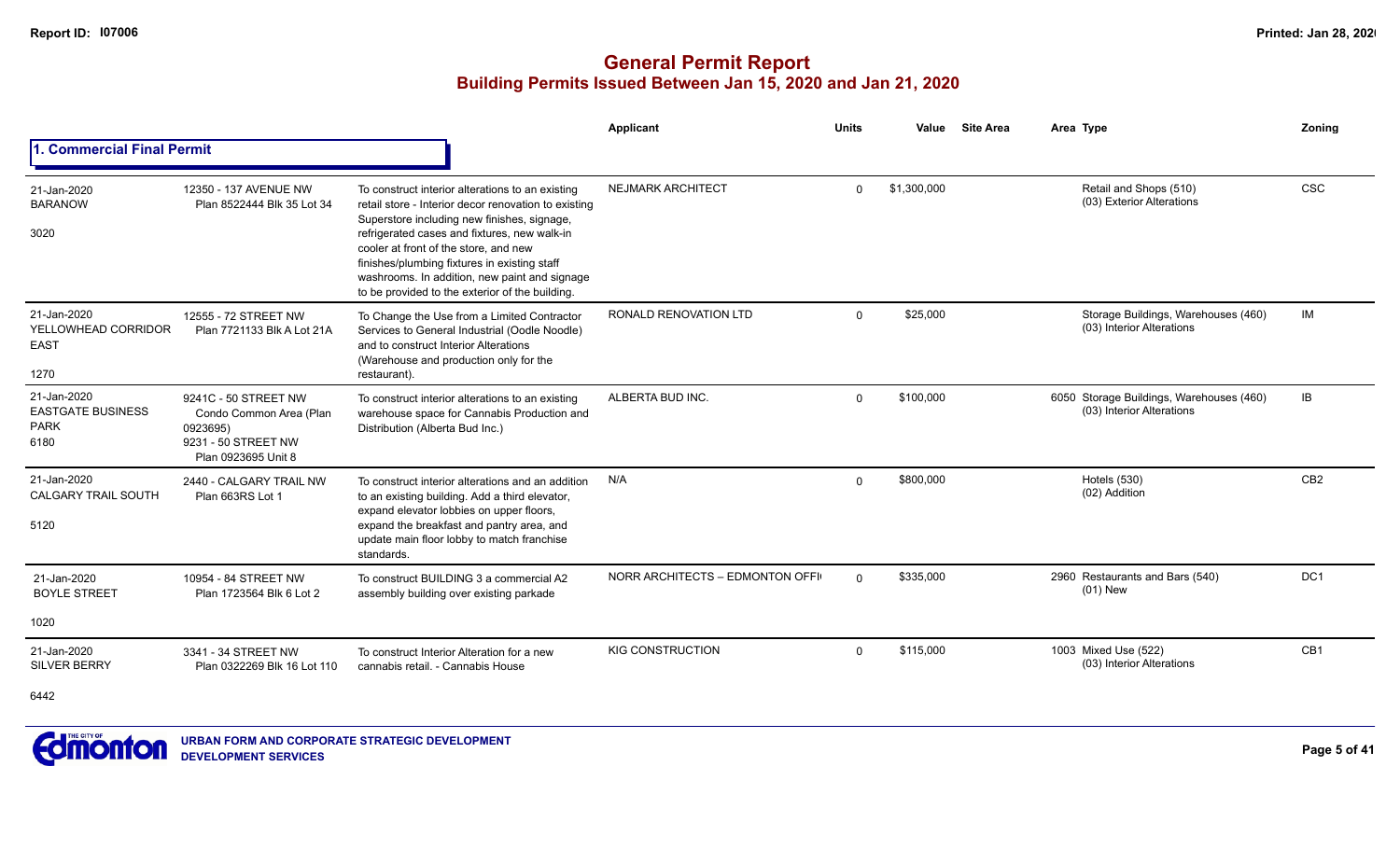|                                             |                                                              |                                                                                                                         | Applicant                            | <b>Units</b>            | Value     | <b>Site Area</b> | Area Type                                                           | Zoning          |
|---------------------------------------------|--------------------------------------------------------------|-------------------------------------------------------------------------------------------------------------------------|--------------------------------------|-------------------------|-----------|------------------|---------------------------------------------------------------------|-----------------|
| 1. Commercial Final Permit                  |                                                              |                                                                                                                         |                                      |                         |           |                  |                                                                     |                 |
| 21-Jan-2020<br><b>ROPER INDUSTRIAL</b>      | 5408 - 53 AVENUE NW<br>Plan 8220320 Blk 4 Lot 21             | To construct Interior Alteration to an existing<br>building - HVAC repairs and improvements. -<br>ANJUMANE SAIFEE TRUST | <b>BEC LIMITED</b>                   | $\mathbf 0$             | \$4,000   |                  | 15000 Mixed Use (522)<br>(03) Interior Alterations                  | <b>IB</b>       |
| 6640                                        |                                                              |                                                                                                                         |                                      |                         |           |                  |                                                                     |                 |
| 21-Jan-2020<br><b>HADDOW</b>                | 103 - HADDOW CLOSE NW<br>Condo Common Area (Plan<br>0524641) | To construct interior alteration to an existing<br>takeout /specialty food - Pizza 73 - HVAC<br>modifications           | CRAWFORD GENERAL CONTRACTING<br>INC. | $\mathbf 0$             | \$80,000  |                  | 1275 Retail - Motor Vehicle (570)<br>(03) Interior Alterations      | DC <sub>2</sub> |
| 5610                                        | 107 - HADDOW CLOSE NW<br>Plan 0524641 Unit 1                 |                                                                                                                         |                                      |                         |           |                  |                                                                     |                 |
| 21-Jan-2020<br><b>KENNEDALE INDUSTRIAL</b>  | 13650 - 50 STREET NW<br>Plan 9320792 Blk 25 Lot 5            | To construct and operate a Temporary Garden<br>Centre (fencing only), accessory to an existing                          | <b>COSTCO WHOLESALE</b>              | $\mathbf 0$             | \$1,800   |                  | Retail and Shops (510)<br>(03) Exterior Alterations                 | IB              |
| 2380                                        |                                                              | approved Warehouse Sales Use building from<br>April 1, 2020 to June 30, 2020.                                           |                                      |                         |           |                  |                                                                     |                 |
| 21-Jan-2020<br>WESTMOUNT                    | 10708 - 124 STREET NW<br>Plan RN22 Blk 28 Lot 12             | To construct a FOUNDATION ONLY for a new<br>theater and construct FOUNDATION AND                                        | <b>CHANDOS CONSTRUCTION</b>          | $\Omega$                | \$225,000 |                  | Theatre and Performing Arts Ctrs (550)<br>(04) Footing & Foundation | CB <sub>1</sub> |
| 3440                                        |                                                              | UNDERPINNING for the north adjacent building.                                                                           |                                      |                         |           |                  |                                                                     |                 |
| 6. House Building Permit                    |                                                              |                                                                                                                         |                                      |                         |           |                  |                                                                     |                 |
| 15-Jan-2020<br><b>MCCONACHIE AREA</b>       | 17729 - 63A STREET NW<br>Plan 1922721 Blk 31 Lot 28          | To construct a Single Detached House with<br>Unenclosed Front Porch.                                                    | STERLING HOMES EDMONTON LTD.         | $\overline{\mathbf{1}}$ | \$163,000 |                  | 1417 Single Detached House (110)<br>(01) Building - New<br>2-storey | <b>RPL</b>      |
| 2521                                        |                                                              |                                                                                                                         |                                      |                         |           |                  |                                                                     |                 |
| 15-Jan-2020<br><b>CRYSTALLINA NERA WEST</b> | 7432 - 178 AVENUE NW<br>Plan 1920842 Blk 9 Lot 35            | To construct a Single Detached House with<br>front attached Garage, Unenclosed Front<br>Porch, and side door.           | <b>IMPACT HOMES LTD</b>              | -1                      | \$189,200 |                  | 1645 Single Detached House (110)<br>(01) Building - New<br>2-storey | <b>RPL</b>      |
| 2463                                        |                                                              |                                                                                                                         |                                      |                         |           |                  |                                                                     |                 |

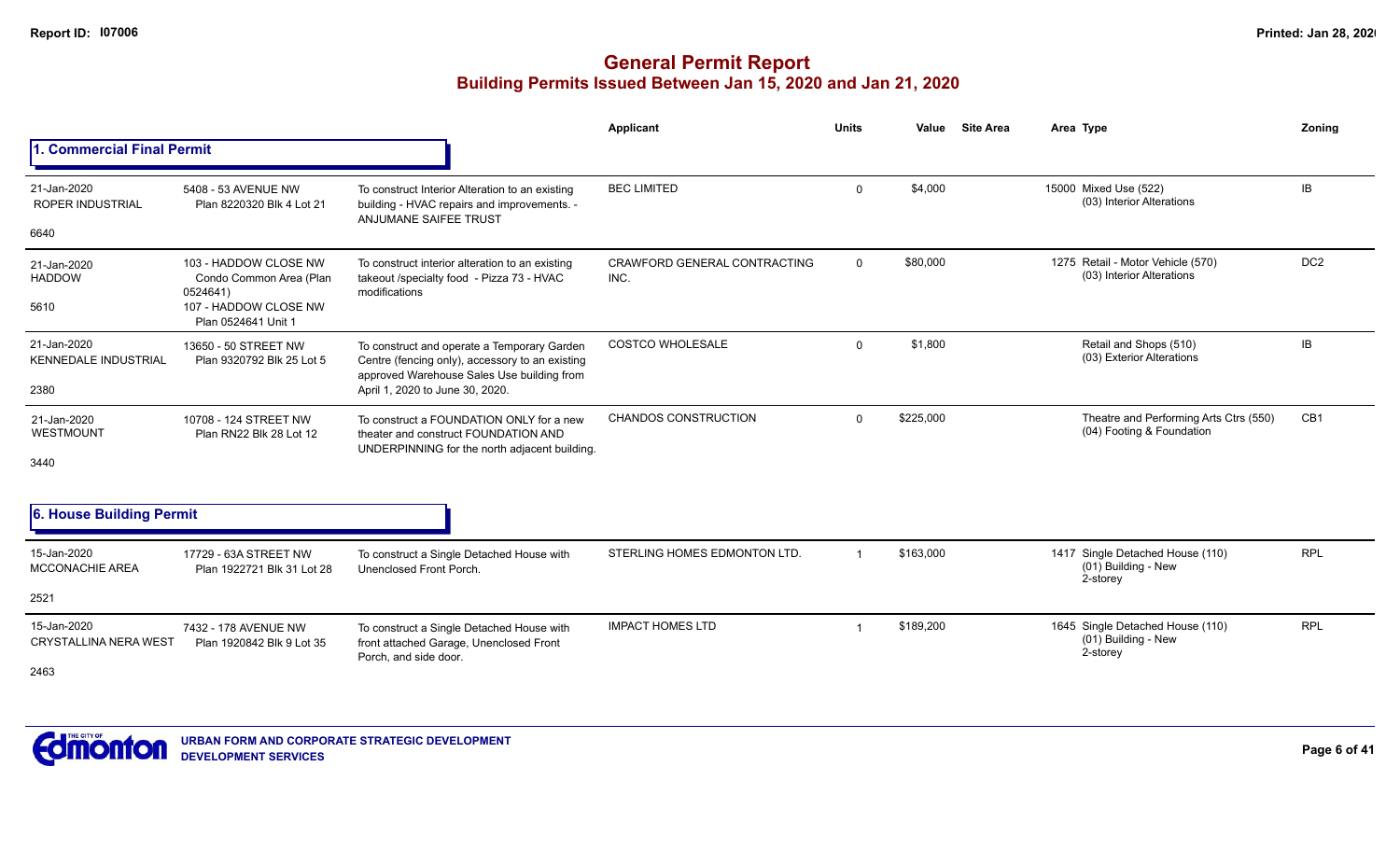|                                                    |                                                                                                                                                   |                                                                                                                                     | Applicant                        | <b>Units</b>   | Value     | <b>Site Area</b> | Area Type                                                           | Zoning          |
|----------------------------------------------------|---------------------------------------------------------------------------------------------------------------------------------------------------|-------------------------------------------------------------------------------------------------------------------------------------|----------------------------------|----------------|-----------|------------------|---------------------------------------------------------------------|-----------------|
| 6. House Building Permit                           |                                                                                                                                                   |                                                                                                                                     |                                  |                |           |                  |                                                                     |                 |
| 15-Jan-2020<br>THE ORCHARDS AT<br><b>ELLERSLIE</b> | SW<br>Plan 1822450 Blk 34 Lot 20                                                                                                                  | 3026 - CHOKECHERRY COMMO To construct a Single Detached House with<br>front attached Garage and Unenclosed Front<br>Porch.          | <b>HOMES BY AVI</b>              |                | \$225,200 |                  | 1958 Single Detached House (110)<br>(01) Building - New<br>2-storey | <b>RMD</b>      |
| 6216                                               |                                                                                                                                                   |                                                                                                                                     |                                  |                |           |                  |                                                                     |                 |
| 15-Jan-2020<br>CAVANAGH                            | Plan 1822233 Blk 6 Lot 53                                                                                                                         | 2777 - COLLINS CRESCENT SW To construct a Single Detached House with<br>front attached Garage and Unenclosed Front<br>Porch.        | <b>CAMERON HOMES INC</b>         |                | \$218,300 |                  | 1898 Single Detached House (110)<br>(01) Building - New<br>2-storey | <b>RMD</b>      |
| 5467                                               |                                                                                                                                                   |                                                                                                                                     |                                  |                |           |                  |                                                                     |                 |
| 15-Jan-2020<br><b>WINDERMERE</b>                   | 812 - 180 STREET SW<br>Plan 1520722 Blk 15 Lot 46                                                                                                 | To construct a Single Detached House with<br>front attached Garage, Unenclosed Front<br>Porch, rear uncovered deck (3.66m x 6.40m), | N/A                              |                | \$383,400 |                  | 3334 Single Detached House (110)<br>(01) Building - New<br>2-storey | <b>RSL</b>      |
| 5570                                               |                                                                                                                                                   | fireplace(s) and side doors.                                                                                                        |                                  |                |           |                  |                                                                     |                 |
| 15-Jan-2020<br><b>DESROCHERS AREA</b>              | 1445 - DARBY GREEN SW<br>Plan 1823252 Blk 2 Lot 80                                                                                                | To construct a Single Detached House with<br>front attached Garage, fireplace, secondary<br>suite(s) 2 Bedrooms, 1 Family Room, 1   | PACESETTER HOMES LTD             | 2              | \$209.600 |                  | 1823 Single Detached House (110)<br>(01) Building - New<br>2-storey | <b>RMD</b>      |
| 5463                                               |                                                                                                                                                   | Bathroom, 1 Mech Room, veranda, Unenclosed<br>Front Porch and walkout Basement.                                                     |                                  |                |           |                  |                                                                     |                 |
| 15-Jan-2020<br><b>LAUREL</b>                       | 1212 - 27 STREET NW<br>Plan 1723189 Blk 8 Lot 27                                                                                                  | To construct a Semi-Detached House with front<br>attached Garages, and Unenclosed Front                                             | STERLING HOMES EDMONTON LTD.     | $\overline{2}$ | \$353,900 |                  | 3077 Semi-Detached House (210)<br>(01) Building - New<br>2-storey   | RF4             |
| 6444                                               | 1210 - 27 STREET NW<br>Plan 1723189 Blk 8 Lot 28                                                                                                  | Porches.                                                                                                                            |                                  |                |           |                  |                                                                     |                 |
| 15-Jan-2020<br><b>WINDSOR PARK</b>                 | 11606 - 89 AVENUE NW<br>Plan 1252AH Blk 27 Lot 1                                                                                                  | To construct a Single Detached House with<br>Unenclosed Front Porch, rear uncovered deck                                            | <b>LANDMARK LEGACY HOMES INC</b> |                | \$254,800 |                  | 2216 Single Detached House (110)<br>(01) Building - New             | RF <sub>1</sub> |
| 5580                                               | (4.27m x 4.27m), rear balcony, electric<br>fireplace, installation of a Renewable Energy<br>Device (20 Solar-electric (PV) panels on the<br>roof) |                                                                                                                                     |                                  |                |           |                  |                                                                     |                 |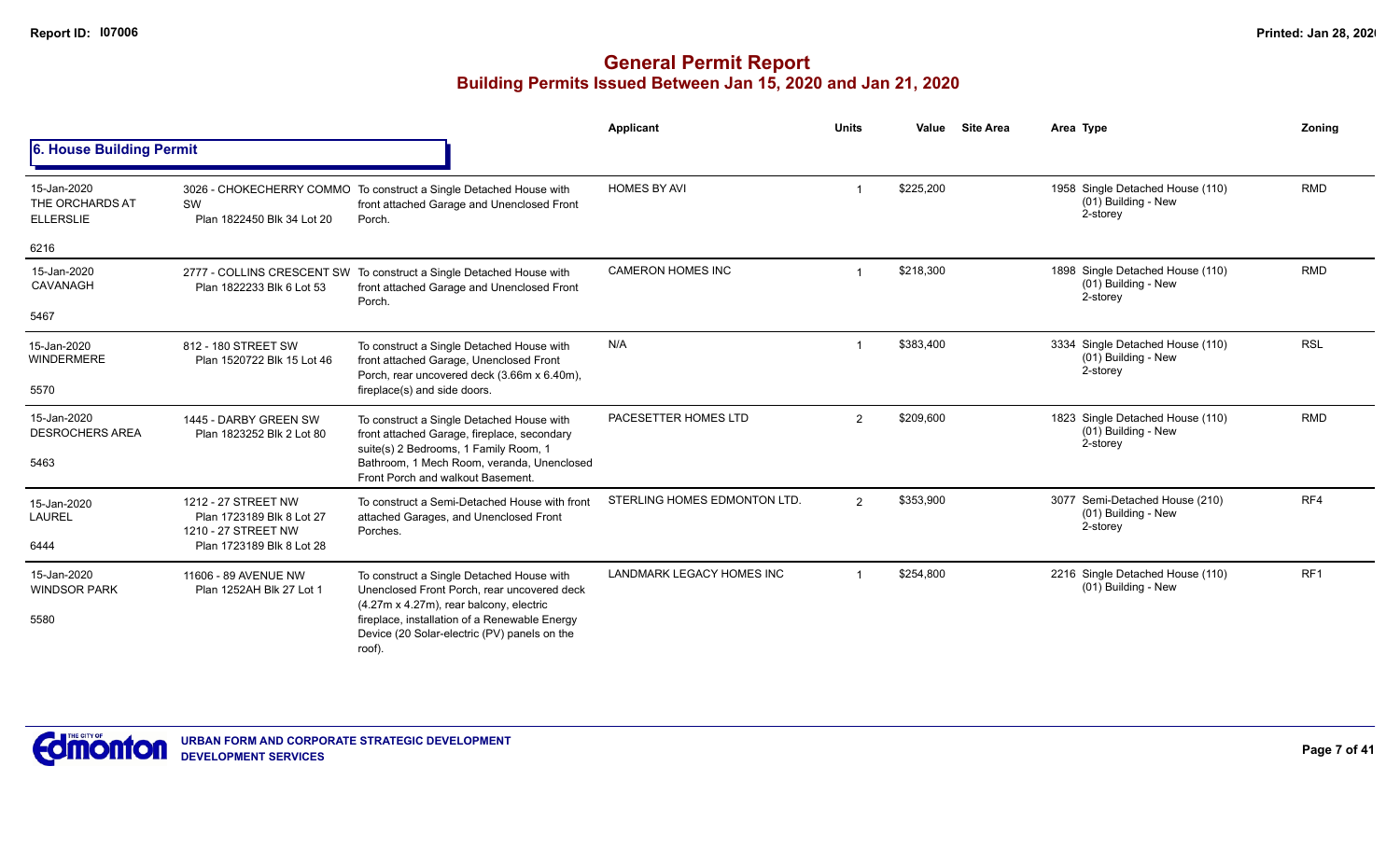|                                                    |                                                                                           |                                                                                                                                                    | Applicant                      | <b>Units</b>   | Value     | <b>Site Area</b> | Area Type                                                           | Zoning          |
|----------------------------------------------------|-------------------------------------------------------------------------------------------|----------------------------------------------------------------------------------------------------------------------------------------------------|--------------------------------|----------------|-----------|------------------|---------------------------------------------------------------------|-----------------|
| 6. House Building Permit                           |                                                                                           |                                                                                                                                                    |                                |                |           |                  |                                                                     |                 |
| 15-Jan-2020<br><b>ROSENTHAL</b>                    | 22623 - 81 AVENUE NW<br>Plan 1723497 Blk 4 Lot 55                                         | To construct a Single Detached House with<br>Unenclosed Front Porch and rear uncovered<br>deck (2.74 m x 3.05 m).                                  | <b>HOMES BY AVI</b>            |                | \$161,900 |                  | 1408 Single Detached House (110)<br>(01) Building - New<br>2-storey | <b>RMD</b>      |
| 4750                                               |                                                                                           |                                                                                                                                                    |                                |                |           |                  |                                                                     |                 |
| 15-Jan-2020<br><b>MAPLE</b>                        | 427 - 40 AVENUE NW<br>Plan 1623032 Blk 6 Lot 170<br>428 - 40 AVENUE NW                    | To construct a Semi-detached House with front<br>attached Garage and Unenclosed Front<br>Porches.                                                  | <b>LANDMARK ESSENTIALS INC</b> | 2              | \$319,400 |                  | 2777 Semi-Detached House (210)<br>(01) Building - New<br>2-storey   | <b>RMD</b>      |
| 6441                                               | Plan 1623032 Blk 18 Lot 23                                                                |                                                                                                                                                    |                                |                |           |                  |                                                                     |                 |
| 15-Jan-2020<br><b>CAVANAGH</b>                     | Plan 1822233 Blk 6 Lot 41                                                                 | 2751 - COLLINS CRESCENT SW To construct a Single Detached House with<br>front attached Garage and Unenclosed Front<br>Porch.                       | <b>EXCEL HOMES</b>             |                | \$184,300 |                  | 1603 Single Detached House (110)<br>(01) Building - New<br>2-storey | <b>RMD</b>      |
| 5467                                               |                                                                                           |                                                                                                                                                    |                                |                |           |                  |                                                                     |                 |
| 15-Jan-2020<br>THE ORCHARDS AT<br><b>ELLERSLIE</b> | 2763 - CHOKECHERRY PLACE<br>SW<br>Plan 1722245 Blk 14 Lot 117<br>2761 - CHOKECHERRY PLACE | To construct a Semi-Detached House with front<br>attached Garages, and Unenclosed Front<br>Porches.                                                | <b>BROOKFIELD RESIDENTIAL</b>  | $\overline{2}$ | \$407,100 |                  | 3540 Semi-Detached House (210)<br>(01) Building - New<br>2-storey   | RF4             |
| 6216                                               | SW<br>Plan 1722245 Blk 14 Lot 118                                                         |                                                                                                                                                    |                                |                |           |                  |                                                                     |                 |
| 15-Jan-2020<br>THE ORCHARDS AT<br><b>ELLERSLIE</b> | 8308 - MAYDAY LINK SW<br>Plan 1820076 Blk 2 Lot 25                                        | To construct a Single Detached House with<br>front attached Garage, Unenclosed Front<br>Porch, uncovered deck (3.66 m x 3.05 m), and<br>side door. | <b>ART HOMES</b>               |                | \$224,300 |                  | 1950 Single Detached House (110)<br>(01) Building - New<br>2-storey | DC <sub>1</sub> |
| 6216                                               |                                                                                           |                                                                                                                                                    |                                |                |           |                  |                                                                     |                 |
| 15-Jan-2020<br><b>STILLWATER</b>                   | 20220 - 17 AVENUE NW<br>Plan 1923073 Blk 1 Lot 46                                         | To construct a Single Detached House with<br>front attached Garage, fireplace, rear<br>uncovered deck (3.05m x 3.05m) and                          | <b>MATTAMY CORP</b>            |                | \$293,500 |                  | 2552 Single Detached House (110)<br>(01) Building - New<br>2-storey | <b>SLD</b>      |
| 4468                                               |                                                                                           | Unenclosed Front Porch.                                                                                                                            |                                |                |           |                  |                                                                     |                 |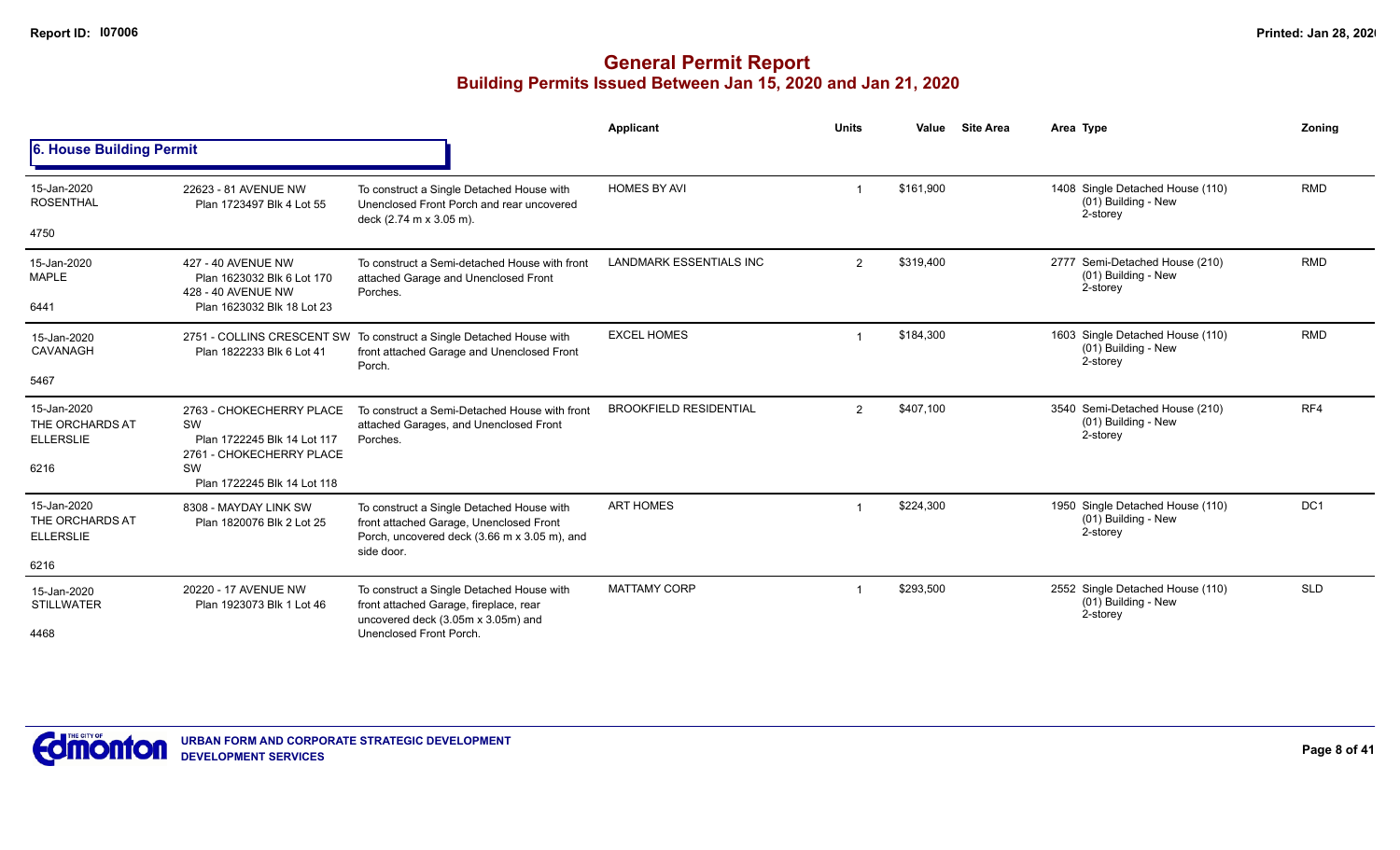|                                       |                                                                                  |                                                                                                                                            | <b>Applicant</b>               | <b>Units</b>   | Value     | <b>Site Area</b> | Area Type                                                           | Zoning          |
|---------------------------------------|----------------------------------------------------------------------------------|--------------------------------------------------------------------------------------------------------------------------------------------|--------------------------------|----------------|-----------|------------------|---------------------------------------------------------------------|-----------------|
| 6. House Building Permit              |                                                                                  |                                                                                                                                            |                                |                |           |                  |                                                                     |                 |
| 15-Jan-2020<br><b>WALKER</b>          | 2045 - WONNACOTT WAY SW<br>Plan 1624309 Blk 22 Lot 13<br>2047 - WONNACOTT WAY SW | To construct a Semi-Detached House with front<br>attached Garage (Lot 14) and Unenclosed Front<br>Porches.                                 | <b>BEDROCK HOMES LTD.</b>      | $\overline{2}$ | \$345,700 |                  | 3006 Semi-Detached House (210)<br>(01) Building - New<br>2-storey   | RF4             |
| 6662                                  | Plan 1624309 Blk 22 Lot 14                                                       |                                                                                                                                            |                                |                |           |                  |                                                                     |                 |
| 15-Jan-2020<br><b>STILLWATER</b>      | 20228 - 16 AVENUE NW<br>Plan 1923073 Blk 11 Lot 33                               | To construct a Single Detached House with<br>front attached Garage and Unenclosed Front<br>Porch.                                          | <b>MATTAMY CORP</b>            |                | \$202,200 |                  | 1758 Single Detached House (110)<br>(01) Building - New<br>2-storey | <b>SLD</b>      |
| 4468                                  |                                                                                  |                                                                                                                                            |                                |                |           |                  |                                                                     |                 |
| 15-Jan-2020<br><b>MCCONACHIE AREA</b> | 6144 - 176 AVENUE NW<br>Plan 1525713 Blk 16 Lot 70                               | To construct a Single Detached House with<br>Unenclosed Front Porch and rear uncovered<br>deck (2.74m x 2.74m).                            | RAYHANA HOMES                  | $\mathbf 1$    | \$165,600 |                  | 1440 Single Detached House (110)<br>(01) Building - New<br>2-storey | <b>RPL</b>      |
| 2521                                  |                                                                                  |                                                                                                                                            |                                |                |           |                  |                                                                     |                 |
| 16-Jan-2020<br>LAUREL                 | 1487 - 25 STREET NW<br>Plan 1922772 Blk 11 Lot 32                                | To construct a Single Detached House with<br>front attached Garage, Unenclosed Front Porch<br>and rear uncovered deck (3.66m x 3.05m).     | <b>VICTORY HOMES LTD</b>       |                | \$258,500 |                  | 2248 Single Detached House (110)<br>(01) Building - New<br>2-storey | <b>RSL</b>      |
| 6444                                  |                                                                                  |                                                                                                                                            |                                |                |           |                  |                                                                     |                 |
| 16-Jan-2020<br><b>WESTMOUNT</b>       | 10996 - 128 STREET NW<br>Plan 1921447 Blk 10 Lot 26                              | To construct a Single Detached House with<br>Unenclosed Front Porch, fireplace, side door,<br>loft with Balcony and to develop a Secondary | EURO DESIGN MASTER BUILDER LTD | $\overline{2}$ | \$251,200 |                  | 2184 Single Detached House (110)<br>(01) Building - New<br>2-storey | RF <sub>1</sub> |
| 3440                                  |                                                                                  | Suite in the Basement.                                                                                                                     |                                |                |           |                  |                                                                     |                 |
| 16-Jan-2020<br><b>MCCONACHIE AREA</b> | 5787 - 175B AVENUE NW<br>Plan 1525713 Blk 12 Lot 64                              | To construct a Single Detached House with<br>front attached Garage, Unenclosed Front Porch                                                 | MORRISON HOMES (EDMONTON) LTD  | $\mathbf{1}$   | \$211,100 |                  | 1836 Single Detached House (110)<br>(01) Building - New<br>2-storey | <b>RSL</b>      |
| 2521                                  |                                                                                  | and fireplace.                                                                                                                             |                                |                |           |                  |                                                                     |                 |
| 15-Jan-2020<br><b>SECORD</b>          | 9536 - 229 STREET NW<br>Plan 1723271 Blk 18 Lot 74                               | To construct a Single Detached House with<br>front attached Garage, Unenclosed Front Porch                                                 | JAYMAN MASTERBUILT INC         | -1             | \$186,400 |                  | 1621 Single Detached House (110)<br>(01) Building - New             | DC <sub>1</sub> |
| 4487                                  |                                                                                  | and to install a Renewable Energy Device (6<br>Solar-electric (PV) panels on the roof).                                                    |                                |                |           |                  | 2-storey                                                            |                 |

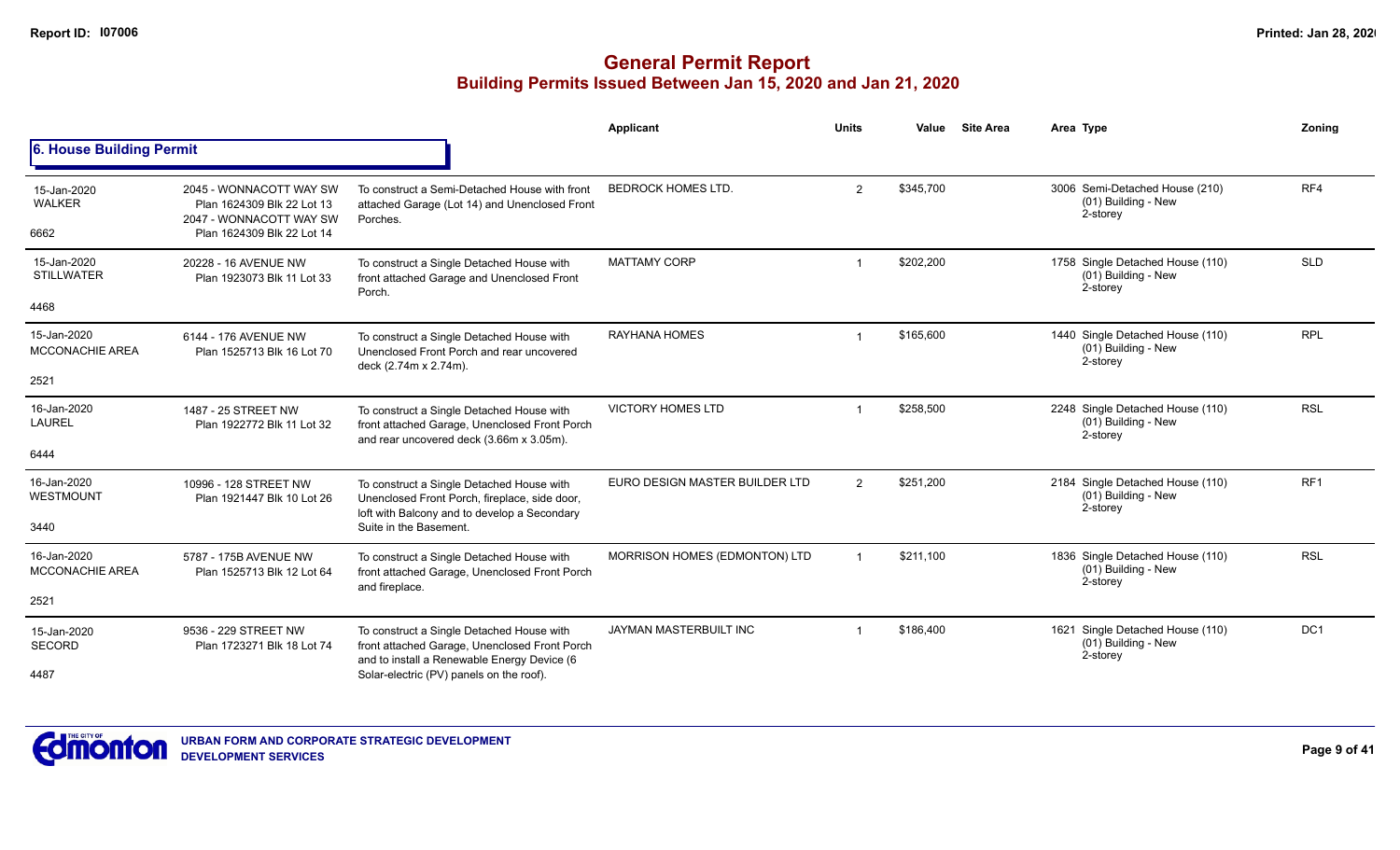|                                              |                                                                                                                                                                      |                                                                                                                                                                            | Applicant                                                      | <b>Units</b> | Value     | <b>Site Area</b> | Area Type                                                           | Zoning          |
|----------------------------------------------|----------------------------------------------------------------------------------------------------------------------------------------------------------------------|----------------------------------------------------------------------------------------------------------------------------------------------------------------------------|----------------------------------------------------------------|--------------|-----------|------------------|---------------------------------------------------------------------|-----------------|
| 6. House Building Permit                     |                                                                                                                                                                      |                                                                                                                                                                            |                                                                |              |           |                  |                                                                     |                 |
| 15-Jan-2020<br><b>STILLWATER</b>             | 1611 - 203 STREET NW<br>Plan 1923073 Blk 11 Lot 31                                                                                                                   | To construct a Single Detached House with<br>front attached Garage and Unenclosed Front<br>Porch.                                                                          | <b>MATTAMY CORP</b>                                            |              | \$173.000 |                  | 1504 Single Detached House (110)<br>(01) Building - New<br>2-storey | <b>SLD</b>      |
| 4468                                         |                                                                                                                                                                      |                                                                                                                                                                            |                                                                |              |           |                  |                                                                     |                 |
| 15-Jan-2020<br><b>KESWICK AREA</b><br>5576   | 1157 - KESWICK DRIVE SW<br>Plan 1920225 Blk 8 Lot 16<br>1155 - KESWICK DRIVE SW<br>Plan 1920225 Blk 8 Lot 17<br>1153 - KESWICK DRIVE SW<br>Plan 1920225 Blk 8 Lot 18 | To construct a 3 Dwelling Row Housing<br>Development with Unenclosed Front Porches.                                                                                        | PACESETTER HOMES LTD                                           | 3            | \$431.300 |                  | 3750 Row House (330)<br>(01) Building - New<br>2-storey             | RF <sub>5</sub> |
| 15-Jan-2020<br><b>MCLEOD</b><br>2530         | 5932 - 150 AVENUE NW<br>Plan 5782NY Blk 41 Lot 27<br>15005 - 60 STREET NW<br>Plan 1822177 Blk 41 Lot 35                                                              | To construct a Single Detached House with<br>front attached Garage, Unenclosed Front<br>Porch, rear uncovered deck (3.06m x 3.06m),<br>and fireplace.                      | <b>Diamond West Developments</b>                               |              | \$186,600 |                  | 1623 Semi-Detached House (210)<br>(01) Building - New<br>2-storey   | RF <sub>1</sub> |
| 16-Jan-2020<br><b>BONNIE DOON</b><br>6040    | 9503 - 88 AVENUE NW<br>Plan 3737AI Blk 3 Lot 1                                                                                                                       | To construct a Semi-Detached House with<br>Basement development (Unit A, NOT to be used<br>as an additional Dwelling), fireplace, secondary<br>suite (Unit B) and veranda. | 1823408 ALBERTA LTD O/A BREAKING<br><b>GROUND DEVELOPMENTS</b> | 3            | \$402,200 |                  | 3497 Semi-Detached House (210)<br>(01) Building - New<br>2-storey   | RF <sub>3</sub> |
| 16-Jan-2020<br><b>TRUMPETER AREA</b><br>4471 | 20430 - 128A AVENUE NW<br>Plan 1820221 Blk 7 Lot 12                                                                                                                  | To construct a Single Detached House with<br>front attached Garage, Unenclosed Front<br>Porch, rear uncovered deck (3.05m x 3.96m),<br>fireplace and side door.            | <b>SANGAM HOMES LTD</b>                                        |              | \$243,200 |                  | 2115 Single Detached House (110)<br>(01) Building - New<br>2-storey | <b>RSL</b>      |
| 16-Jan-2020<br><b>STILLWATER</b><br>4468     | 1619 - 203 STREET NW<br>Plan 1923073 Blk 11 Lot 29                                                                                                                   | To construct a Single Detached House with<br>front attached Garage and Unenclosed Front<br>Porch.                                                                          | <b>MATTAMY CORP</b>                                            |              | \$184,600 |                  | 1605 Single Detached House (110)<br>(01) Building - New<br>2-storey | SLD             |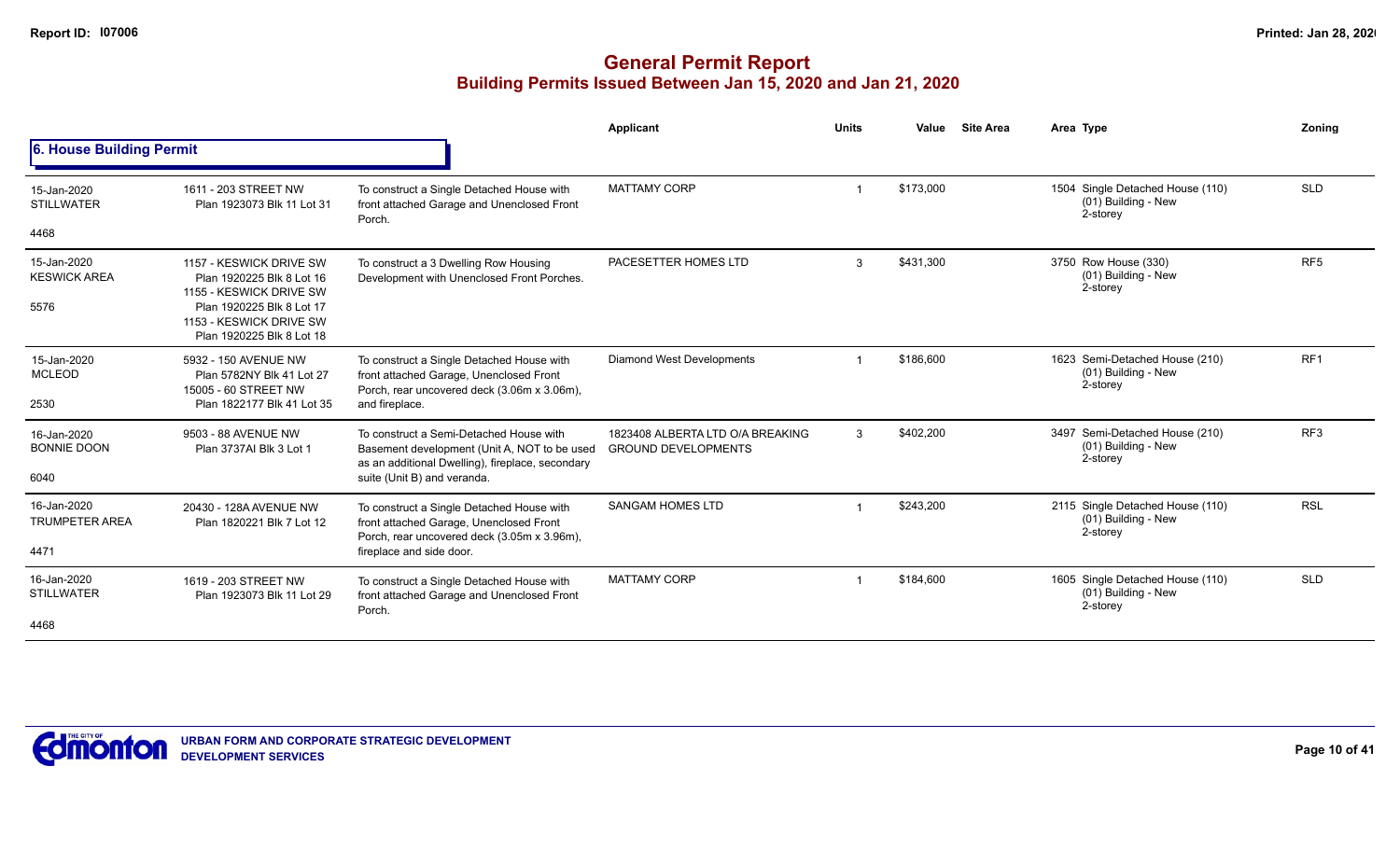|                                                    |                                                                                                                                                                                                              |                                                                                                                                                                                                                | Applicant                                       | <b>Units</b>   | Value     | <b>Site Area</b> | Area Type                                                           | Zoning          |
|----------------------------------------------------|--------------------------------------------------------------------------------------------------------------------------------------------------------------------------------------------------------------|----------------------------------------------------------------------------------------------------------------------------------------------------------------------------------------------------------------|-------------------------------------------------|----------------|-----------|------------------|---------------------------------------------------------------------|-----------------|
| 6. House Building Permit                           |                                                                                                                                                                                                              |                                                                                                                                                                                                                |                                                 |                |           |                  |                                                                     |                 |
| 16-Jan-2020<br>THE ORCHARDS AT<br><b>ELLERSLIE</b> | SW<br>Plan 1822450 Blk 16 Lot 82                                                                                                                                                                             | 2995 - CHOKECHERRY COMMO To construct a Single Detached House with<br>front attached Garage and Unenclosed Front<br>Porch.                                                                                     | <b>EXCEL HOMES</b>                              |                | \$214,000 |                  | 1861 Single Detached House (110)<br>(01) Building - New<br>2-storey | <b>RMD</b>      |
| 6216                                               |                                                                                                                                                                                                              |                                                                                                                                                                                                                |                                                 |                |           |                  |                                                                     |                 |
| 16-Jan-2020<br><b>LAUREL</b><br>6444               | 1912 - 19 AVENUE NW<br>Plan 1920713 Blk 12 Lot 18                                                                                                                                                            | To construct a Single Detached House with<br>front attached Garage, Unenclosed Front<br>Porch, rear uncovered deck (3.96m x 1.52m),<br>rear covered deck (3.96m x2.13m), fireplace<br>and side door.           | 1309312 ALBERTA LTD O/A GOLDEN<br><b>HOMES</b>  |                | \$359,800 |                  | 3129 Single Detached House (110)<br>(01) Building - New<br>2-storey | <b>RSL</b>      |
| 16-Jan-2020<br><b>PAISLEY</b><br>5469              | 3367 - PARKER LOOP SW<br>Plan 1723283 Blk 7 Lot 18                                                                                                                                                           | To construct a Single Detached House with<br>front attached Garage and Unenclosed Front<br>Porch.                                                                                                              | <b>BROOKFIELD RESIDENTIAL</b>                   |                | \$245,000 |                  | 2130 Single Detached House (110)<br>(01) Building - New<br>2-storey | <b>HVLD</b>     |
| 16-Jan-2020<br>LAUREL<br>6444                      | 2527 - 14 AVENUE NW<br>Plan 1722961 Blk 7 Lot 17<br>2525 - 14 AVENUE NW<br>Plan 1722961 Blk 7 Lot 18<br>2523 - 14 AVENUE NW<br>Plan 1722961 Blk 7 Lot 19<br>2521 - 14 AVENUE NW<br>Plan 1722961 Blk 7 Lot 20 | To construct a 4 unit Row Housing Development<br>with Unenclosed Front Porches and rear<br>uncovered decks (each - 2.54 m x 2.44 m).                                                                           | STREETSIDE DEVELOPMENTS                         |                | \$645,200 |                  | 5610 Row House (330)<br>(01) Building - New<br>2-storey             | RF <sub>5</sub> |
| 16-Jan-2020<br><b>EDGEMONT</b><br>4462             | 1353 - ENRIGHT LANDING NW<br>Plan 1823445 Blk 22 Lot 13                                                                                                                                                      | To construct a Single Detached House with<br>front attached Garage, Unenclosed Front<br>Porch, rear uncovered deck (3.05m x 4.11m),<br>and Basement development (NOT to be used as<br>an additional Dwelling). | <b>BLACKSTONE HOMES LTD</b>                     |                | \$266,200 |                  | 2315 Single Detached House (110)<br>(01) Building - New<br>2-storey | <b>RSL</b>      |
| 16-Jan-2020<br><b>STARLING</b><br>4474             | 1759 - TANAGER CLOSE NW<br>Plan 1820197 Blk 8 Lot 11                                                                                                                                                         | To construct a Single Detached House with<br>front attached Garage, Unenclosed Front Porch<br>and rear uncovered deck (4.62 m x 3.05 m).                                                                       | 1110722 ALBERTA LTD O/A FINESSE<br><b>HOMES</b> | $\overline{1}$ | \$262,700 |                  | 2284 Single Detached House (110)<br>(01) Building - New<br>2-storey | <b>RSL</b>      |

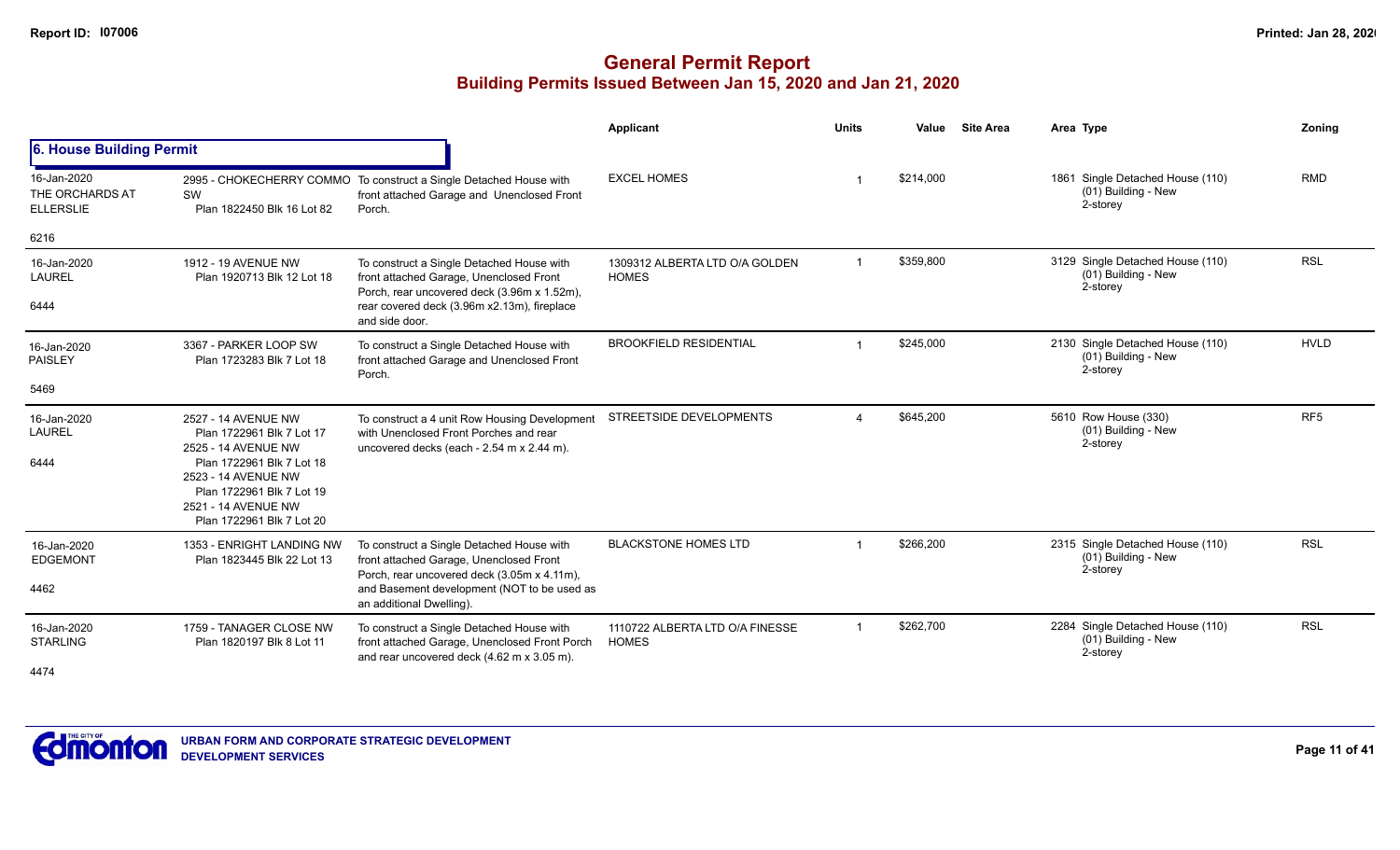|                                               |                                                                                                              |                                                                                                                                                                                                                                                                                                           | Applicant                    | <b>Units</b>   | Value     | <b>Site Area</b> | Area Type                                                           | Zoning          |
|-----------------------------------------------|--------------------------------------------------------------------------------------------------------------|-----------------------------------------------------------------------------------------------------------------------------------------------------------------------------------------------------------------------------------------------------------------------------------------------------------|------------------------------|----------------|-----------|------------------|---------------------------------------------------------------------|-----------------|
| 6. House Building Permit                      |                                                                                                              |                                                                                                                                                                                                                                                                                                           |                              |                |           |                  |                                                                     |                 |
| 16-Jan-2020<br><b>KESWICK AREA</b><br>5576    | 4060 - KINSELLA WAY SW<br>Plan 1920220 Blk 2 Lot 29<br>4062 - KINSELLA WAY SW<br>Plan 1920220 Blk 2 Lot 30   | To construct a Semi-Detached House with front<br>attached Garages, Unenclosed Front Porches,<br>and rear uncovered decks (Lot 29-2.74m x<br>3.05m, Lot 30 - 2.74m x 3.05m).                                                                                                                               | AKASH HOMES LTD              | $\overline{2}$ | \$342,500 |                  | 2978 Semi-Detached House (210)<br>(01) Building - New<br>2-storey   | RMD, RMD        |
| 16-Jan-2020<br><b>WEBBER GREENS</b><br>4740   | 9425 - 206A STREET NW<br>Plan 1823471 Blk 36 Lot 109<br>9421 - 206A STREET NW<br>Plan 1823471 Blk 36 Lot 110 | To construct a Semi-Detached House with front<br>attached Garages and Unenclosed Front<br>Porches.                                                                                                                                                                                                        | LINCOLNBERG HOMES LTD        | 2              | \$328,700 |                  | 2858 Semi-Detached House (210)<br>(01) Building - New<br>2-storey   | RF <sub>5</sub> |
| 16-Jan-2020<br><b>ROSENTHAL</b><br>4750       | 8819 - 219 STREET NW<br>Plan 1523141 Blk 3 Lot 76                                                            | To construct a Single Detached House with<br>front attached Garage, fireplace, Unenclosed<br>Front Porch, rear uncovered deck (7.16m x<br>4.58m) and walkout Basement and Basement<br>development (NOT to be used as an additional<br>Dwelling, 2 Bedrooms, 1 Games Area, 1 Family<br>Room, 1 Mech Room). | <b>HOMEXX CORPORATION</b>    |                | \$189,100 |                  | 1644 Single Detached House (110)<br>(01) Building - New<br>2-storey | <b>RSL</b>      |
| 17-Jan-2020<br><b>LAUREL</b><br>6444          | 1476 - 25 STREET NW<br>Plan 1922772 Blk 12 Lot 47                                                            | To construct a Single Detached House with<br>front attached Garage, Unenclosed Front Porch<br>and uncovered deck (3.05m x 2.74m).                                                                                                                                                                         | <b>VICTORY HOMES LTD</b>     |                | \$235,100 |                  | 2044 Single Detached House (110)<br>(01) Building - New<br>2-storey | <b>RSL</b>      |
| 20-Jan-2020<br><b>MCCONACHIE AREA</b><br>2521 | 6441 - 177A AVENUE NW<br>Plan 1721305 Blk 25 Lot 8                                                           | To construct a Single Detached House with<br>Unenclosed Front Porch.                                                                                                                                                                                                                                      | PACESETTER HOMES LTD         |                | \$147.200 |                  | 1280 Single Detached House (110)<br>(01) Building - New<br>2-storey | <b>RMD</b>      |
| 16-Jan-2020<br>THE UPLANDS<br>4464            | 2712 - 198 STREET NW<br>Plan 1721616 Blk 4 Lot 3                                                             | To construct a Single Detached House with<br>front attached Garage and Unenclosed Front<br>Porch.                                                                                                                                                                                                         | STERLING HOMES EDMONTON LTD. |                | \$197,800 |                  | 1720 Single Detached House (110)<br>(01) Building - New<br>2-storey | DC <sub>1</sub> |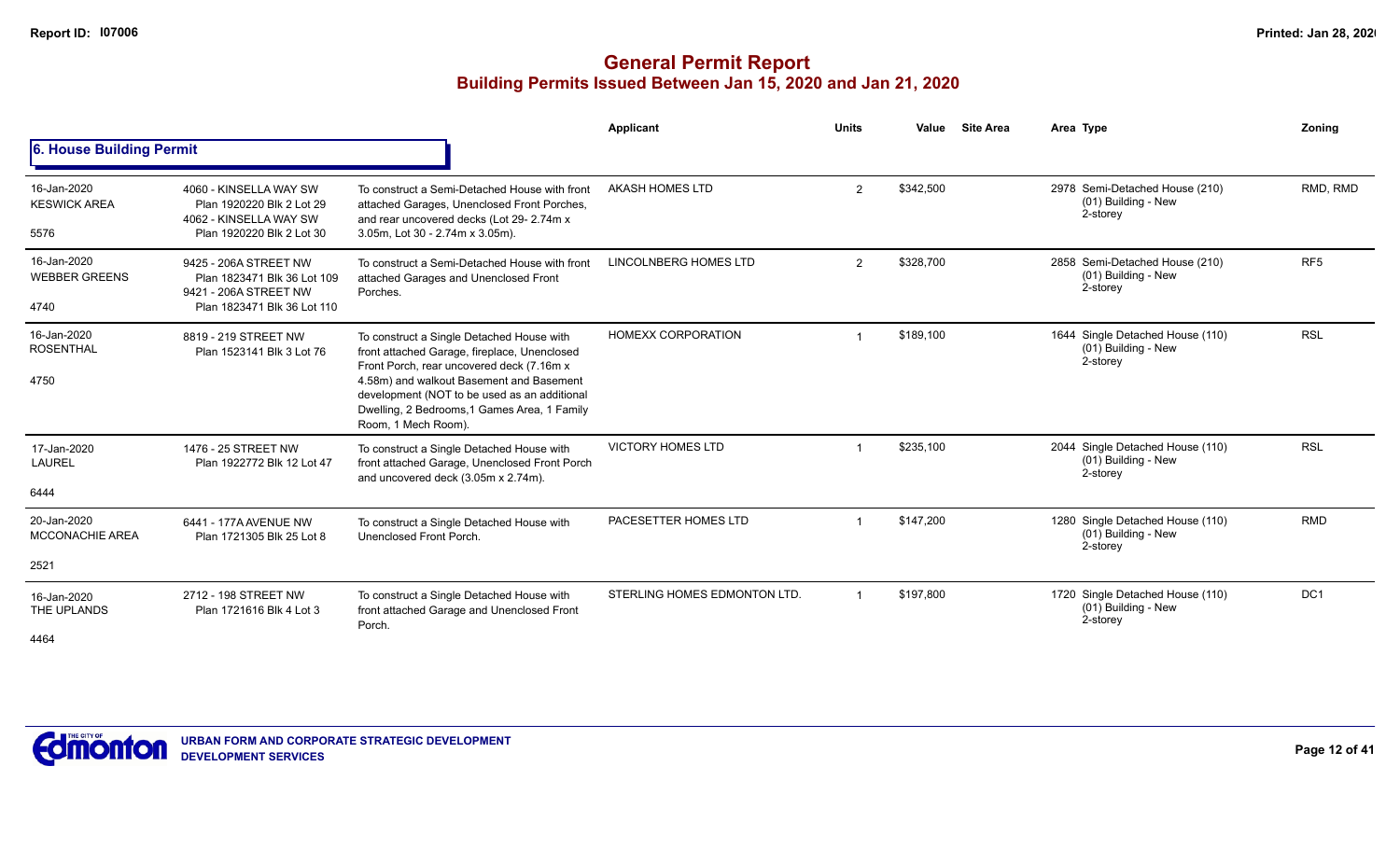|                                             |                                                                                                                                     |                                                                                                                                                                     | Applicant                 | <b>Units</b> | Value     | <b>Site Area</b> | Area Type                                                             | Zoning     |
|---------------------------------------------|-------------------------------------------------------------------------------------------------------------------------------------|---------------------------------------------------------------------------------------------------------------------------------------------------------------------|---------------------------|--------------|-----------|------------------|-----------------------------------------------------------------------|------------|
| 6. House Building Permit                    |                                                                                                                                     |                                                                                                                                                                     |                           |              |           |                  |                                                                       |            |
| 16-Jan-2020<br><b>CRYSTALLINA NERA WEST</b> | 18143 - 75 STREET NW<br>Plan 1323419 Blk 8 Lot 5                                                                                    | To construct a Single Detached House with<br>Unenclosed Front Porch and rear uncovered<br>deck (3.05m x 3.05m).                                                     | <b>VALENCIA HOMES LTD</b> |              | \$176,100 |                  | 1531 Single Detached House (110)<br>(01) Building - New<br>2-storey   | <b>RPL</b> |
| 2463                                        |                                                                                                                                     |                                                                                                                                                                     |                           |              |           |                  |                                                                       |            |
| 16-Jan-2020<br><b>CRYSTALLINA NERA WEST</b> | 18132 - 75 STREET NW<br>Plan 1323419 Blk 7 Lot 42                                                                                   | To construct a Single Detached House with<br>Unenclosed Front Porch and rear uncovered<br>deck (3.05m x 3.05m).                                                     | <b>VALENCIA HOMES LTD</b> |              | \$189,900 |                  | 1651 Single Detached House (110)<br>$(01)$ Building - New<br>2-storey | <b>RPL</b> |
| 2463                                        |                                                                                                                                     |                                                                                                                                                                     |                           |              |           |                  |                                                                       |            |
| 16-Jan-2020<br><b>WINDERMERE</b>            | Plan 1324375 Blk 11 Lot 44                                                                                                          | 4512 - WESTCLIFF TERRACE S\ To construct a Single Detached House with<br>front attached Garage, fireplaces, Unenclosed<br>Front Porch, rear uncovered deck (7.06m x | TAPESTRY DEVELOPMENTS INC |              | \$179,100 |                  | 1557 Single Detached House (110)<br>(01) Building - New<br>2-storey   | RF4        |
| 5570                                        |                                                                                                                                     | 4.42m), and Basement development with wet<br>bar (NOT to be used as an additional Dwelling).                                                                        |                           |              |           |                  |                                                                       |            |
| 16-Jan-2020<br><b>STILLWATER</b>            | 1623 - 203 STREET NW<br>Plan 1923073 Blk 11 Lot 28                                                                                  | To construct a Single Detached House with<br>front attached Garage and Unenclosed Front<br>Porch.                                                                   | <b>MATTAMY CORP</b>       |              | \$184,600 |                  | 1605 Single Detached House (110)<br>(01) Building - New<br>2-storey   | <b>SLD</b> |
| 4468                                        |                                                                                                                                     |                                                                                                                                                                     |                           |              |           |                  |                                                                       |            |
| 16-Jan-2020<br>CAVANAGH                     | Plan 1822233 Blk 6 Lot 39                                                                                                           | 2747 - COLLINS CRESCENT SW To construct a Single Detached House with<br>front attached Garage and Unenclosed Front<br>Porch.                                        | <b>EXCEL HOMES</b>        |              | \$184,800 |                  | 1607 Single Detached House (110)<br>(01) Building - New<br>2-storey   | <b>RMD</b> |
| 5467                                        |                                                                                                                                     |                                                                                                                                                                     |                           |              |           |                  |                                                                       |            |
| 16-Jan-2020<br>THE UPLANDS                  | 19610 - 27 AVENUE NW<br>Plan 1721616 Blk 6 Lot 29<br>19608 - 27 AVENUE NW                                                           | To construct a 4 Dwelling unit Row House with<br>Unenclosed Front Porches, 2nd floor Balconies<br>(Lot 29, 3.81 m x 4.11 m, Lot 30, 2.44 m x 3.81)                  | STREETSIDE DEVELOPMENTS   |              | \$682,300 |                  | 5933 Row House (330)<br>(01) Building - New<br>2-storey               | DC1        |
| 4464                                        | Plan 1721616 Blk 6 Lot 30<br>19606 - 27 AVENUE NW<br>Plan 1721616 Blk 6 Lot 31<br>19604 - 27 AVENUE NW<br>Plan 1721616 Blk 6 Lot 32 | m: Lot 31, 2.44 m x 4.01 m: Lot 32 3.81 m x 4.12<br>m) and rear attached Garages.                                                                                   |                           |              |           |                  |                                                                       |            |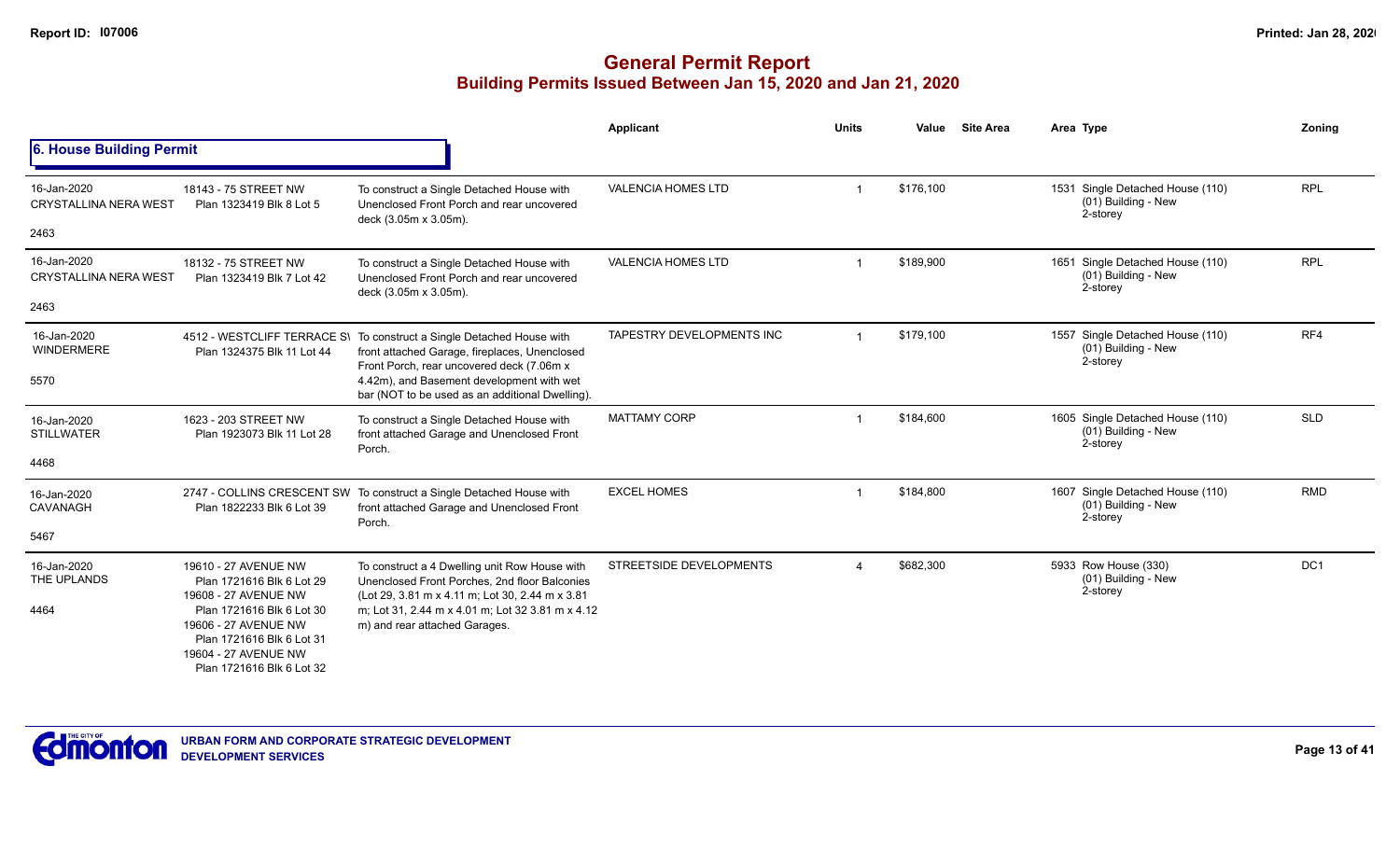|                                        |                                                                                                                                                                                                                  |                                                                                                                                                                                                                                                               | <b>Applicant</b>                             | <b>Units</b> | Value     | <b>Site Area</b> | Area Type                                                             | Zoning          |
|----------------------------------------|------------------------------------------------------------------------------------------------------------------------------------------------------------------------------------------------------------------|---------------------------------------------------------------------------------------------------------------------------------------------------------------------------------------------------------------------------------------------------------------|----------------------------------------------|--------------|-----------|------------------|-----------------------------------------------------------------------|-----------------|
| 6. House Building Permit               |                                                                                                                                                                                                                  |                                                                                                                                                                                                                                                               |                                              |              |           |                  |                                                                       |                 |
| 16-Jan-2020<br>THE UPLANDS<br>4464     | 19618 - 27 AVENUE NW<br>Plan 1721616 Blk 6 Lot 25<br>19616 - 27 AVENUE NW<br>Plan 1721616 Blk 6 Lot 26<br>19614 - 27 AVENUE NW<br>Plan 1721616 Blk 6 Lot 27<br>19612 - 27 AVENUE NW<br>Plan 1721616 Blk 6 Lot 28 | To construct a 4 Dwelling unit Row House with<br>rear attached Garages, Unenclosed Front<br>Porches, balconies, and front uncovered deck<br>(Lot 25 - 3.96 m x 2.44 m, Lot 26 - 3.81 m x 2.44<br>m, Lot 27 - 4.01 m x 2.44 m, Lot 28 - 3.81 m x<br>$2.44$ m). | <b>STREETSIDE DEVELOPMENTS</b>               | $\Delta$     | \$672,800 |                  | 5850 Row House (330)<br>(01) Building - New<br>3-storey               | DC <sub>1</sub> |
| 17-Jan-2020<br><b>EDGEMONT</b><br>4462 | 3403 - ERLANGER BEND NW<br>Plan 1920259 Blk 2 Lot 16                                                                                                                                                             | To construct a Single Detached House with<br>Unenclosed Front Porch.                                                                                                                                                                                          | <b>BROOKFIELD RESIDENTIAL</b>                |              | \$163,300 |                  | 1420 Single Detached House (110)<br>(01) Building - New<br>2-storey   | <b>RMD</b>      |
|                                        |                                                                                                                                                                                                                  |                                                                                                                                                                                                                                                               |                                              |              |           |                  |                                                                       |                 |
| 17-Jan-2020<br><b>MCCONACHIE AREA</b>  | 17723 - 59 STREET NW<br>Plan 1525713 Blk 14 Lot 84                                                                                                                                                               | To construct a Single Detached House with<br>Unenclosed Front Porch.                                                                                                                                                                                          | MORRISON HOMES (EDMONTON) LTD                |              | \$174,900 |                  | 1521 Single Detached House (110)<br>$(01)$ Building - New<br>2-storey | <b>RPL</b>      |
| 2521                                   |                                                                                                                                                                                                                  |                                                                                                                                                                                                                                                               |                                              |              |           |                  |                                                                       |                 |
| 17-Jan-2020<br><b>EDGEMONT</b>         | 1814 - ERKER WAY NW<br>Plan 1920341 Blk 2 Lot 6                                                                                                                                                                  | To construct a Single Detached House with<br>front attached Garage, Unenclosed Front Porch<br>and Basement development (NOT to be used as                                                                                                                     | STERLING HOMES EDMONTON LTD.                 |              | \$267,300 |                  | 2324 Single Detached House (110)<br>(01) Building - New<br>2-storey   | <b>RSL</b>      |
| 4462                                   |                                                                                                                                                                                                                  | an additional Dwelling).                                                                                                                                                                                                                                      |                                              |              |           |                  |                                                                       |                 |
| 17-Jan-2020<br><b>KESWICK AREA</b>     | Plan 1920004 Blk 15 Lot 9                                                                                                                                                                                        | 5732 - KEEPING CRESCENT SW To construct a Single Detached House with<br>front attached Garage, Unenclosed Front<br>Porch, rear uncovered deck (8.53 m x 4.88m)                                                                                                | 3612554 CANADA INC. - GALAXY<br><b>HOMES</b> |              | \$286,000 |                  | 2487 Single Detached House (110)<br>(01) Building - New<br>2-storey   | <b>RSL</b>      |
| 5576                                   |                                                                                                                                                                                                                  | and Basement development (NOT to be used as<br>an additional Dwelling) (2 bedrooms, 1<br>bathroom, mechanical room).                                                                                                                                          |                                              |              |           |                  |                                                                       |                 |
| 17-Jan-2020<br><b>ROSENTHAL</b>        | 8608 - 221 STREET NW<br>Plan 1624116 Blk 13 Lot 55                                                                                                                                                               | To construct a Single Detached House with<br>Unenclosed Front Porch and side door.                                                                                                                                                                            | <b>LINCOLNBERG HOMES LTD</b>                 |              | \$174,100 |                  | 1514 Single Detached House (110)<br>(01) Building - New<br>2-storey   | <b>RPL</b>      |
| 4750                                   |                                                                                                                                                                                                                  |                                                                                                                                                                                                                                                               |                                              |              |           |                  |                                                                       |                 |

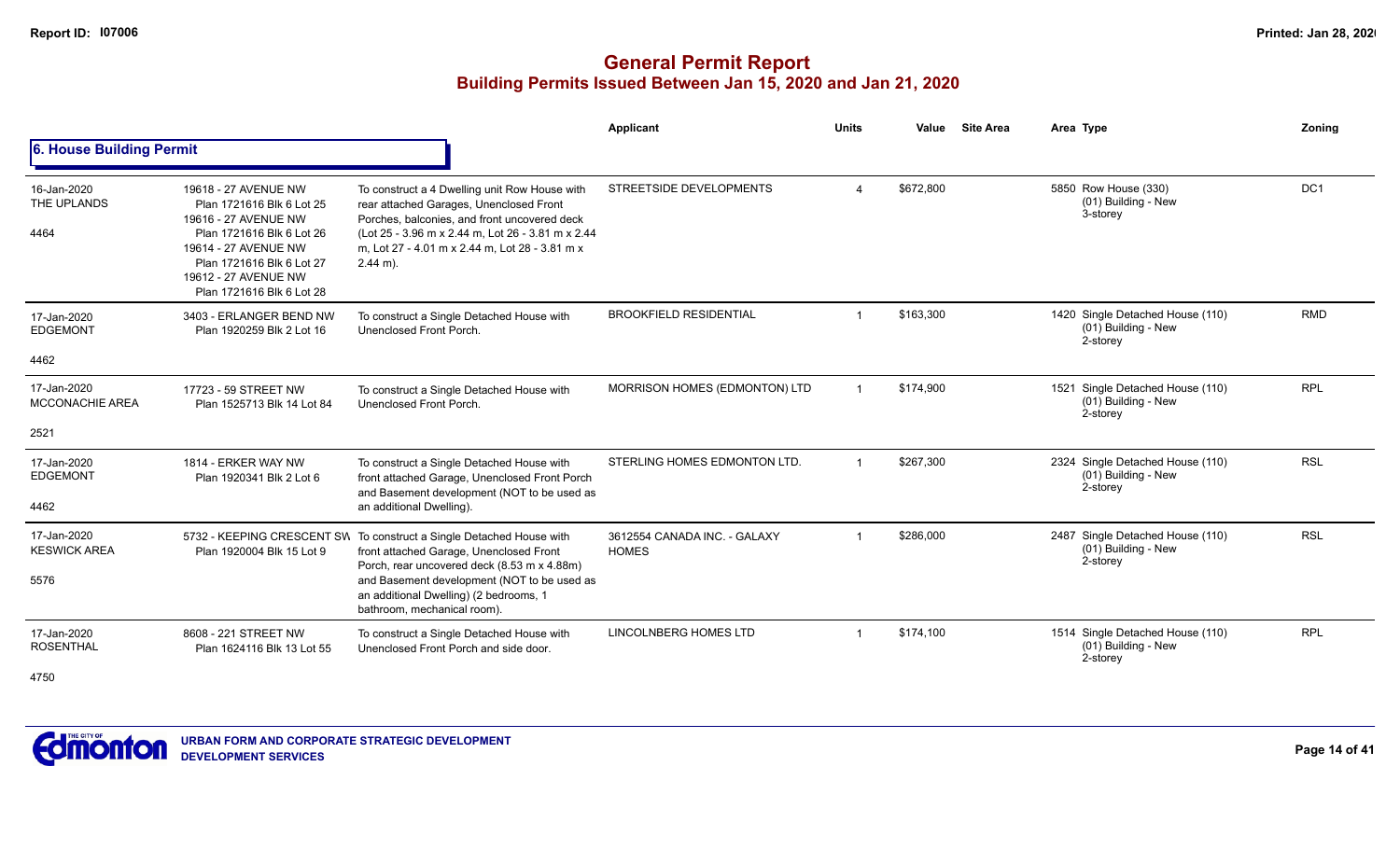|                                    |                                                        |                                                                                                                                           | <b>Applicant</b>                                       | <b>Units</b>   | Value     | <b>Site Area</b> | Area Type                                                           | Zonina          |
|------------------------------------|--------------------------------------------------------|-------------------------------------------------------------------------------------------------------------------------------------------|--------------------------------------------------------|----------------|-----------|------------------|---------------------------------------------------------------------|-----------------|
| 6. House Building Permit           |                                                        |                                                                                                                                           |                                                        |                |           |                  |                                                                     |                 |
| 17-Jan-2020<br><b>HOLYROOD</b>     | 9338 - 83 STREET NW<br>Plan 1820655 Blk 15 Lot 18A     | To construct a Single Detached House with<br>Unenclosed Front Porch and fireplace.                                                        | <b>CAMBELLTON HOMES</b>                                | -1             | \$207,200 |                  | 1802 Single Detached House (110)<br>(01) Building - New<br>2-storey | RF <sub>1</sub> |
| 6310                               |                                                        |                                                                                                                                           |                                                        |                |           |                  |                                                                     |                 |
| 17-Jan-2020<br><b>AVONMORE</b>     | 7513 - 89 STREET NW<br>Plan 4629HW Blk 3 Lot 1         | To construct a 3 Dwelling unit Row House with<br>fireplace (2 hr masonry firewall and 3<br>secondary suites.)                             | 1662437 ALBERTA LTD                                    | 6              | \$527.200 |                  | 4584 Row House (330)<br>(01) Building - New<br>3-storey             | RF <sub>3</sub> |
| 6020                               |                                                        |                                                                                                                                           |                                                        |                |           |                  |                                                                     |                 |
| 17-Jan-2020<br><b>WESTMOUNT</b>    | 44 - SYLVANCROFT LANE NW<br>Plan 1821775 Unit 17       | To construct a Single Detached House with<br>front attached Garage (below grade),<br>Unenclosed Front Porch, rear uncovered deck          | 2002995 ALBERTA LTD O/A ALAIR<br><b>HOMES EDMONTON</b> | $\overline{1}$ | \$221,400 |                  | 1925 Single Detached House (110)<br>(01) Building - New<br>3-storey | RF <sub>3</sub> |
| 3440                               |                                                        | (1.37m x 2.26m), fireplace and Basement<br>development (NOT to be used as an additional<br>Dwelling).                                     |                                                        |                |           |                  |                                                                     |                 |
| 17-Jan-2020<br><b>KESWICK AREA</b> | 4434 - KINSELLA GREEN SW<br>Plan 1920220 Blk 1 Lot 16  | To construct a Single Detached House with<br>front attached Garage, Unenclosed Front Porch<br>and Basement development (NOT to be used as | <b>COVENTRY HOMES INC</b>                              | -1             | \$268,500 |                  | 2335 Single Detached House (110)<br>(01) Building - New<br>2-storey | <b>RMD</b>      |
| 5576                               |                                                        | an additional Dwelling).                                                                                                                  |                                                        |                |           |                  |                                                                     |                 |
| 17-Jan-2020<br><b>PAISLEY</b>      | 546 - PATERSON WAY SW<br>Plan 1821022 Blk 15 Lot 9     | To construct a Single Detached House with<br>Unenclosed Front Porch.                                                                      | <b>BROOKFIELD RESIDENTIAL</b>                          |                | \$186,300 |                  | 1620 Single Detached House (110)<br>(01) Building - New<br>2-storey | <b>HVLD</b>     |
| 5469                               |                                                        |                                                                                                                                           |                                                        |                |           |                  |                                                                     |                 |
| 20-Jan-2020<br>CAVANAGH            | 1163 - CHRISTIE VISTA SW<br>Plan 1923129 Blk 13 Lot 39 | To construct a Single Detached House with<br>front attached Garage, Unenclosed Front<br>Porch, rear uncovered deck (4.72m x 2.44m)        | PACESETTER HOMES LTD                                   | $\overline{1}$ | \$175,800 |                  | 1529 Single Detached House (110)<br>(01) Building - New<br>2-storey | <b>RMD</b>      |
| 5467                               |                                                        | and walkout Basement.                                                                                                                     |                                                        |                |           |                  |                                                                     |                 |
| 20-Jan-2020<br>CAVANAGH            | 1159 - CHRISTIE VISTA SW<br>Plan 1923129 Blk 13 Lot 41 | To construct a Single Detached House with<br>front attached Garage and Unenclosed Front<br>Porch.                                         | PACESETTER HOMES LTD                                   | -1             | \$157,100 |                  | 1366 Single Detached House (110)<br>(01) Building - New<br>2-storey | <b>RMD</b>      |
| 5467                               |                                                        |                                                                                                                                           |                                                        |                |           |                  |                                                                     |                 |

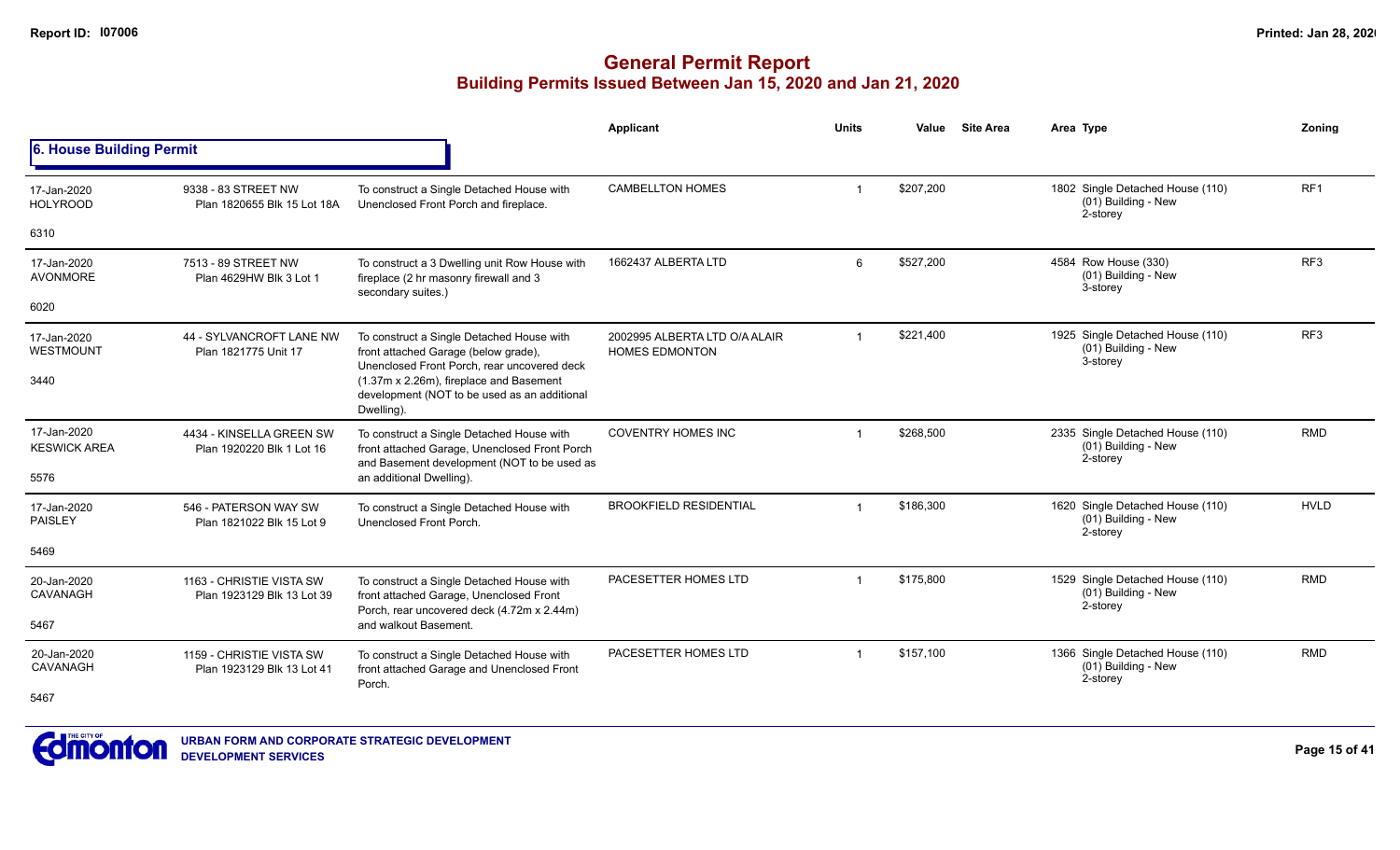|                                      |                                                                                                                                                                                                             |                                                                                                                                        | <b>Applicant</b>              | <b>Units</b> | Value     | <b>Site Area</b> | Area Type                                                           | Zoning          |
|--------------------------------------|-------------------------------------------------------------------------------------------------------------------------------------------------------------------------------------------------------------|----------------------------------------------------------------------------------------------------------------------------------------|-------------------------------|--------------|-----------|------------------|---------------------------------------------------------------------|-----------------|
| 6. House Building Permit             |                                                                                                                                                                                                             |                                                                                                                                        |                               |              |           |                  |                                                                     |                 |
| 20-Jan-2020<br>CAVANAGH              | 1161 - CHRISTIE VISTA SW<br>Plan 1923129 Blk 13 Lot 40                                                                                                                                                      | To construct a Single Detached House with<br>front attached Garage and Unenclosed Front<br>Porch                                       | PACESETTER HOMES LTD          |              | \$173,900 |                  | 1512 Single Detached House (110)<br>(01) Building - New<br>2-storey | <b>RMD</b>      |
| 5467                                 |                                                                                                                                                                                                             |                                                                                                                                        |                               |              |           |                  |                                                                     |                 |
| 20-Jan-2020<br>WALKER                | 5209 - 23 AVENUE SW<br>Plan 1922598 Blk 10 Lot 71                                                                                                                                                           | To construct a Single Detached House with<br>front attached Garage and Unenclosed Front<br>Porch.                                      | <b>LANDMARK CLASSIC INC</b>   |              | \$255,200 |                  | 2219 Single Detached House (110)<br>(01) Building - New<br>2-storey | DC <sub>1</sub> |
| 6662                                 |                                                                                                                                                                                                             |                                                                                                                                        |                               |              |           |                  |                                                                     |                 |
| 20-Jan-2020<br><b>SECORD</b><br>4487 | Plan 1723442 Blk 16 Lot 87<br>786 - SECORD BOULEVARD NW<br>Plan 1723442 Blk 16 Lot 88<br>788 - SECORD BOULEVARD NW<br>Plan 1723442 Blk 16 Lot 89<br>790 - SECORD BOULEVARD NW<br>Plan 1723442 Blk 16 Lot 90 | 784 - SECORD BOULEVARD NW To construct a 4 unit Row Housing Development<br>with Unenclosed Front Porches.                              | <b>COVENTRY HOMES INC</b>     | $\Delta$     | \$604,800 |                  | 5259 Row House (330)<br>(01) Building - New<br>2-storey             | RF <sub>5</sub> |
| 20-Jan-2020<br>LAUREL                | 1112 - 28 STREET NW<br>Plan 1722070 Blk 25 Lot 13                                                                                                                                                           | To construct a Single Detached House with<br>front attached Garage and Unenclosed Front<br>Porch.                                      | <b>ACTIVE HOMES LTD</b>       |              | \$265,300 |                  | 2307 Single Detached House (110)<br>(01) Building - New<br>2-storey | <b>RMD</b>      |
| 6444                                 |                                                                                                                                                                                                             |                                                                                                                                        |                               |              |           |                  |                                                                     |                 |
| 20-Jan-2020<br><b>CHARLESWORTH</b>   | 243 - CHARLESWORTH DRIVE<br>SW<br>Plan 1823105 Blk 10 Lot 22                                                                                                                                                | To construct a Single Detached House with<br>Unenclosed Front Porch, rear uncovered deck<br>(1.22m x 2.44m) and to install a Renewable | <b>JAYMAN MASTERBUILT INC</b> |              | \$190,000 |                  | 1652 Single Detached House (110)<br>(01) Building - New<br>2-storey | <b>RMD</b>      |
| 6661                                 |                                                                                                                                                                                                             | Energy Device to a Single Detached House (6<br>Solar-electric (PV) panels on the roof).                                                |                               |              |           |                  |                                                                     |                 |
| 20-Jan-2020<br>CAVANAGH              | 1165 - CHRISTIE VISTA SW<br>Plan 1923129 Blk 13 Lot 38                                                                                                                                                      | To construct a Single Detached House with<br>front attached Garage, Unenclosed Front<br>Porch, and rear uncovered deck (3.20m x        | PACESETTER HOMES LTD          |              | \$205,200 |                  | 1784 Single Detached House (110)<br>(01) Building - New<br>2-storey | <b>RMD</b>      |
| 5467                                 |                                                                                                                                                                                                             | $3.05m$ ).                                                                                                                             |                               |              |           |                  |                                                                     |                 |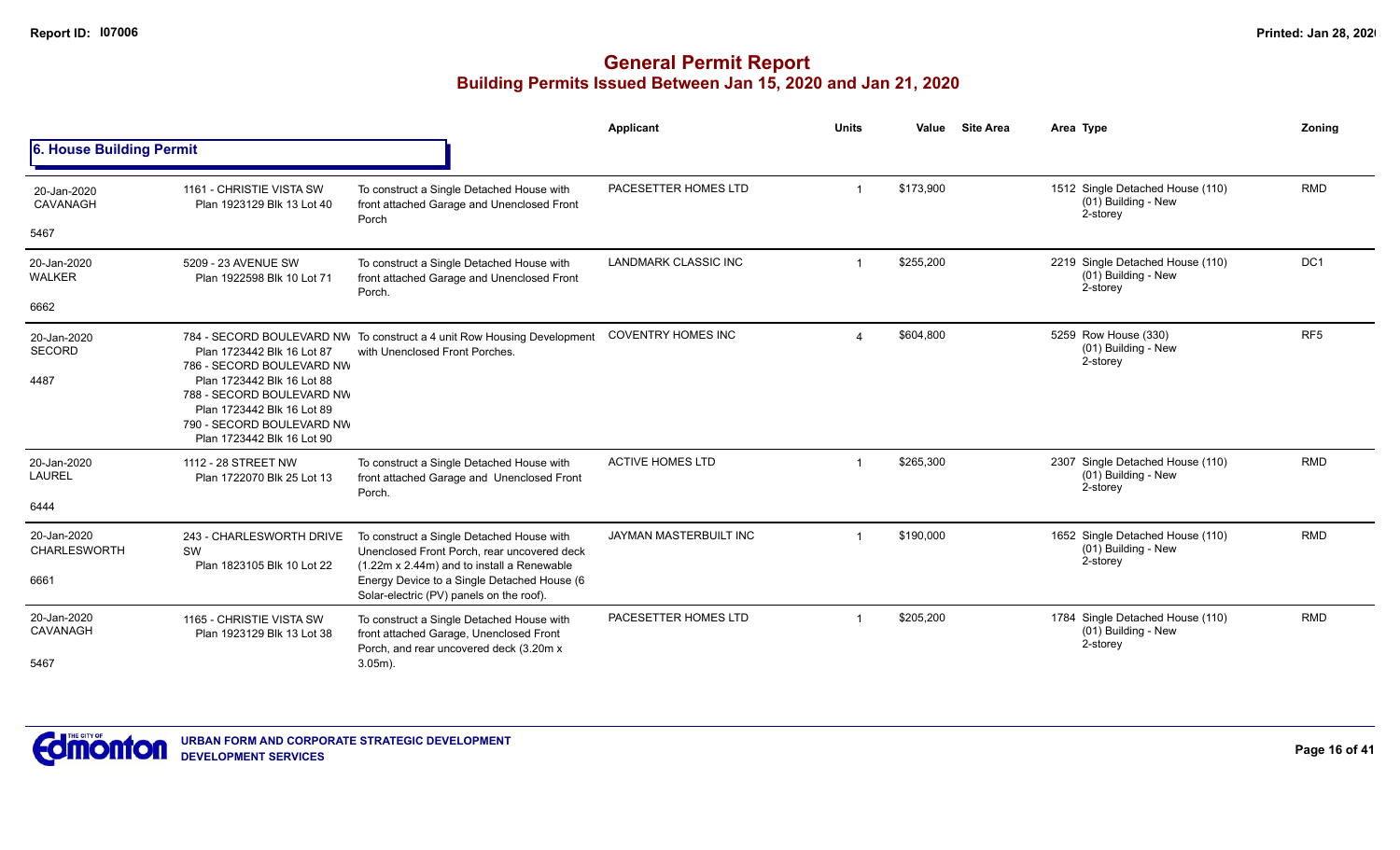|                                               |                                                                                                                                                                                                                  |                                                                                                                                                                                                               | <b>Applicant</b>              | <b>Units</b> | Value     | <b>Site Area</b> | Area Type                                                             | Zoning                                               |
|-----------------------------------------------|------------------------------------------------------------------------------------------------------------------------------------------------------------------------------------------------------------------|---------------------------------------------------------------------------------------------------------------------------------------------------------------------------------------------------------------|-------------------------------|--------------|-----------|------------------|-----------------------------------------------------------------------|------------------------------------------------------|
| 6. House Building Permit                      |                                                                                                                                                                                                                  |                                                                                                                                                                                                               |                               |              |           |                  |                                                                       | DC1<br><b>RMD</b><br>DC1<br><b>RMD</b><br><b>RMD</b> |
| 20-Jan-2020<br><b>DESROCHERS AREA</b><br>5463 | 832 - DANIELS WAY SW<br>Plan 1821076 Blk 6 Lot 41<br>834 - DANIELS WAY SW<br>Plan 1821076 Blk 6 Lot 42<br>836 - DANIELS WAY SW<br>Plan 1821076 Blk 6 Lot 43<br>838 - DANIELS WAY SW<br>Plan 1821076 Blk 6 Lot 44 | To construct a 4 Dwelling unit Row House with<br>reear attached Garages and balconies.                                                                                                                        | STREETSIDE DEVELOPMENTS       | $\Delta$     | \$567,800 |                  | 4937 Row House (330)<br>(01) Building - New<br>3-storey               |                                                      |
| 20-Jan-2020<br><b>EDGEMONT</b><br>4462        | Plan 1822455 Blk 28 Lot 42                                                                                                                                                                                       | 628 - EAGLESON CRESCENT N\ To construct a Single Detached House with<br>Unenclosed Front Porch and rear uncovered<br>deck (3.05m x 3.05m).                                                                    | ROHIT COMMUNITIES INC         |              | \$242,000 |                  | 2104 Single Detached House (110)<br>(01) Building - New<br>2-storey   |                                                      |
| 20-Jan-2020<br><b>DESROCHERS AREA</b><br>5463 | 826 - DANIELS WAY SW<br>Plan 1821076 Blk 6 Lot 38<br>828 - DANIELS WAY SW<br>Plan 1821076 Blk 6 Lot 39<br>830 - DANIELS WAY SW<br>Plan 1821076 Blk 6 Lot 40                                                      | To construct a 3 Dwelling unit Row House with<br>rear attached Garages and balconies.                                                                                                                         | STREETSIDE DEVELOPMENTS       | 3            | \$425,700 |                  | 3702 Row House (330)<br>(01) Building - New<br>3-storey               |                                                      |
| 20-Jan-2020<br><b>SECORD</b><br>4487          | 9909 - 222A STREET NW<br>Plan 1820330 Blk 21 Lot 83                                                                                                                                                              | To construct a Single Detached House with<br>front attached Garage and Unenclosed Front<br>Porch.                                                                                                             | STERLING HOMES EDMONTON LTD.  |              | \$171,600 |                  | 1492 Single Detached House (110)<br>$(01)$ Building - New<br>2-storey |                                                      |
| 20-Jan-2020<br><b>MCCONACHIE AREA</b><br>2521 | 6455 - 175 AVENUE NW<br>Plan 1922870 Blk 24 Lot 69                                                                                                                                                               | To construct a Single Detached House with<br>front attached Garage, Unenclosed Front<br>Porch, rear uncovered deck (2.74m x 3.96m)<br>and Basement development (NOT to be used as<br>an additional Dwelling). | <b>SANGAM HOMES LTD</b>       |              | \$195,800 |                  | 1703 Single Detached House (110)<br>(01) Building - New<br>2-storey   |                                                      |
| 20-Jan-2020<br><b>MCCONACHIE AREA</b><br>2521 | 17012 - 64 STREET NW<br>Plan 1822640 Blk 14 Lot 56                                                                                                                                                               | To construct a Single Detached House with<br>front attached Garage and Unenclosed Front<br>Porch.                                                                                                             | MORRISON HOMES (EDMONTON) LTD |              | \$222,300 |                  | 1933 Single Detached House (110)<br>(01) Building - New<br>2-storey   | <b>RMD</b>                                           |

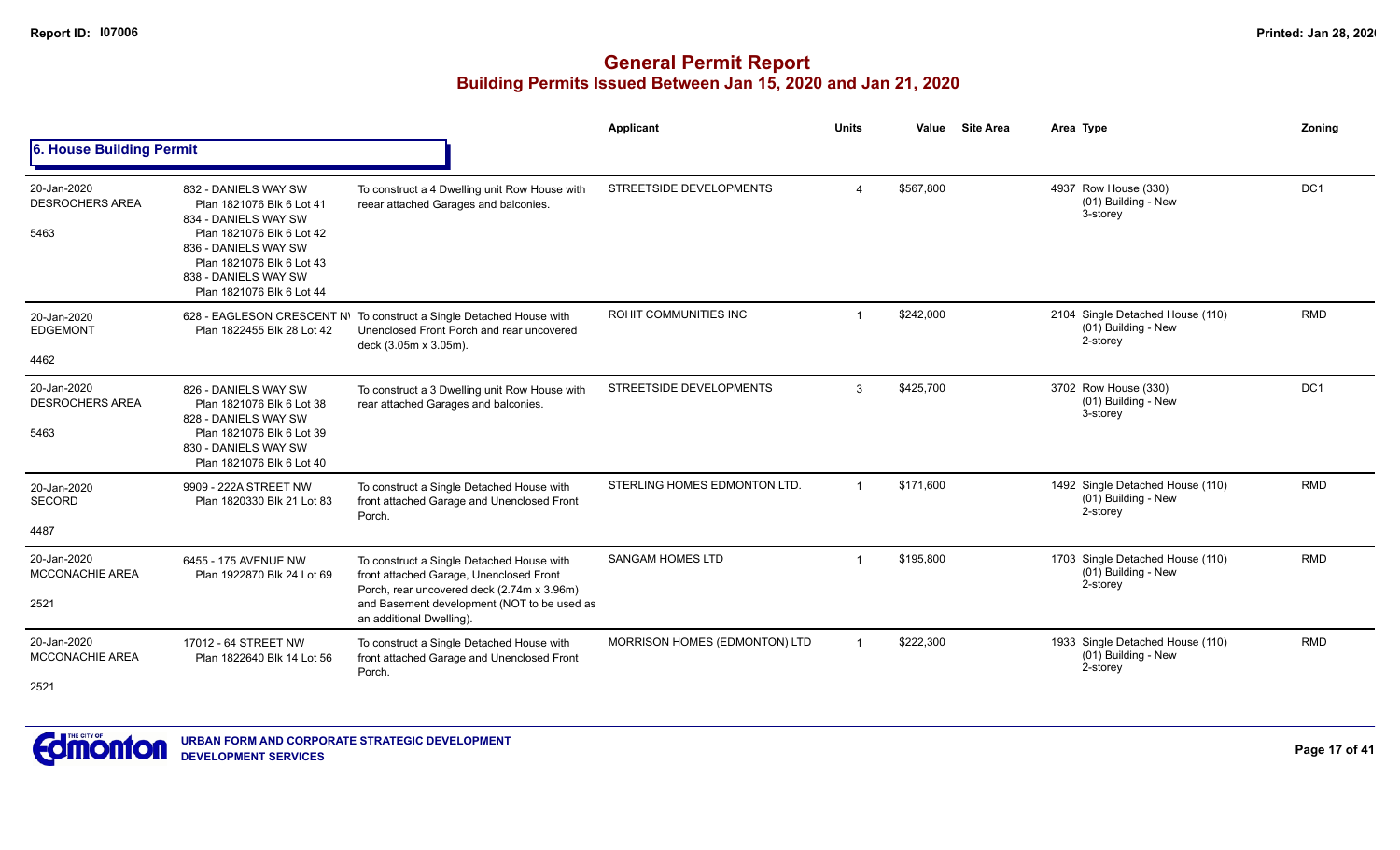|                                                  |                                                                                                                                                                                                                      |                                                                                                                                                                                                                       | Applicant                       | <b>Units</b> | Value     | <b>Site Area</b> | Area Type                                                           | Zoning          |
|--------------------------------------------------|----------------------------------------------------------------------------------------------------------------------------------------------------------------------------------------------------------------------|-----------------------------------------------------------------------------------------------------------------------------------------------------------------------------------------------------------------------|---------------------------------|--------------|-----------|------------------|---------------------------------------------------------------------|-----------------|
| 6. House Building Permit                         |                                                                                                                                                                                                                      |                                                                                                                                                                                                                       |                                 |              |           |                  |                                                                     |                 |
| 20-Jan-2020<br><b>CHAPPELLE AREA</b><br>5462     | 6405 - CRAWFORD CLOSE SW<br>Plan 1722558 Blk 29 Lot 6                                                                                                                                                                | To construct a Single Detached House with<br>front attached Garage, Unenclosed Front<br>Porch, rear uncovered deck (4.37m x 3.05m)<br>and fireplace.                                                                  | OXEYE INC O/A MILL STREET HOMES |              | \$255,900 |                  | 2225 Single Detached House (110)<br>(01) Building - New<br>2-storey | <b>RSL</b>      |
| 20-Jan-2020<br><b>CHAPPELLE AREA</b><br>5462     | 6307 - CRAWFORD LINK SW<br>Plan 1722558 Blk 23 Lot 51                                                                                                                                                                | To construct a Single Detached House with<br>front attached Garage, Unenclosed Front<br>Porch, and rear uncovered deck (3.35 m x 3.35<br>m).                                                                          | <b>KIRKLAND HOMES LTD</b>       |              | \$243,100 |                  | 2114 Single Detached House (110)<br>(01) Building - New<br>2-storey | <b>RSL</b>      |
| 20-Jan-2020<br><b>STILLWATER</b><br>4468         | 1616 - 203 STREET NW<br>Plan 1923073 Blk 12 Lot 25<br>1618 - 203 STREET NW<br>Plan 1923073 Blk 12 Lot 26<br>1620 - 203 STREET NW<br>Plan 1923073 Blk 12 Lot 27<br>1622 - 203 STREET NW<br>Plan 1923073 Blk 12 Lot 28 | To construct a 4 Dwelling unit Row House with<br>front attached Garages, Unenclosed Front<br>Porches and balconies (Lot 25: 3.17m x 2.08m,<br>Lot 26: 4.04m x 2.45, Lot 27: 4.04m x 2.45m, Lot<br>28: 6.17m x 2.08m). | <b>MATTAMY CORP</b>             |              | \$673,000 |                  | 5852 Row House (330)<br>(01) Building - New<br>2-storey             | <b>SRH</b>      |
| 20-Jan-2020<br><b>GLENRIDDING RAVINE</b><br>5579 | 2032 - 160 STREET SW<br>Plan 1723622 Blk 18 Lot 10                                                                                                                                                                   | To construct a Single Detached House with<br>front attached Garage and Unenclosed Front<br>Porch.                                                                                                                     | MORRISON HOMES (EDMONTON) LTD   |              | \$222,100 |                  | 1931 Single Detached House (110)<br>(01) Building - New<br>2-storey | DC <sub>1</sub> |
| 20-Jan-2020<br><b>CHAPPELLE AREA</b><br>5462     | 8743 - CARSON WAY SW<br>Plan 1723094 Blk 26 Lot 6<br>8745 - CARSON WAY SW<br>Plan 1723094 Blk 26 Lot 7<br>8747 - CARSON WAY SW<br>Plan 1723094 Blk 26 Lot 8<br>8749 - CARSON WAY SW<br>Plan 1723094 Blk 26 Lot 9     | To construct a 4 unit Row Housing Development<br>with front attached Garages and Unenclosed<br>Front Porches.                                                                                                         | STERLING HOMES EDMONTON LTD.    |              | \$619,900 |                  | 5390 Row House (330)<br>(01) Building - New<br>2-storey             | <b>RMD</b>      |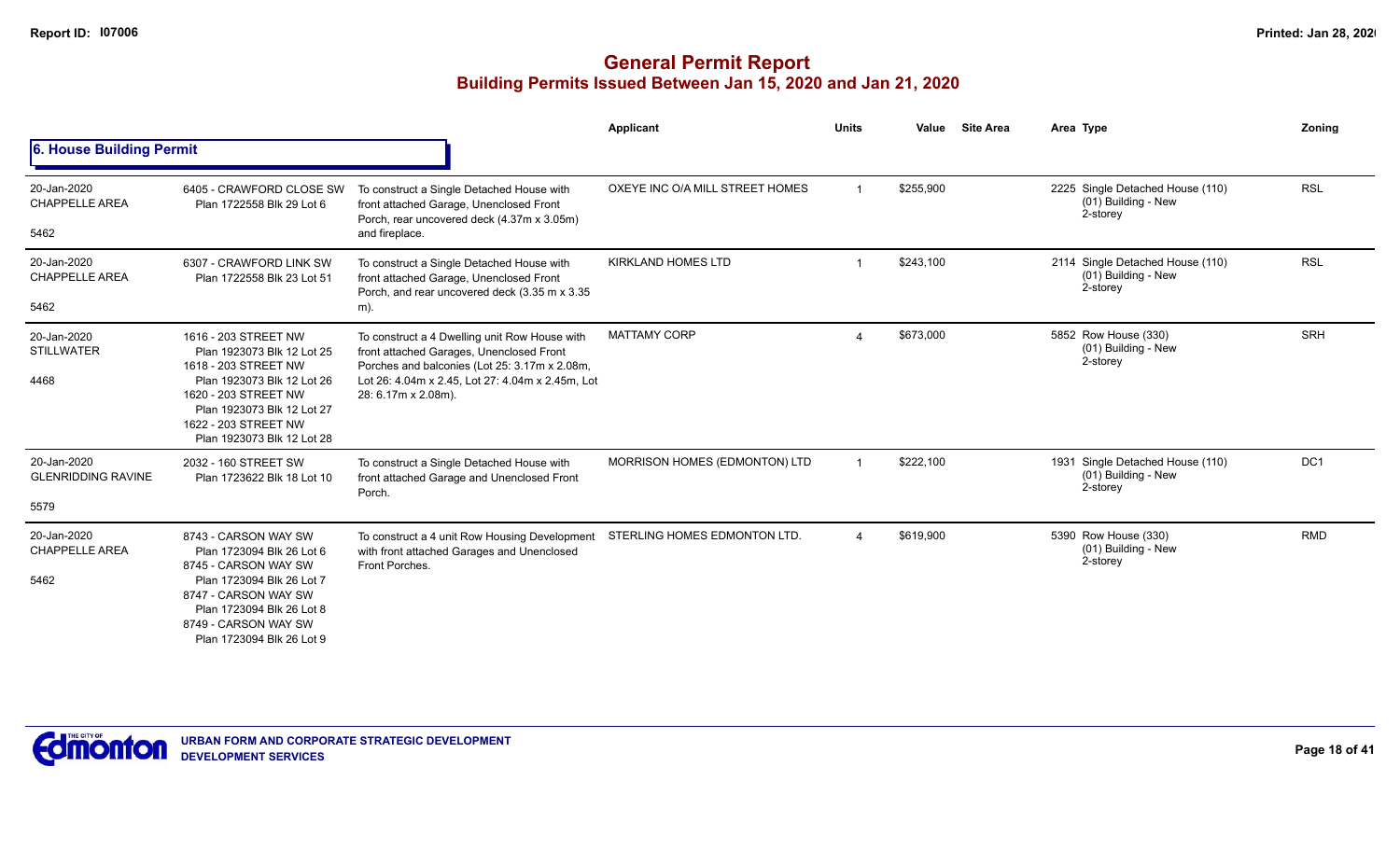|                                                            |                                                                                                                    |                                                                                                                                                                                                                                                                                                                    | Applicant                      | <b>Units</b>   | Value     | <b>Site Area</b> | Area Type                                                           | Zoning     |
|------------------------------------------------------------|--------------------------------------------------------------------------------------------------------------------|--------------------------------------------------------------------------------------------------------------------------------------------------------------------------------------------------------------------------------------------------------------------------------------------------------------------|--------------------------------|----------------|-----------|------------------|---------------------------------------------------------------------|------------|
| 6. House Building Permit                                   |                                                                                                                    |                                                                                                                                                                                                                                                                                                                    |                                |                |           |                  |                                                                     |            |
| 21-Jan-2020<br><b>GLENRIDDING HEIGHTS</b><br>5578          | 16052 - 11 AVENUE SW<br>Plan 1323596 Blk 2 Lot 131                                                                 | To construct a rear detached Garage with<br>Garden Suite above (2 bedrooms, 1 bathroom,<br>kitchen, pergola).                                                                                                                                                                                                      | N/A                            |                | \$52,900  |                  | 460 Garden Suite (110)<br>(01) Building - New<br>2-storey           | <b>RPL</b> |
| 20-Jan-2020<br>THE ORCHARDS AT<br><b>ELLERSLIE</b><br>6216 | 3369 - ORCHARDS LINK SW<br>Plan 1521074 Blk 14 Lot 19                                                              | To construct a Single Detached House with<br>Unenclosed Front Porch, rear uncovered deck<br>(1.22m x 2.13m) and Secondary Suite in the<br>basement. (2 bedrooms, 1 bathroom, kitchen,<br>mechanical room).                                                                                                         | <b>FIVE STAR HOMES INC</b>     | $\overline{2}$ | \$230,600 |                  | 2005 Single Detached House (110)<br>(01) Building - New<br>2-storey | <b>RPL</b> |
| 20-Jan-2020<br><b>CHAPPELLE AREA</b><br>5462               | 6534 - CHAPPELLE VISTA SW<br>Plan 1820190 Blk 12 Lot 59<br>6536 - CHAPPELLE VISTA SW<br>Plan 1820190 Blk 12 Lot 60 | To construct a Semi-detached House with<br>Unenclosed Front Porches, rear uncovered<br>deck (Lots 59 & 60 - 3.05m x 3.05m), Side<br>doors, and to develop Secondary Suites in the<br>Basement (6534- 1 bedroom, 1 bathroom,<br>kitchen mechanical room, 6536 - 1 bedroom, 1<br>bathroom, kitchen mechanical room). | <b>HAPPY PLANET ENERGY INC</b> | 2              | \$343,200 |                  | 2984 Duplex (210)<br>(01) Building - New<br>2-storey                | RF4        |
| 20-Jan-2020<br>THE ORCHARDS AT<br><b>ELLERSLIE</b><br>6216 | 2297 - CHOKECHERRY CLOSE<br>SW<br>Plan 1822444 Blk 30 Lot 22                                                       | To construct a Single Detached House with<br>Unenclosed Front Porch, side uncovered deck<br>$(3.05 \text{ m} \times 4.57 \text{ m})$ , side door and rear attached<br>Garage.                                                                                                                                      | DAYTONA HOMES INC              |                | \$184.100 |                  | 1601 Single Detached House (110)<br>(01) Building - New<br>2-storey | <b>RMD</b> |
| 20-Jan-2020<br>CAVANAGH<br>5467                            | 3040 - CHECKNITA WAY SW<br>Plan 1720796 Blk 4 Lot 19                                                               | To construct a Single Detached House with<br>Unenclosed Front Porch.                                                                                                                                                                                                                                               | STERLING HOMES EDMONTON LTD.   |                | \$143,300 |                  | 1246 Single Detached House (110)<br>(01) Building - New<br>2-storey | <b>RMD</b> |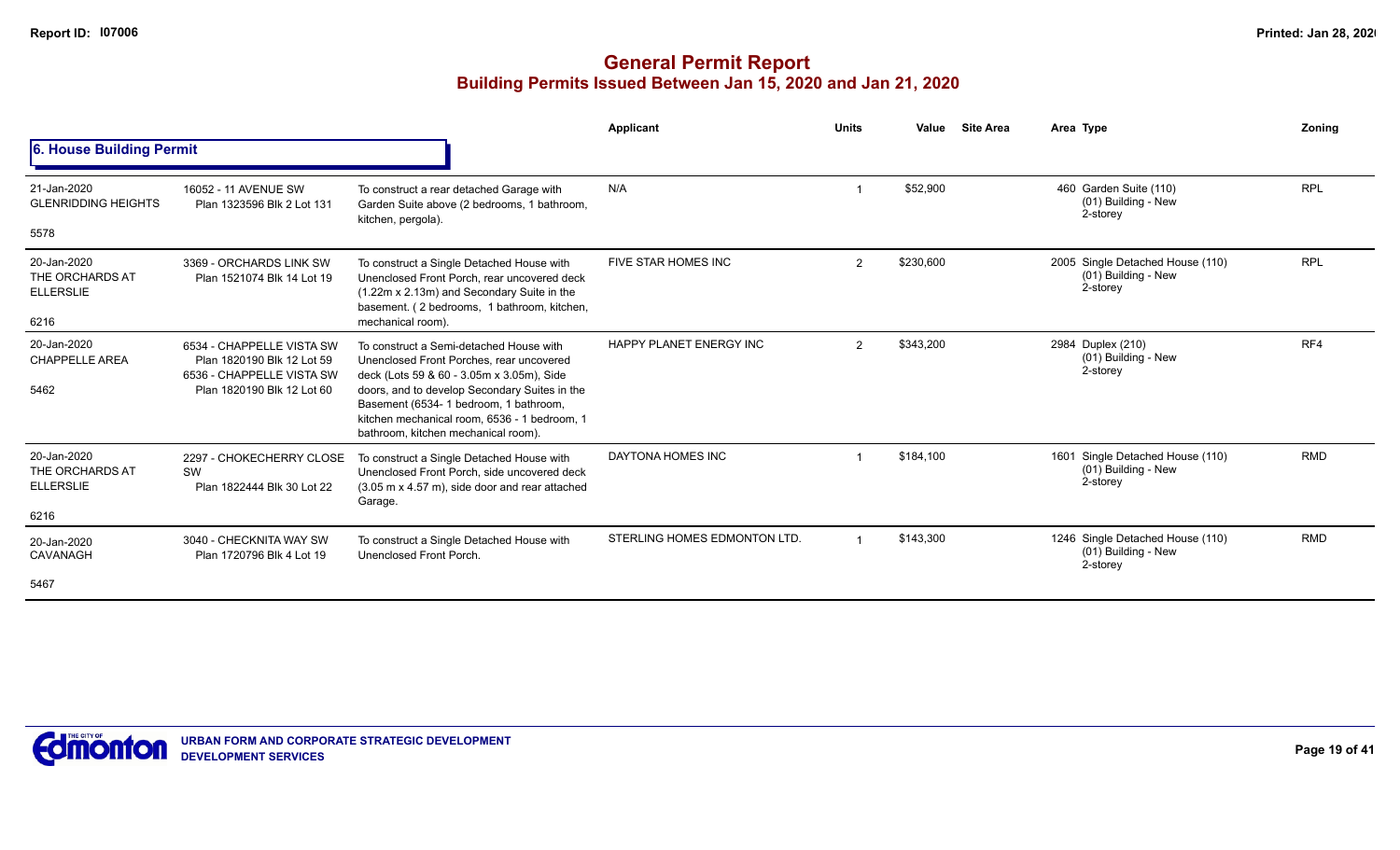|                                                     |                                                                                                                                                                                                                                                                                          |                                                                                                                                          | <b>Applicant</b>          | <b>Units</b>            | Value     | <b>Site Area</b> | Area Type                                                           | Zoning          |
|-----------------------------------------------------|------------------------------------------------------------------------------------------------------------------------------------------------------------------------------------------------------------------------------------------------------------------------------------------|------------------------------------------------------------------------------------------------------------------------------------------|---------------------------|-------------------------|-----------|------------------|---------------------------------------------------------------------|-----------------|
| 6. House Building Permit                            |                                                                                                                                                                                                                                                                                          |                                                                                                                                          |                           |                         |           |                  |                                                                     |                 |
| 21-Jan-2020<br><b>ROSENTHAL</b><br>4750             | 1244 - ROSENTHAL<br><b>BOULEVARD NW</b><br>Plan 1923107 Blk 8 Lot 1<br>1246 - ROSENTHAL<br><b>BOULEVARD NW</b><br>Plan 1923107 Blk 8 Lot 2<br>1248 - ROSENTHAL<br><b>BOULEVARD NW</b><br>Plan 1923107 Blk 8 Lot 3<br>1250 - ROSENTHAL<br><b>BOULEVARD NW</b><br>Plan 1923107 Blk 8 Lot 4 | To construct a 4 Unit Row Housing<br>Development with Unenclosed Front Porches<br>and rear uncovered decks (each 2.44 m x 2.44<br>$m)$ . | STREETSIDE DEVELOPMENTS   |                         | \$576,000 |                  | 5009 Row House (330)<br>(01) Building - New<br>2-storey             | RF <sub>5</sub> |
| 21-Jan-2020<br><b>MCCONACHIE AREA</b><br>2521       | 6516 - 167A AVENUE NW<br>Plan 1822753 Blk 12 Lot 58<br>6514 - 167A AVENUE NW<br>Plan 1822753 Blk 12 Lot 59                                                                                                                                                                               | To construct a Semi-detached House with front<br>attached Garages, Unenclosed Front Porches<br>and rear uncovered decks (3.51m x 3.05m). | ROYAL LUXURY HOMES LTD    | 2                       | \$365,800 |                  | 3181 Semi-Detached House (210)<br>(01) Building - New<br>2-storey   | <b>RMD</b>      |
| 21-Jan-2020<br><b>MCCONACHIE AREA</b><br>2521       | 6433 - 177A AVENUE NW<br>Plan 1721305 Blk 25 Lot 10                                                                                                                                                                                                                                      | To construct a Single Detached House with<br>Unenclosed Front Porch.                                                                     | PACESETTER HOMES LTD      | $\overline{1}$          | \$136,200 |                  | 1184 Single Detached House (110)<br>(01) Building - New<br>2-storey | <b>RMD</b>      |
| 21-Jan-2020<br><b>CRYSTALLINA NERA WEST</b><br>2463 | 7419 - 178 AVENUE NW<br>Plan 1920842 Blk 10 Lot 18                                                                                                                                                                                                                                       | To construct a Single Detached House with<br>front attached Garage and Unenclosed Front<br>Porch.                                        | <b>COVENTRY HOMES INC</b> | $\overline{\mathbf{1}}$ | \$245,300 |                  | 2133 Single Detached House (110)<br>(01) Building - New<br>2-storey | DC1             |
| 21-Jan-2020<br><b>ROSENTHAL</b><br>4750             | 8724 - 223 STREET NW<br>Plan 1723490 Blk 20 Lot 43                                                                                                                                                                                                                                       | To construct a Single Detached House with<br>front attached Garage and Unenclosed Front<br>Porch.                                        | LINCOLNBERG HOMES LTD     | $\overline{1}$          | \$182,200 |                  | 1584 Single Detached House (110)<br>(01) Building - New<br>2-storey | <b>RMD</b>      |
| 21-Jan-2020<br><b>CHAPPELLE AREA</b><br>5462        | 3230 - CHERNOWSKI WAY SW<br>Plan 1620053 Blk 21 Lot 11                                                                                                                                                                                                                                   | To construct a Single Detached House with<br>Unenclosed Front Porch.                                                                     | DAYTONA HOMES INC         | $\overline{1}$          | \$228,200 |                  | 1984 Single Detached House (110)<br>(01) Building - New<br>2-storey | <b>RSL</b>      |

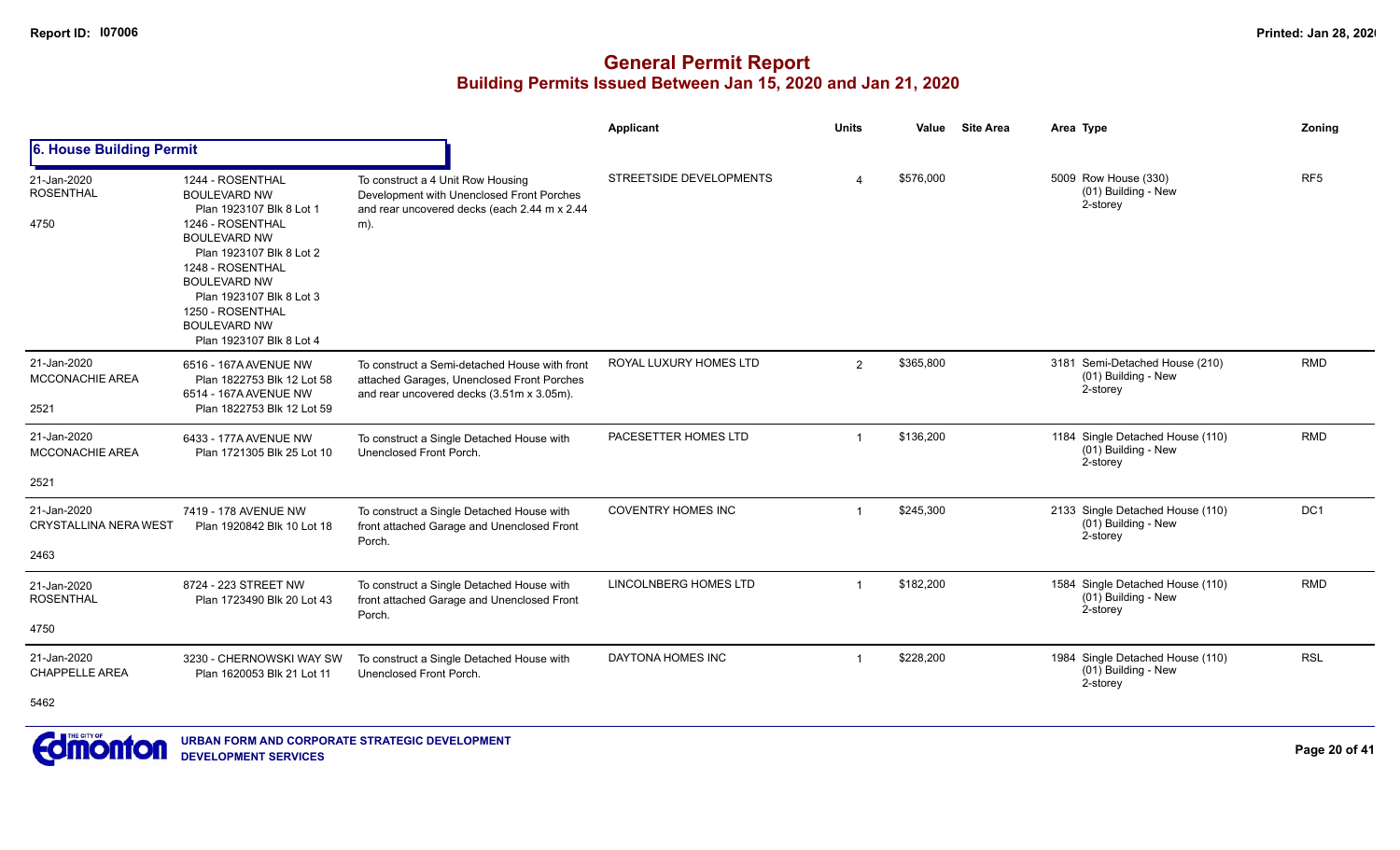|                                          |                                                     |                                                                                                                                         | <b>Applicant</b>             | Units          | Value     | <b>Site Area</b> | Area Type                                                           | Zoning          |
|------------------------------------------|-----------------------------------------------------|-----------------------------------------------------------------------------------------------------------------------------------------|------------------------------|----------------|-----------|------------------|---------------------------------------------------------------------|-----------------|
| 6. House Building Permit                 |                                                     |                                                                                                                                         |                              |                |           |                  |                                                                     |                 |
| 21-Jan-2020<br><b>SECORD</b>             | 22335 - 93 AVENUE NW<br>Plan 1920570 Blk 28 Lot 22  | To construct a Single Detached House with<br>Unenclosed Front Porch.                                                                    | <b>IMPACT HOMES LTD</b>      |                | \$188,500 |                  | 1639 Single Detached House (110)<br>(01) Building - New<br>2-storey | <b>RMD</b>      |
| 4487                                     |                                                     |                                                                                                                                         |                              |                |           |                  |                                                                     |                 |
| 21-Jan-2020<br><b>SECORD</b>             | 22331 - 93 AVENUE NW<br>Plan 1920570 Blk 28 Lot 23  | To construct a Single Detached House with<br>Unenclosed Front Porch and fireplace.                                                      | <b>IMPACT HOMES LTD</b>      |                | \$191,000 |                  | 1661 Single Detached House (110)<br>(01) Building - New<br>2-storey | <b>RMD</b>      |
| 4487                                     |                                                     |                                                                                                                                         |                              |                |           |                  |                                                                     |                 |
| 21-Jan-2020<br><b>LAUREL</b>             | 1467 - 25 STREET NW<br>Plan 1922772 Blk 11 Lot 27   | To construct a Single Detached House with<br>front attached Garage, Unenclosed Front<br>Porch, rear uncovered deck, and fireplace.      | <b>VICTORY HOMES LTD</b>     |                | \$253,000 |                  | 2200 Single Detached House (110)<br>(01) Building - New<br>2-storey | <b>RSL</b>      |
| 6444                                     |                                                     |                                                                                                                                         |                              |                |           |                  |                                                                     |                 |
| 21-Jan-2020<br><b>SECORD</b>             | 9933 - 222A STREET NW<br>Plan 1820330 Blk 21 Lot 89 | To construct a Single Detached House with<br>front attached Garage and Unenclosed Front<br>Porch.                                       | STERLING HOMES EDMONTON LTD. | -1             | \$171.600 |                  | 1492 Single Detached House (110)<br>(01) Building - New<br>2-storey | <b>RMD</b>      |
| 4487                                     |                                                     |                                                                                                                                         |                              |                |           |                  |                                                                     |                 |
| 21-Jan-2020<br><b>GLENRIDDING RAVINE</b> | 2221 - 158A STREET SW<br>Plan 1823043 Blk 15 Lot 25 | To construct a Single Detached House with<br>front attached Garage and Unenclosed Front<br>Porch.                                       | <b>KIRKLAND HOMES LTD</b>    |                | \$232,500 |                  | 2022 Single Detached House (110)<br>(01) Building - New<br>2-storey | DC <sub>1</sub> |
| 5579                                     |                                                     |                                                                                                                                         |                              |                |           |                  |                                                                     |                 |
| 21-Jan-2020<br><b>MCCONACHIE AREA</b>    | 17928 - 62 STREET NW<br>Plan 1823225 Blk 30 Lot 9   | To construct a Single Detached House with rear<br>uncovered deck (3.05m x 3.05m) and<br>Unenclosed Front Porch.                         | <b>MONTORIO HOMES</b>        |                | \$182,900 |                  | 1590 Single Detached House (110)<br>(01) Building - New<br>2-storey | <b>RPL</b>      |
| 2521                                     |                                                     |                                                                                                                                         |                              |                |           |                  |                                                                     |                 |
| 21-Jan-2020<br><b>KESWICK AREA</b>       | Plan 1723403 Blk 15 Lot 15                          | 5744 - KEEPING CRESCENT SW To construct a Single Detached House with<br>front attached Garage, fireplace and<br>Unenclosed Front Porch. | PARKWOOD MASTER BUILDER      | $\overline{1}$ | \$229,000 |                  | 1991 Single Detached House (110)<br>(01) Building - New<br>2-storey | <b>RSL</b>      |
| 5576                                     |                                                     |                                                                                                                                         |                              |                |           |                  |                                                                     |                 |

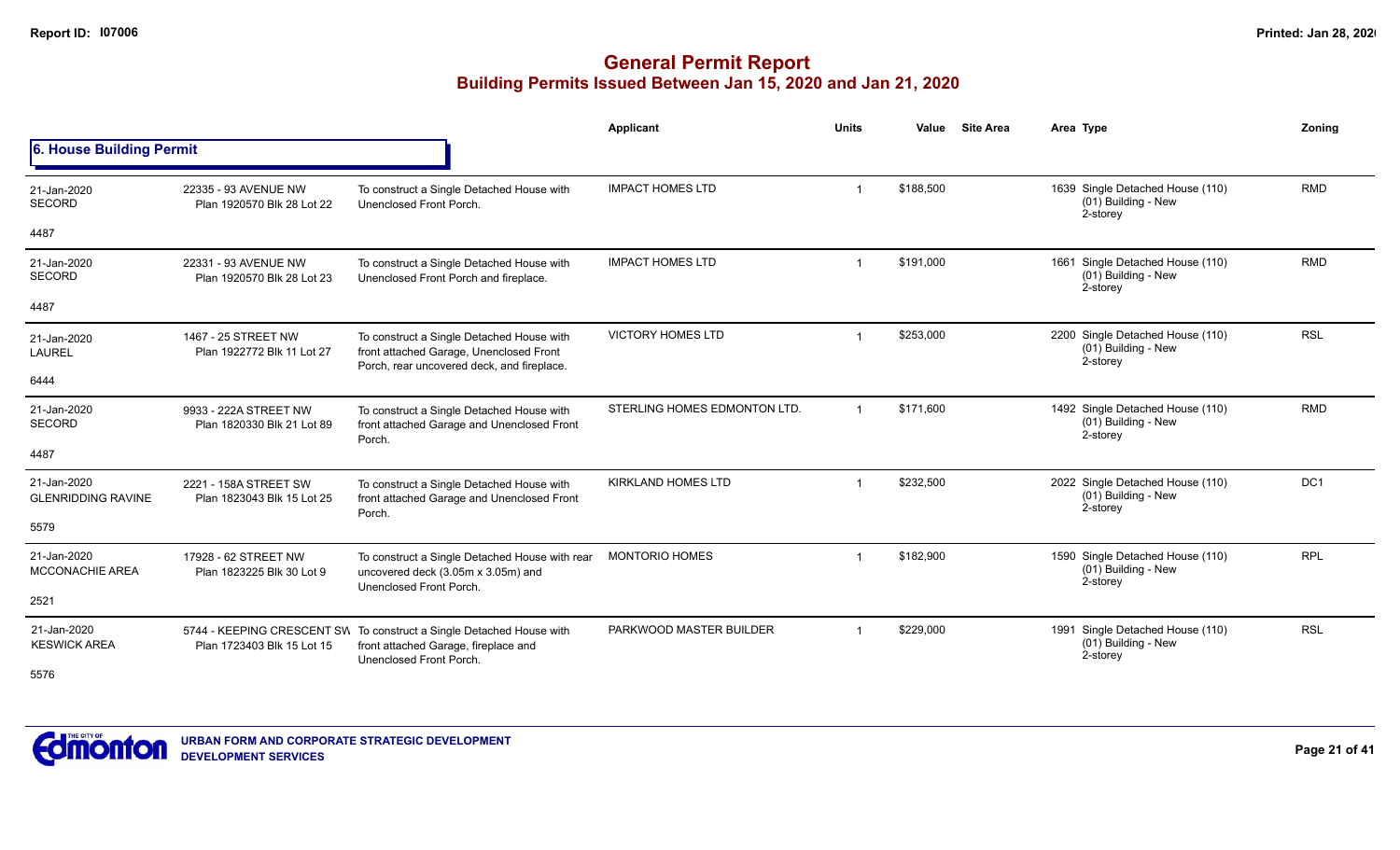## **General Permit Report Building Permits Issued Between Jan 15, 2020 and Jan 21, 2020**

|                                                  |                                                                                                        |                                                                                                                                                                        | Applicant                      | <b>Units</b>   | Value     | <b>Site Area</b> | Area Type                                                           | Zonina          |
|--------------------------------------------------|--------------------------------------------------------------------------------------------------------|------------------------------------------------------------------------------------------------------------------------------------------------------------------------|--------------------------------|----------------|-----------|------------------|---------------------------------------------------------------------|-----------------|
| 6. House Building Permit                         |                                                                                                        |                                                                                                                                                                        |                                |                |           |                  |                                                                     |                 |
| 21-Jan-2020<br><b>HAWKS RIDGE</b><br>4473        | 237 - HAWKS RIDGE<br><b>BOULEVARD NW</b><br>Plan 1525742 Blk 8 Lot 8                                   | To construct a Single Detached House with<br>front attached Garage, fireplace, rear<br>uncovered deck (3.35m x 3.05m), Unenclosed<br>Front Porch and walkout Basement. | <b>MONTORIO HOMES LTD</b>      |                | \$267,300 |                  | 2324 Single Detached House (110)<br>(01) Building - New<br>2-storey | <b>RSL</b>      |
| 21-Jan-2020<br><b>GLENRIDDING RAVINE</b><br>5579 | 16106 - 32 AVENUE SW<br>Plan 1921203 Blk 3 Lot 32<br>16104 - 32 AVENUE SW<br>Plan 1921203 Blk 3 Lot 33 | To construct a Semi-Detached House with front<br>attached Garage and veranda.                                                                                          | <b>ROHIT COMMUNITIES INC</b>   | $\overline{2}$ | \$350,900 |                  | 3051 Semi-Detached House (210)<br>(01) Building - New<br>2-storey   | DC1             |
| 21-Jan-2020<br>ALLENDALE<br>5010                 | 6602 - 107 STREET NW<br>Plan 1412HW Blk 7 Lot 1                                                        | To construct a Single Detached House with<br>Unenclosed Front Porch, fireplace(s)                                                                                      | <b>R &amp; R BUILDINGS LTD</b> |                | \$351,900 |                  | 3060 Single Detached House (110)<br>(01) Building - New<br>2-storey | RF <sub>3</sub> |
| 21-Jan-2020<br><b>HOLYROOD</b><br>6310           | 9336 - 83 STREET NW<br>Plan 1820655 Blk 15 Lot 18B                                                     | To construct a Single Detached House with<br>Unenclosed Front Porch and fireplace.                                                                                     | <b>CAMBELLTON HOMES</b>        |                | \$207,000 |                  | 1800 Single Detached House (110)<br>(01) Building - New<br>2-storey | RF <sub>1</sub> |
| 7. Other Misc. Building Permits                  |                                                                                                        |                                                                                                                                                                        |                                |                |           |                  |                                                                     |                 |
| 15-Jan-2020<br>WESTWOOD<br>1250                  | 12123 - 106 STREET NW<br>Plan 1056HW Blk 6 Lot E                                                       | To install new exterior foundation insulation and<br>weeping tile, directed towards sump pump<br>located in basement interior                                          | N/A                            | $\Omega$       | \$5,000   |                  | 1000 Single Detached House (110)<br>(03) Exterior Alterations       | RF <sub>1</sub> |

**Home Improvement Permit**

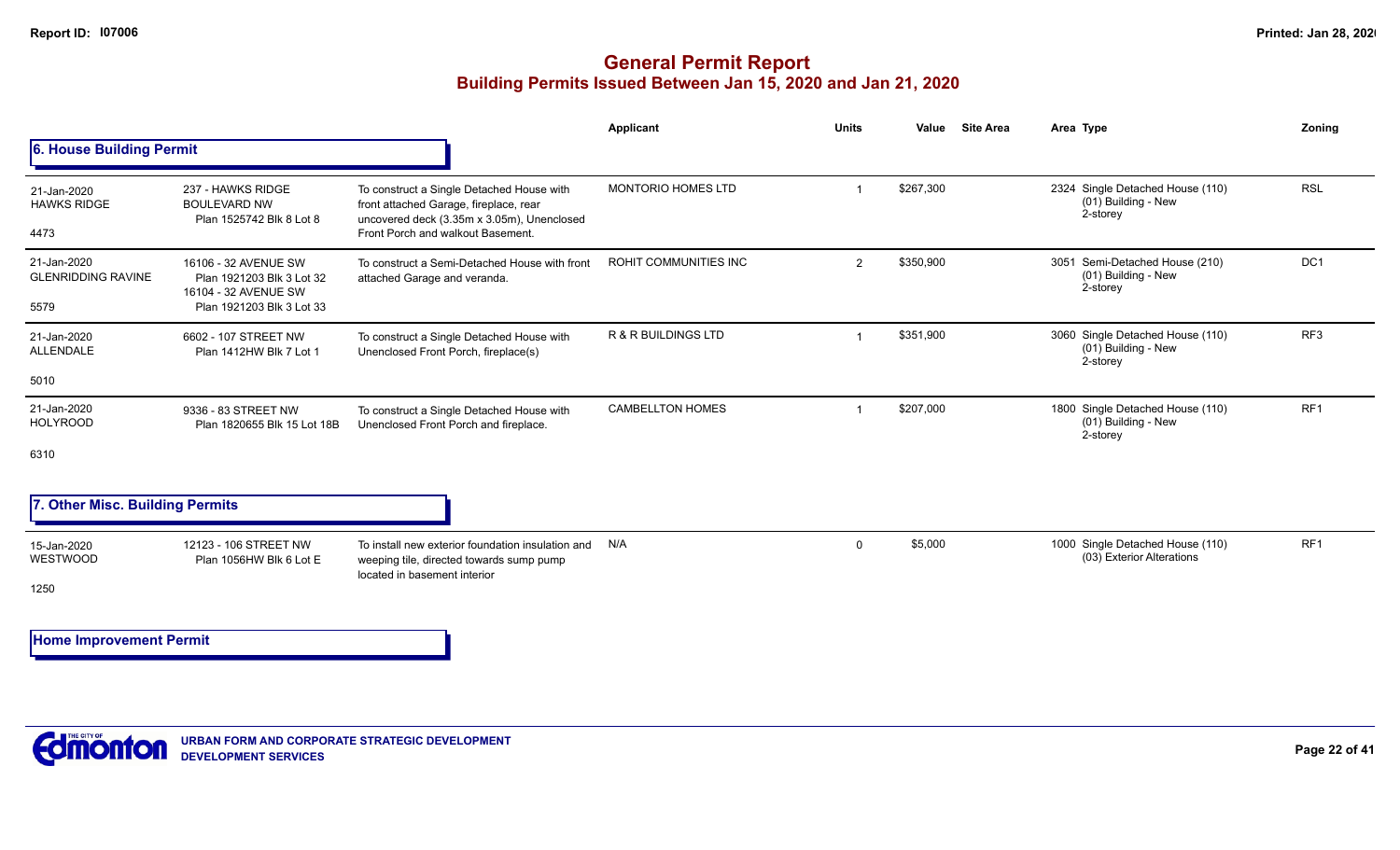|                                |                                                          |                                                                                                                                                   | Applicant                     | Units       | Value    | <b>Site Area</b> | Area Type                                                             | Zoning          |
|--------------------------------|----------------------------------------------------------|---------------------------------------------------------------------------------------------------------------------------------------------------|-------------------------------|-------------|----------|------------------|-----------------------------------------------------------------------|-----------------|
| <b>Home Improvement Permit</b> |                                                          |                                                                                                                                                   |                               |             |          |                  |                                                                       |                 |
| 17-Jan-2020<br><b>MCCAULEY</b> | 9316 - 109 AVENUE NW<br>Plan RN23 Blk 26 Lot 5           | To demolish a Single Detached House and<br>detached Garage.                                                                                       | EURO DESIGN MASTERBUILDER LTD | $\Omega$    | \$3,300  |                  | Detached Garage(010)<br>(99) Demolition                               | DC1             |
| 1140                           |                                                          |                                                                                                                                                   |                               |             |          |                  |                                                                       |                 |
| 17-Jan-2020<br><b>MCCAULEY</b> | 9316 - 109 AVENUE NW<br>Plan RN23 Blk 26 Lot 5           | To demolish a Single Detached House and<br>detached Garage.                                                                                       | EURO DESIGN MASTERBUILDER LTD | $-1$        | \$6,400  |                  | Single Detached House (110)<br>(99) Demolition                        | DC <sub>1</sub> |
| 1140                           |                                                          |                                                                                                                                                   |                               |             |          |                  |                                                                       |                 |
| 20-Jan-2020<br><b>MCCAULEY</b> | 9316 - 109 AVENUE NW<br>Plan RN23 Blk 26 Lot 5           | To construct an Accessory Building (detached<br>Garage (7.32m x 6.1m)).                                                                           | N/A                           | $\Omega$    | \$7,100  |                  | 45 Detached Garage (010)<br>(01) Building - New                       | DC <sub>1</sub> |
| 1140                           |                                                          |                                                                                                                                                   |                               |             |          |                  |                                                                       |                 |
| 15-Jan-2020<br><b>GARNEAU</b>  | 10818 - 84 AVENUE NW<br>Plan N4000R Blk 178 Lot 6        | To construct a Secondary Suite in the<br>Basement of a Single Detached House (existing<br>without permits) (2 bedrooms, 1 bathroom, , and         | N/A                           | $\mathbf 1$ | \$7,500  |                  | 855 Single Detached House (110)<br>(07) Add Suites to Single Dwelling | RA7             |
| 5200                           |                                                          | to construct interior alterations (adding in a new<br>door on the main floor).                                                                    |                               |             |          |                  |                                                                       |                 |
| 21-Jan-2020<br><b>WALKER</b>   | 2409 - WONNACOTT COURT SW<br>Plan 1723100 Blk 17 Lot 113 | To develop a Secondary Suite in the Basement<br>and to construct exterior alterations to a Single<br>Detached House (new exterior stairs and side | <b>BEC LIMITED</b>            | $\mathbf 1$ | \$40,000 |                  | 71 Single Detached House (110)<br>(07) Add Suites to Single Dwelling  | <b>RSL</b>      |
| 6662                           |                                                          | door to Basement).                                                                                                                                |                               |             |          |                  |                                                                       |                 |
| 21-Jan-2020<br><b>WALKER</b>   | 2409 - WONNACOTT COURT SW<br>Plan 1723100 Blk 17 Lot 113 | To develop a Secondary Suite in the Basement<br>and to construct exterior alterations to a Single<br>Detached House (new exterior stairs and side | <b>BEC LIMITED</b>            | $\Omega$    |          |                  | Single Detached House (110)<br>(03) Exterior Alterations              | <b>RSL</b>      |
| 6662                           |                                                          | door to Basement).                                                                                                                                |                               |             |          |                  |                                                                       |                 |
| 21-Jan-2020<br>WALKER          | 2409 - WONNACOTT COURT SW<br>Plan 1723100 Blk 17 Lot 113 | To develop a Secondary Suite in the Basement<br>and to construct exterior alterations to a Single<br>Detached House (new exterior stairs and side | <b>BEC LIMITED</b>            | $\mathbf 0$ |          |                  | Single Detached House (110)<br>(03) Interior Alterations              | <b>RSL</b>      |
| 6662                           |                                                          | door to Basement).                                                                                                                                |                               |             |          |                  |                                                                       |                 |

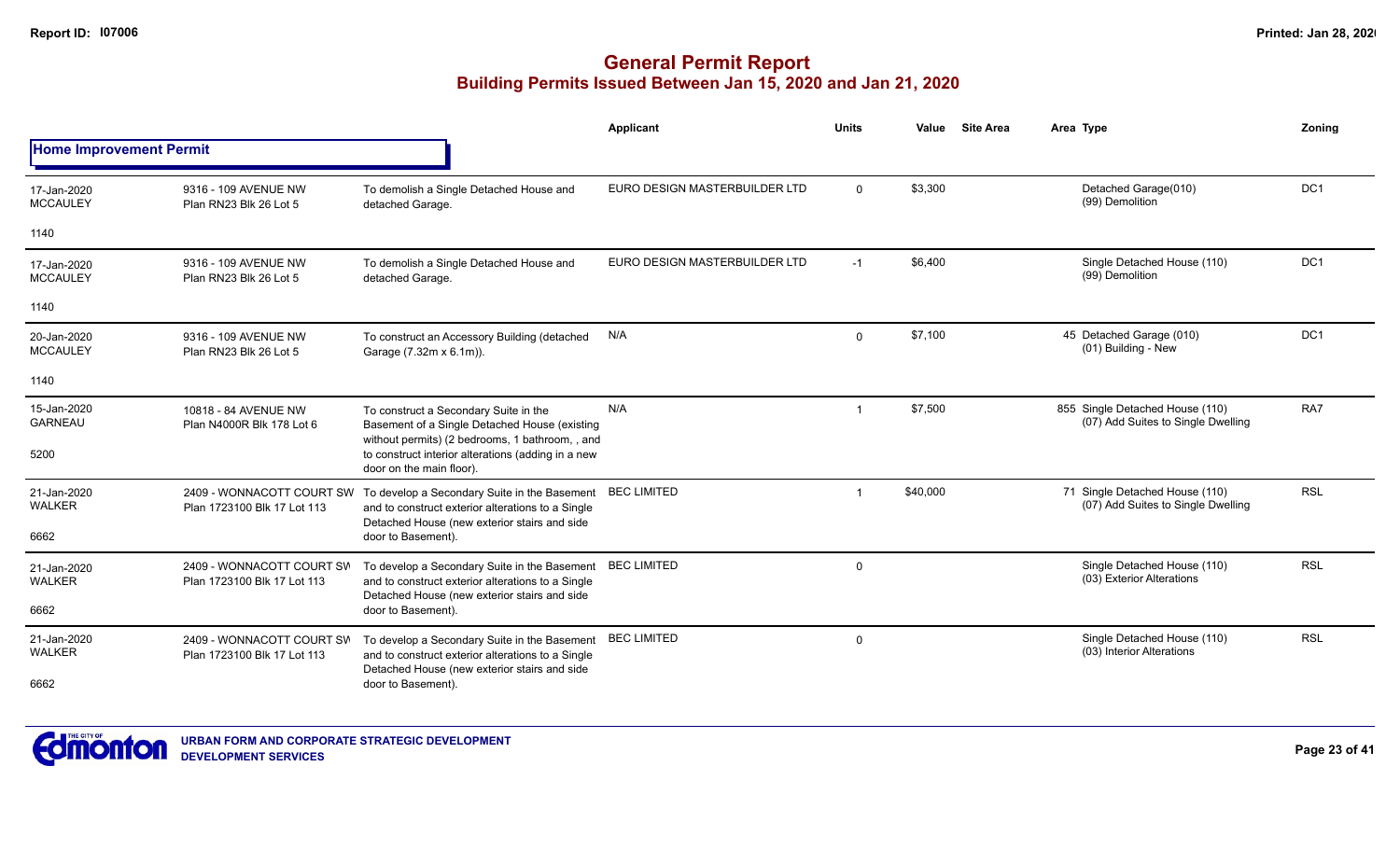# **General Permit Report Building Permits Issued Between Jan 15, 2020 and Jan 21, 2020**

|                                           |                                                   |                                                                                                                                                                                              | <b>Applicant</b>          | <b>Units</b> | Value   | <b>Site Area</b> | Area Type                                                | Zonina          |
|-------------------------------------------|---------------------------------------------------|----------------------------------------------------------------------------------------------------------------------------------------------------------------------------------------------|---------------------------|--------------|---------|------------------|----------------------------------------------------------|-----------------|
| <b>Home Improvement Permit</b>            |                                                   |                                                                                                                                                                                              |                           |              |         |                  |                                                          |                 |
| 21-Jan-2020<br>KING EDWARD PARK           | 8751 - 80 AVENUE NW<br>Plan 1389HW Blk 15 Lot 27  | To construct an Accessory building (rear<br>detached mutual Garage, 5.79m x 10.98m).                                                                                                         | 2009825 ALBERTA LTD       | $\mathbf 0$  | \$0     |                  | Detached Garage (010)<br>(01) Building - New             | RF3             |
| 6360                                      |                                                   |                                                                                                                                                                                              |                           |              |         |                  |                                                          |                 |
| 15-Jan-2020<br><b>QUEEN ALEXANDRA</b>     | 10813 - 74 AVENUE NW<br>Plan 5765Q Blk 9 Lot 11   | To construct an Accessory Building (rear<br>detached Garage, 7.01m x 7.92m) and to<br>demolish an existing rear detached Garage.                                                             | N/A                       | $\mathbf 0$  | \$8,600 |                  | 53 Detached Garage (010)<br>(01) Building - New          | RF <sub>3</sub> |
| 5330                                      |                                                   |                                                                                                                                                                                              |                           |              |         |                  |                                                          |                 |
| 15-Jan-2020<br><b>QUEEN ALEXANDRA</b>     | 10813 - 74 AVENUE NW<br>Plan 5765Q Blk 9 Lot 11   | To construct an Accessory Building (rear<br>detached Garage, 7.01m x 7.92m) and to<br>demolish an existing rear detached Garage.                                                             | N/A                       | 0            | \$3,400 |                  | Detached Garage(010)<br>(99) Demolition                  | RF3             |
| 5330                                      |                                                   |                                                                                                                                                                                              |                           |              |         |                  |                                                          |                 |
| 17-Jan-2020<br>CROMDALE                   | 7707 - 112S AVENUE NW<br>Plan 4587AK Blk 1 Lot 12 | To demolish a Single Detached House and<br>detached Garage.                                                                                                                                  | STYLELAB DEVELOPMENTS INC | $\mathbf 0$  | \$3,400 |                  | Detached Garage(010)<br>(99) Demolition                  | RF1             |
| 1070                                      |                                                   |                                                                                                                                                                                              |                           |              |         |                  |                                                          |                 |
| 17-Jan-2020<br>CROMDALE                   | 7707 - 112S AVENUE NW<br>Plan 4587AK Blk 1 Lot 12 | To demolish a Single Detached House and<br>detached Garage.                                                                                                                                  | STYLELAB DEVELOPMENTS INC | $-1$         | \$6,500 |                  | Single Detached House (110)<br>(99) Demolition           | RF <sub>1</sub> |
| 1070                                      |                                                   |                                                                                                                                                                                              |                           |              |         |                  |                                                          |                 |
| 16-Jan-2020<br>THE HAMPTONS               | 1462 - HAYS WAY NW<br>Plan 1026931 Blk 9 Lot 55   | To construct an addition, interior and exterior<br>alterations to a Single Detached House                                                                                                    | N/A                       | 0            |         |                  | Single Detached House (110)<br>(03) Interior Alterations | <b>RSL</b>      |
| 4461                                      |                                                   | (Basement Development, NOT to be used as an<br>additional Dwelling; window changes in<br>basement, main, and second floor; enclosing<br>the existing covered deck with glass on 2<br>sides). |                           |              |         |                  |                                                          |                 |
|                                           |                                                   | (Basement development: 1 Dining room, 1 Wet<br>bar, 1 Washroom, 1 Prayer room, and 1 Living<br>area)                                                                                         |                           |              |         |                  |                                                          |                 |
| $\blacksquare$ THE CITY OF $\blacksquare$ |                                                   |                                                                                                                                                                                              |                           |              |         |                  |                                                          |                 |



**Page 24 of 41**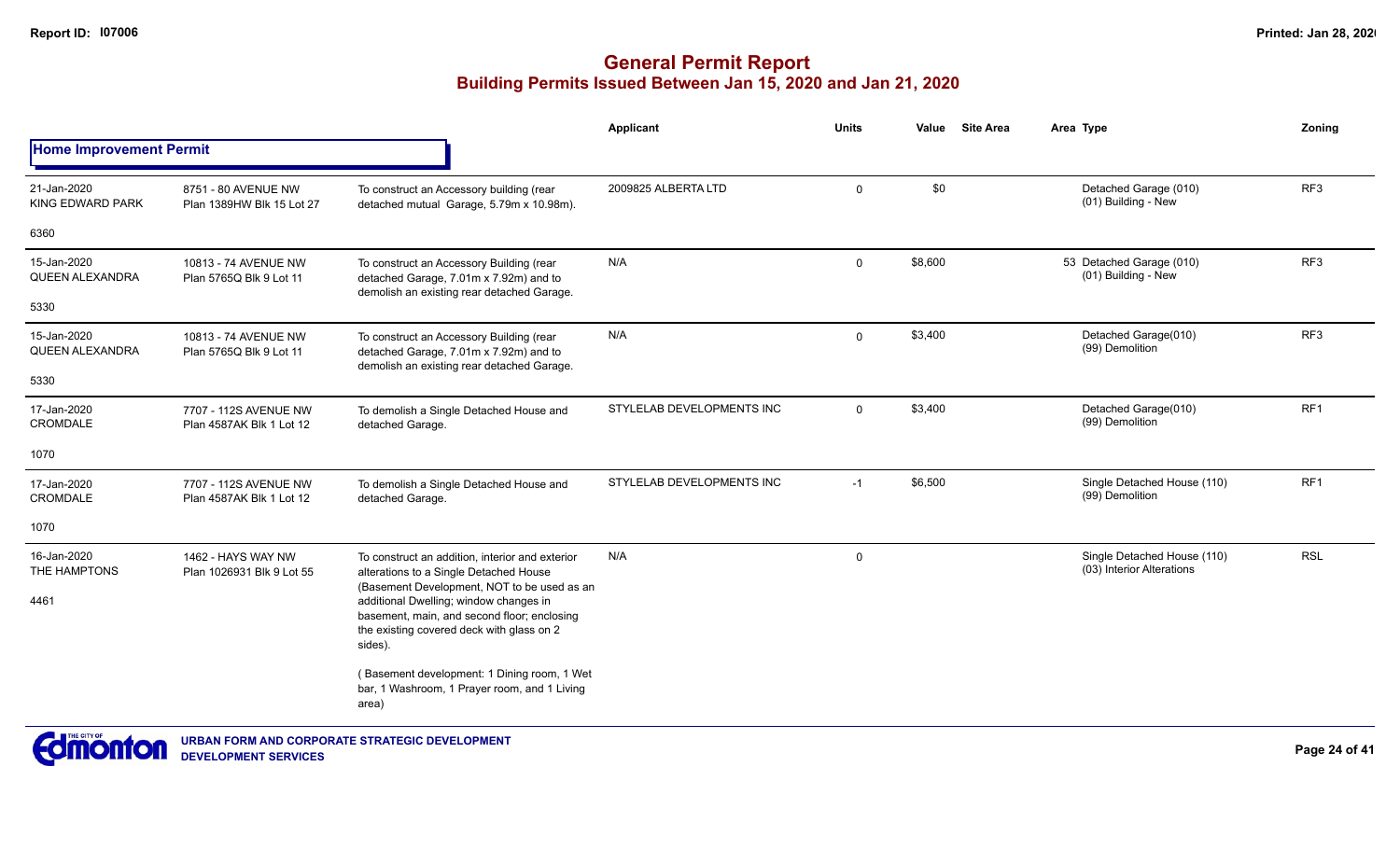|                                      |                                                          |                                                                                                                                                                                                                                                                                                                                          | <b>Applicant</b>          | <b>Units</b> | Value    | <b>Site Area</b> | Area Type                                                         | Zoning          |
|--------------------------------------|----------------------------------------------------------|------------------------------------------------------------------------------------------------------------------------------------------------------------------------------------------------------------------------------------------------------------------------------------------------------------------------------------------|---------------------------|--------------|----------|------------------|-------------------------------------------------------------------|-----------------|
| <b>Home Improvement Permit</b>       |                                                          |                                                                                                                                                                                                                                                                                                                                          |                           |              |          |                  |                                                                   |                 |
| 16-Jan-2020<br>THE HAMPTONS<br>4461  | 1462 - HAYS WAY NW<br>Plan 1026931 Blk 9 Lot 55          | To construct an addition, interior and exterior<br>alterations to a Single Detached House<br>(Basement Development, NOT to be used as an<br>additional Dwelling; window changes in<br>basement, main, and second floor; enclosing<br>the existing covered deck with glass on 2<br>sides).<br>(Basement development: 1 Dining room, 1 Wet | N/A                       | $\mathbf 0$  |          |                  | Single Detached House (110)<br>(03) Exterior Alterations          | <b>RSL</b>      |
|                                      |                                                          | bar, 1 Washroom, 1 Prayer room, and 1 Living<br>area)                                                                                                                                                                                                                                                                                    |                           |              |          |                  |                                                                   |                 |
| 16-Jan-2020<br>THE HAMPTONS<br>4461  | 1462 - HAYS WAY NW<br>Plan 1026931 Blk 9 Lot 55          | To construct an addition, interior and exterior<br>alterations to a Single Detached House<br>(Basement Development, NOT to be used as an<br>additional Dwelling; window changes in<br>basement, main, and second floor; enclosing<br>the existing covered deck with glass on 2<br>sides).                                                | N/A                       | $\mathbf 0$  | \$24,000 |                  | Single Detached House (110)<br>(02) Addition                      | <b>RSL</b>      |
|                                      |                                                          | (Basement development: 1 Dining room, 1 Wet<br>bar, 1 Washroom, 1 Prayer room, and 1 Living<br>area)                                                                                                                                                                                                                                     |                           |              |          |                  |                                                                   |                 |
| 17-Jan-2020<br><b>CHAPPELLE AREA</b> | 7606 - CREIGHTON PLACE SW<br>Plan 1723183 Blk 10 Lot 115 | To develop a Secondary Suite in the Basement<br>of a Single Detached House (1 bedroom, 1<br>bathroom, mechanical room, kitchen).                                                                                                                                                                                                         | N/A                       |              | \$30,000 |                  | Single Detached House (110)<br>(07) Add Suites to Single Dwelling | <b>RMD</b>      |
| 5462                                 |                                                          |                                                                                                                                                                                                                                                                                                                                          |                           |              |          |                  |                                                                   |                 |
| 17-Jan-2020<br>IDYLWYLDE             | 7620 - 83 AVENUE NW<br>Plan 4892HW Blk 13 Lot 32         | To demolish a Single Detached House and<br>detached Garage.                                                                                                                                                                                                                                                                              | <b>ACCENT INFILLS LTD</b> | $\mathbf 0$  | \$3,400  |                  | Detached Garage(010)<br>(99) Demolition                           | RF <sub>1</sub> |
| 6320                                 |                                                          |                                                                                                                                                                                                                                                                                                                                          |                           |              |          |                  |                                                                   |                 |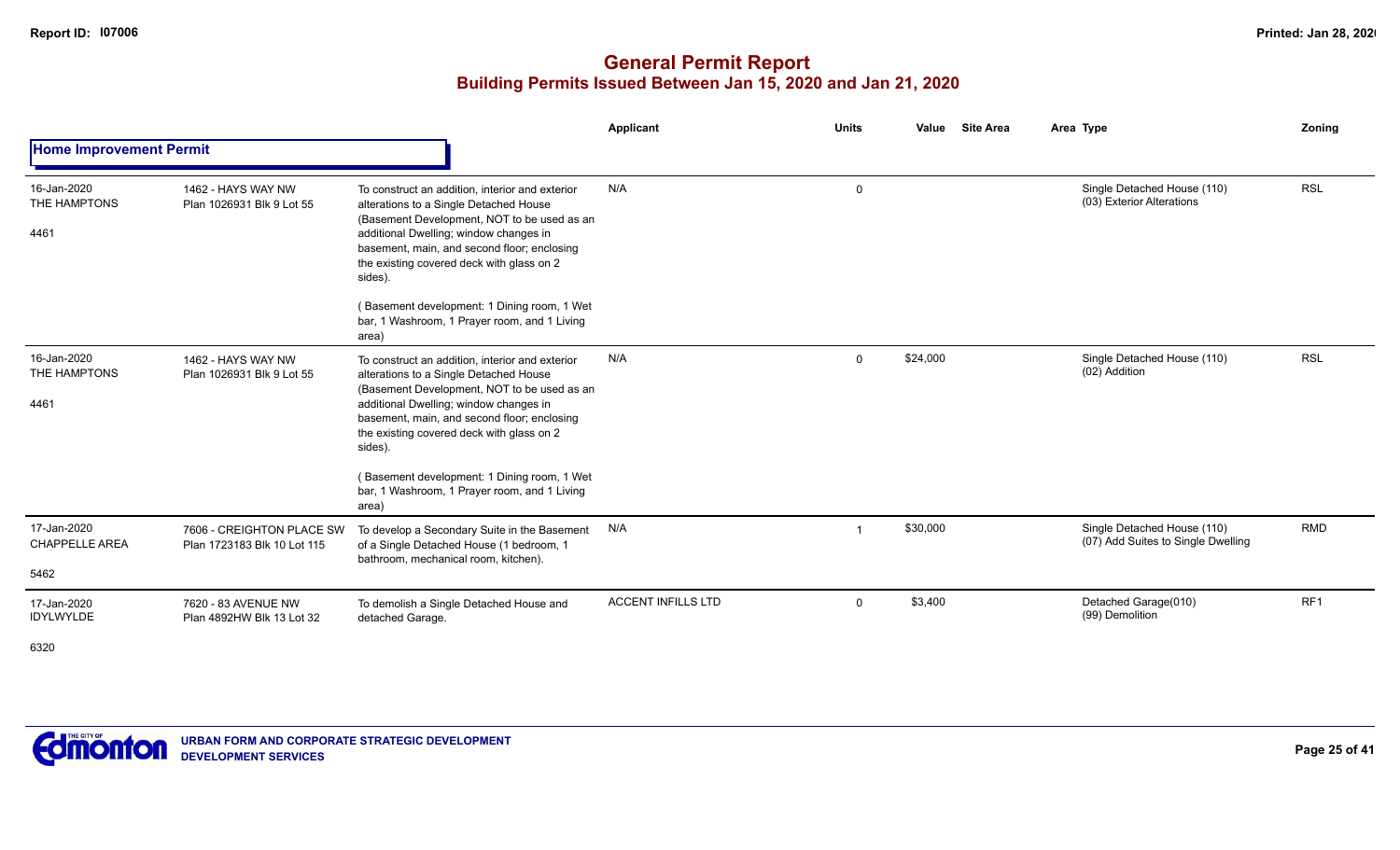# **General Permit Report Building Permits Issued Between Jan 15, 2020 and Jan 21, 2020**

|                                           |                                                       |                                                                                                                                                  | <b>Applicant</b>                 | <b>Units</b> | Value    | <b>Site Area</b> | Area Type                                                         | Zoning          |
|-------------------------------------------|-------------------------------------------------------|--------------------------------------------------------------------------------------------------------------------------------------------------|----------------------------------|--------------|----------|------------------|-------------------------------------------------------------------|-----------------|
| <b>Home Improvement Permit</b>            |                                                       |                                                                                                                                                  |                                  |              |          |                  |                                                                   |                 |
| 17-Jan-2020<br><b>IDYLWYLDE</b>           | 7620 - 83 AVENUE NW<br>Plan 4892HW Blk 13 Lot 32      | To demolish a Single Detached House and<br>detached Garage.                                                                                      | <b>ACCENT INFILLS LTD</b>        | $-1$         | \$6,500  |                  | Single Detached House (110)<br>(99) Demolition                    | RF <sub>1</sub> |
| 6320                                      |                                                       |                                                                                                                                                  |                                  |              |          |                  |                                                                   |                 |
| 15-Jan-2020<br><b>STRATHEARN</b>          | 9245 - 86 STREET NW<br>Plan 1820159 Blk 7 Lot 11B     | To construct a rear uncovered deck to a Single<br>Detached House (5.24m x 3.72m @ 0.79m in<br>Height), existing without permits.                 | MODERN VINTAGE HOMES INC         | $\mathbf{0}$ | \$4,900  |                  | 19 Single Detached House (110)<br>(03) Deck Attached              | RF <sub>1</sub> |
| 6710                                      |                                                       |                                                                                                                                                  |                                  |              |          |                  |                                                                   |                 |
| 20-Jan-2020<br><b>ROSSDALE</b>            | 9528 - 100A STREET NW<br>Plan Q Blk 3 Lot 22          | To demolish a Single Detached House.                                                                                                             | <b>BORA HOMES LTD</b>            | $-1$         | \$6,500  |                  | Single Detached House (110)<br>(99) Demolition                    | RF <sub>3</sub> |
| 1220                                      |                                                       |                                                                                                                                                  |                                  |              |          |                  |                                                                   |                 |
| 17-Jan-2020<br><b>LYMBURN</b>             | 17912 - 78 AVENUE NW<br>Plan 7723094 Blk 27 Lot 39    | To develop a Secondary Suite in the basement<br>of a Single Detached House (2 bedrooms, 2<br>bathrooms, mechanical room, kitchen) and            | N/A                              | $\mathbf{1}$ | \$10,000 |                  | Single Detached House (110)<br>(07) Add Suites to Single Dwelling | <b>RPL</b>      |
| 4270                                      |                                                       | interior alterations (furring out an interior 1 hr<br>fire resistance rated wall to close off bay<br>window)                                     |                                  |              |          |                  |                                                                   |                 |
| 17-Jan-2020<br><b>DOVERCOURT</b>          | 12336 - 134 STREET NW<br>Plan 6013HW Blk 4 Lot 40     | To construct an Accessory Building with Loft<br>(rear detached Garage, 11.58m x 7.92m).                                                          | N/A                              | $\mathbf 0$  | \$13,500 |                  | 84 Detached Garage (010)<br>(01) Building - New                   | RF <sub>1</sub> |
| 3170                                      |                                                       |                                                                                                                                                  |                                  |              |          |                  |                                                                   |                 |
| 16-Jan-2020<br><b>PAISLEY</b>             | 1011 - PAISLEY DRIVE SW<br>Plan 1720738 Blk 13 Lot 15 | To construct an Accessory Building (rear<br>detached Garage (6.10m x 6.10m)).                                                                    | BROOKFIELD RESIDENTIAL PROPERTIE | $\Omega$     | \$6,000  |                  | 37 Detached Garage (010)<br>(01) Building - New                   | <b>HVLD</b>     |
| 5469                                      |                                                       |                                                                                                                                                  |                                  |              |          |                  |                                                                   |                 |
| 16-Jan-2020<br><b>GLENORA</b>             | 10533 - 140 STREET NW<br>Plan 3875P Blk 67 Lot 12     | To construct Accessory buildings (rear pergola,<br>2.52m x 1.33m; left pergola, 2.31m x 1.01m;<br>right pergola 2.06m x 1.38m), existing without | N/A                              | $\mathbf 0$  | \$0      |                  | 3 Pergola<br>(01) Building - New                                  | RF <sub>1</sub> |
| 3200                                      |                                                       | permits.                                                                                                                                         |                                  |              |          |                  |                                                                   |                 |
| $\blacksquare$ THE CITY OF $\blacksquare$ |                                                       |                                                                                                                                                  |                                  |              |          |                  |                                                                   |                 |



**Page 26 of 41**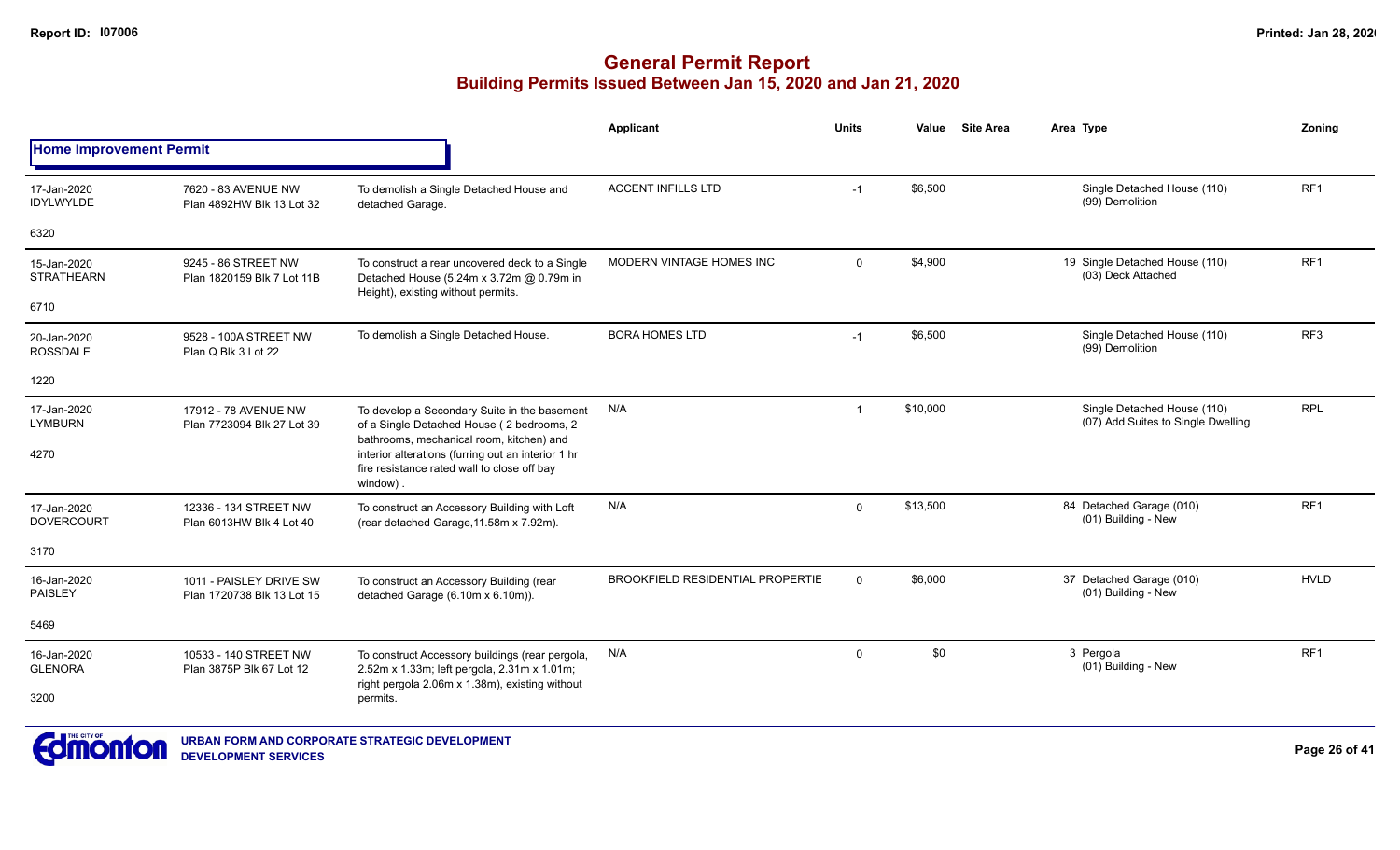|                                    |                                                    |                                                                                                                                                  | Applicant                       | <b>Units</b> | <b>Site Area</b><br>Value | Area Type                                                | Zoning          |
|------------------------------------|----------------------------------------------------|--------------------------------------------------------------------------------------------------------------------------------------------------|---------------------------------|--------------|---------------------------|----------------------------------------------------------|-----------------|
| <b>Home Improvement Permit</b>     |                                                    |                                                                                                                                                  |                                 |              |                           |                                                          |                 |
| 16-Jan-2020<br><b>GLENORA</b>      | 10533 - 140 STREET NW<br>Plan 3875P Blk 67 Lot 12  | To construct Accessory buildings (rear pergola,<br>2.52m x 1.33m; left pergola, 2.31m x 1.01m;<br>right pergola 2.06m x 1.38m), existing without | N/A                             | $\mathbf{0}$ | \$0                       | 2 Pergola<br>(01) Building - New                         | RF <sub>1</sub> |
| 3200                               |                                                    | permits.                                                                                                                                         |                                 |              |                           |                                                          |                 |
| 16-Jan-2020<br><b>GLENORA</b>      | 10533 - 140 STREET NW<br>Plan 3875P Blk 67 Lot 12  | To construct Accessory buildings (rear pergola,<br>2.52m x 1.33m; left pergola, 2.31m x 1.01m;<br>right pergola 2.06m x 1.38m), existing without | N/A                             | $\mathbf{0}$ | \$0                       | 3 Pergola<br>(01) Building - New                         | RF <sub>1</sub> |
| 3200                               |                                                    | permits.                                                                                                                                         |                                 |              |                           |                                                          |                 |
| 21-Jan-2020<br><b>HAZELDEAN</b>    | 9116 - 66 AVENUE NW<br>Plan 1923369 Blk 17 Lot 22B | To construct an Accessory Building (detached<br>Garage (5.79m x 6.55m)).                                                                         | ENCORE MASTER BUILDER INC       | $\Omega$     | \$6,100                   | 38 Detached Garage (010)<br>(01) Building - New          | RF1, RF1        |
| 6290                               |                                                    |                                                                                                                                                  |                                 |              |                           |                                                          |                 |
| 16-Jan-2020<br>LAUREL              | 27, 1703 - 16 AVENUE NW<br>Plan 1822125 Unit 27    | To construct exterior alterations to a<br>Semi-detached House (add basement<br>windows).                                                         | <b>INVISTEC CONSULTING LTD.</b> | 0            |                           | Semi-Detached House (210)<br>(03) Exterior Alterations   | RA7, RA7        |
| 6444                               |                                                    |                                                                                                                                                  |                                 |              |                           |                                                          |                 |
| 15-Jan-2020<br><b>GLENWOOD</b>     | 9936 - 161 STREET NW<br>Plan 6144AH Blk 3B Lot 19  | To demolish a Single Detached House and<br>detached Garage.                                                                                      | OMEGA FINISHING SOLUTIONS INC   | $\Omega$     | \$3,400                   | Detached Garage(010)<br>(99) Demolition                  | RF <sub>1</sub> |
| 4180                               |                                                    |                                                                                                                                                  |                                 |              |                           |                                                          |                 |
| 15-Jan-2020<br><b>GLENWOOD</b>     | 9936 - 161 STREET NW<br>Plan 6144AH Blk 3B Lot 19  | To demolish a Single Detached House and<br>detached Garage.                                                                                      | OMEGA FINISHING SOLUTIONS INC   | $-1$         | \$6,500                   | Single Detached House (110)<br>(99) Demolition           | RF <sub>1</sub> |
| 4180                               |                                                    |                                                                                                                                                  |                                 |              |                           |                                                          |                 |
| 16-Jan-2020<br><b>WINDSOR PARK</b> | 12006 - 87 AVENUE NW<br>Plan 2424HW Blk 10 Lot 10  | To construct exterior alterations to a Single<br>Detached House (Changes to the windows on<br>main and second floor).                            | ACE LANGE CONSTRUCTION LTD      | $\mathbf 0$  |                           | Single Detached House (110)<br>(03) Exterior Alterations | RF <sub>1</sub> |
| 5580                               |                                                    |                                                                                                                                                  |                                 |              |                           |                                                          |                 |

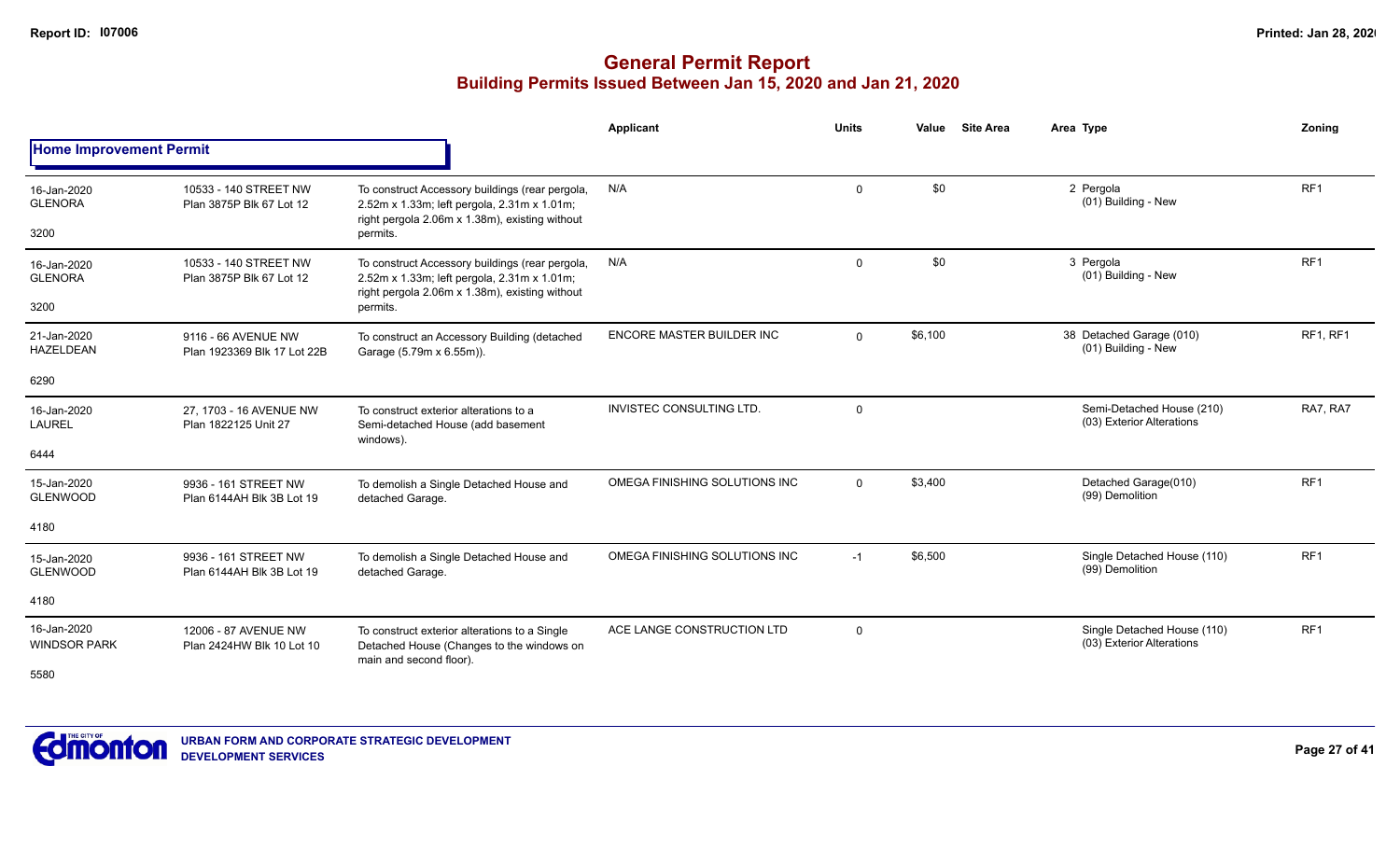|                                                 |                                                      |                                                                                                                                                                                                                   | Applicant                                                    | <b>Units</b>   | Value    | <b>Site Area</b> | Area Type                                                         | Zoning          |
|-------------------------------------------------|------------------------------------------------------|-------------------------------------------------------------------------------------------------------------------------------------------------------------------------------------------------------------------|--------------------------------------------------------------|----------------|----------|------------------|-------------------------------------------------------------------|-----------------|
| <b>Home Improvement Permit</b>                  |                                                      |                                                                                                                                                                                                                   |                                                              |                |          |                  |                                                                   |                 |
| 21-Jan-2020<br><b>TERWILLEGAR TOWNE</b><br>5640 | 2452 - TEGLER GREEN NW<br>Plan 0226450 Blk 72 Lot 21 | To construct a rear uncovered deck extension<br>to the existing rear covered deck (1.70 m x 4.87)<br>m @ 0.73 m) to a Single Detached House,<br>existing without permits (7.37 m x 4.35 m @<br>0.73 m in Height). | N/A                                                          | $\Omega$       | \$8.100  |                  | 32 Single Detached House (110)<br>(03) Deck Attached              | RF <sub>1</sub> |
| 21-Jan-2020<br>PARKALLEN<br>5310                | 10935 - 62 AVENUE NW<br>Plan 2609HW Blk 22 Lot 10    | To install a Renewable Energy Device to a<br>Single Detached House (18 Solar-electric (PV)<br>panels on the roof).                                                                                                | <b>VIBRANT SOLAR SOLUTIONS LTD</b>                           | $\Omega$       | \$0      |                  | Single Detached House (110)<br>(03) Exterior Alterations          | RF1             |
|                                                 |                                                      |                                                                                                                                                                                                                   |                                                              |                |          |                  |                                                                   |                 |
| 17-Jan-2020<br><b>STRATHCONA</b>                | 9666 - 86 AVENUE NW<br>Plan 2368Q Blk 5 Lot 4        | To construct exterior alterations to an existing<br>Single Detached House (changes to building<br>facade materials).                                                                                              | N/A                                                          | $\mathbf 0$    |          |                  | Single Detached House (110)<br>(03) Exterior Alterations          | RF <sub>2</sub> |
| 5480                                            |                                                      |                                                                                                                                                                                                                   |                                                              |                |          |                  |                                                                   |                 |
| 21-Jan-2020<br><b>WALKER</b>                    | 5432 - 22 AVENUE SW<br>Plan 1525734 Blk 2 Lot 61     | To develop a Secondary Suite in the Basement<br>of a Single Detached House.<br>(2 Bedrooms, 1 Washroom, 1 Mechanical room,                                                                                        | 1993085 ALBERTA LTD O/A AR<br>BASEMENT DEVELOPERS AND MOVERS | $\overline{1}$ | \$40,000 |                  | Single Detached House (110)<br>(07) Add Suites to Single Dwelling | <b>RSL</b>      |
| 6662                                            |                                                      | 1 Kitchen, and 1 Living room)                                                                                                                                                                                     |                                                              |                |          |                  |                                                                   |                 |
| 17-Jan-2020<br><b>CRYSTALLINA NERA WEST</b>     | 18132 - 75 STREET NW<br>Plan 1323419 Blk 7 Lot 42    | To construct an Accessory Building (detached<br>Garage 6.10m x 6.10m).                                                                                                                                            | <b>VALENCIA HOMES LTD</b>                                    | $\mathbf{0}$   | \$6,000  |                  | 37 Detached Garage (010)<br>(01) Building - New                   | <b>RPL</b>      |
| 2463                                            |                                                      |                                                                                                                                                                                                                   |                                                              |                |          |                  |                                                                   |                 |
| 17-Jan-2020<br><b>DECHENE</b>                   | 17908 - 61 AVENUE NW<br>Plan 8521961 Blk 21 Lot 55   | To develop a Secondary Suite in the Basement<br>of a Single Detached House, existing w/o                                                                                                                          | N/A                                                          |                | \$16,000 |                  | Single Detached House (110)<br>(07) Add Suites to Single Dwelling | RF <sub>1</sub> |
| 4110                                            |                                                      | permits.                                                                                                                                                                                                          |                                                              |                |          |                  |                                                                   |                 |
| 17-Jan-2020<br>PARKDALE                         | 1. 11505 - 88 STREET NW<br>Condo Common Area (Plan   | To develop a Secondary Suite in the Basement<br>of a Semi-Detached House (rear unit only).                                                                                                                        | POWER GENERAL CONTRACTING<br><b>RENOVATIONS</b>              |                | \$20,000 |                  | Single Detached House (110)<br>(07) Add Suites to Single Dwelling | RF <sub>3</sub> |
| 1160                                            | 1922418)                                             |                                                                                                                                                                                                                   |                                                              |                |          |                  |                                                                   |                 |

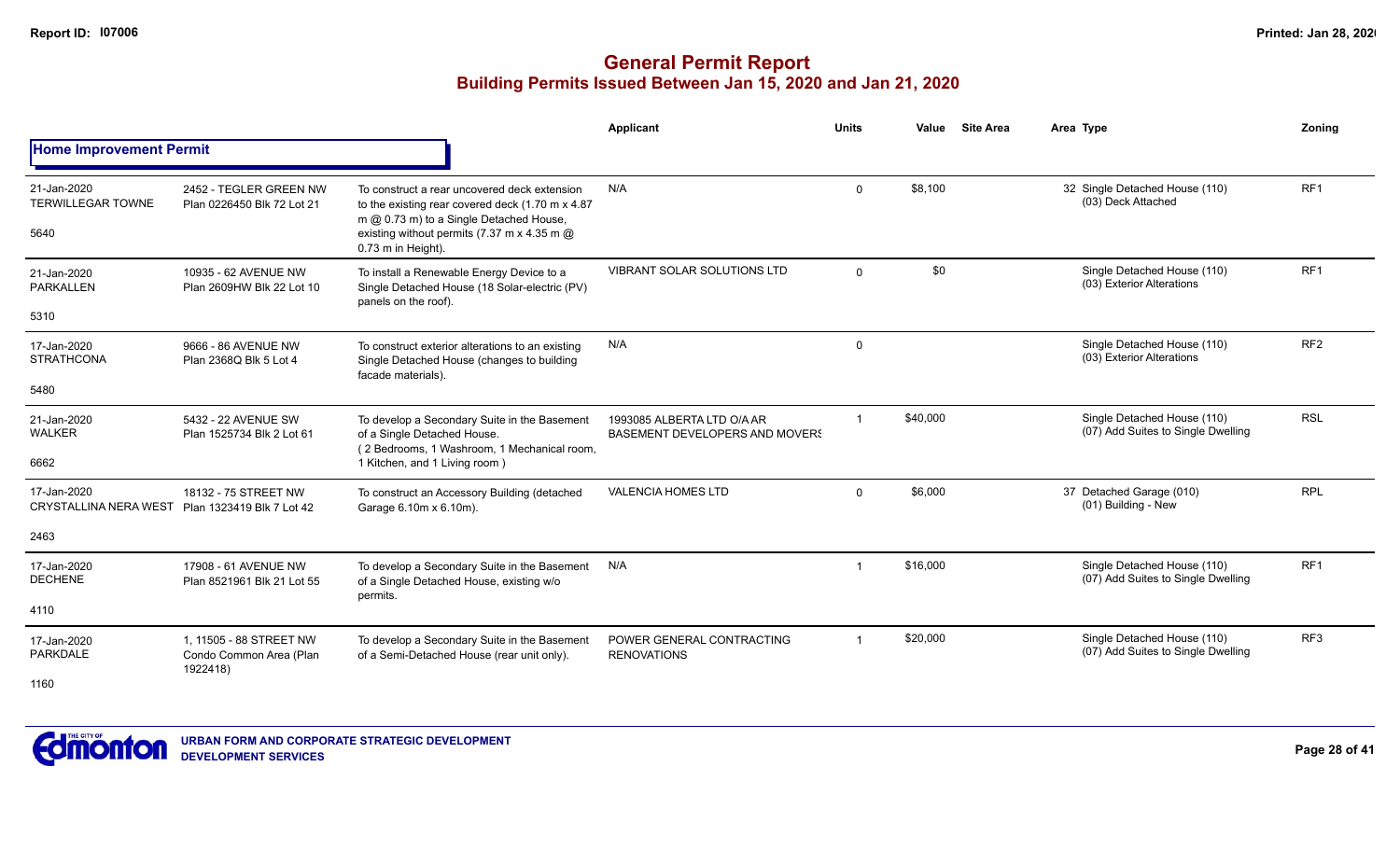|                                                    |                                                       |                                                                                                                                                 | Applicant                  | <b>Units</b> | Value    | <b>Site Area</b> | Area Type                                                            | Zoning               |
|----------------------------------------------------|-------------------------------------------------------|-------------------------------------------------------------------------------------------------------------------------------------------------|----------------------------|--------------|----------|------------------|----------------------------------------------------------------------|----------------------|
| <b>Home Improvement Permit</b>                     |                                                       |                                                                                                                                                 |                            |              |          |                  |                                                                      |                      |
| 16-Jan-2020<br>ALLENDALE                           | 6903 - 106 STREET NW<br>Plan 781HW Blk 45 Lot C       | To construct an Accessory Building (detached<br>Garage 10.52m x 6.71m).                                                                         | LIBERTINE DEVELOPMENTS INC | $\Omega$     | \$11,300 |                  | 70 Detached Garage (010)<br>(01) Building - New                      | RF <sub>3</sub>      |
| 5010                                               |                                                       |                                                                                                                                                 |                            |              |          |                  |                                                                      |                      |
| 15-Jan-2020<br>THE ORCHARDS AT<br><b>ELLERSLIE</b> | 2733 - ORCHARDS ROAD SW<br>Plan 1822472 Blk 31 Lot 14 | To construct an Accessory Building (detached<br>mutual Garage 16.47 m x 6.10 m).                                                                | DAYTONA HOMES INC          | $\Omega$     | \$16,200 |                  | 100 Detached Garage (010)<br>(01) Building - New                     | <b>RF5, RF5, RF5</b> |
| 6216                                               |                                                       |                                                                                                                                                 |                            |              |          |                  |                                                                      |                      |
| 17-Jan-2020<br><b>STRATHCONA</b>                   | 9840 - 83 AVENUE NW<br>Plan I8 Blk 75 Lot 8           | To develop a Secondary Suite in the Basement<br>of a Single Detached House and to construct<br>exterior alterations (exterior stairs, secondary | N/A                        |              | \$20,000 |                  | 62 Single Detached House (110)<br>(07) Add Suites to Single Dwelling | RF <sub>2</sub>      |
| 5480                                               |                                                       | suite entrance, and window alterations).                                                                                                        |                            |              |          |                  |                                                                      |                      |
| 17-Jan-2020<br><b>STRATHCONA</b>                   | 9840 - 83 AVENUE NW<br>Plan 18 Blk 75 Lot 8           | To develop a Secondary Suite in the Basement<br>of a Single Detached House and to construct                                                     | N/A                        | $\Omega$     |          |                  | Single Detached House (110)<br>(03) Exterior Alterations             | RF <sub>2</sub>      |
| 5480                                               |                                                       | exterior alterations (exterior stairs, secondary<br>suite entrance, and window alterations).                                                    |                            |              |          |                  |                                                                      |                      |
| 16-Jan-2020<br><b>CARTER CREST</b>                 | <b>NW</b>                                             | 6, 1203 - CARTER CREST ROAD To construct interior alterations to a<br>Row-Housing unit (Install fireplace (gas), add 3                          | N/A                        | $\Omega$     | \$11,700 |                  | Row House (330)<br>(03) Interior Alterations                         | DC <sub>2</sub>      |
| 5130                                               | Plan 9724093 Unit 6                                   | walls (1 bedroom), NOT to be used as an<br>additional Dwelling).                                                                                |                            |              |          |                  |                                                                      |                      |
| 17-Jan-2020<br><b>GROVENOR</b>                     | 10226 - 146 STREET NW<br>Plan 1631AQ Blk 7A Lot 3     | To demolish a Single Detached House and<br>detached garage.                                                                                     | PLATINUM LIVING HOMES      | $-1$         | \$6,500  |                  | Single Detached House (110)<br>(99) Demolition                       | RF <sub>3</sub>      |
| 3210                                               |                                                       |                                                                                                                                                 |                            |              |          |                  |                                                                      |                      |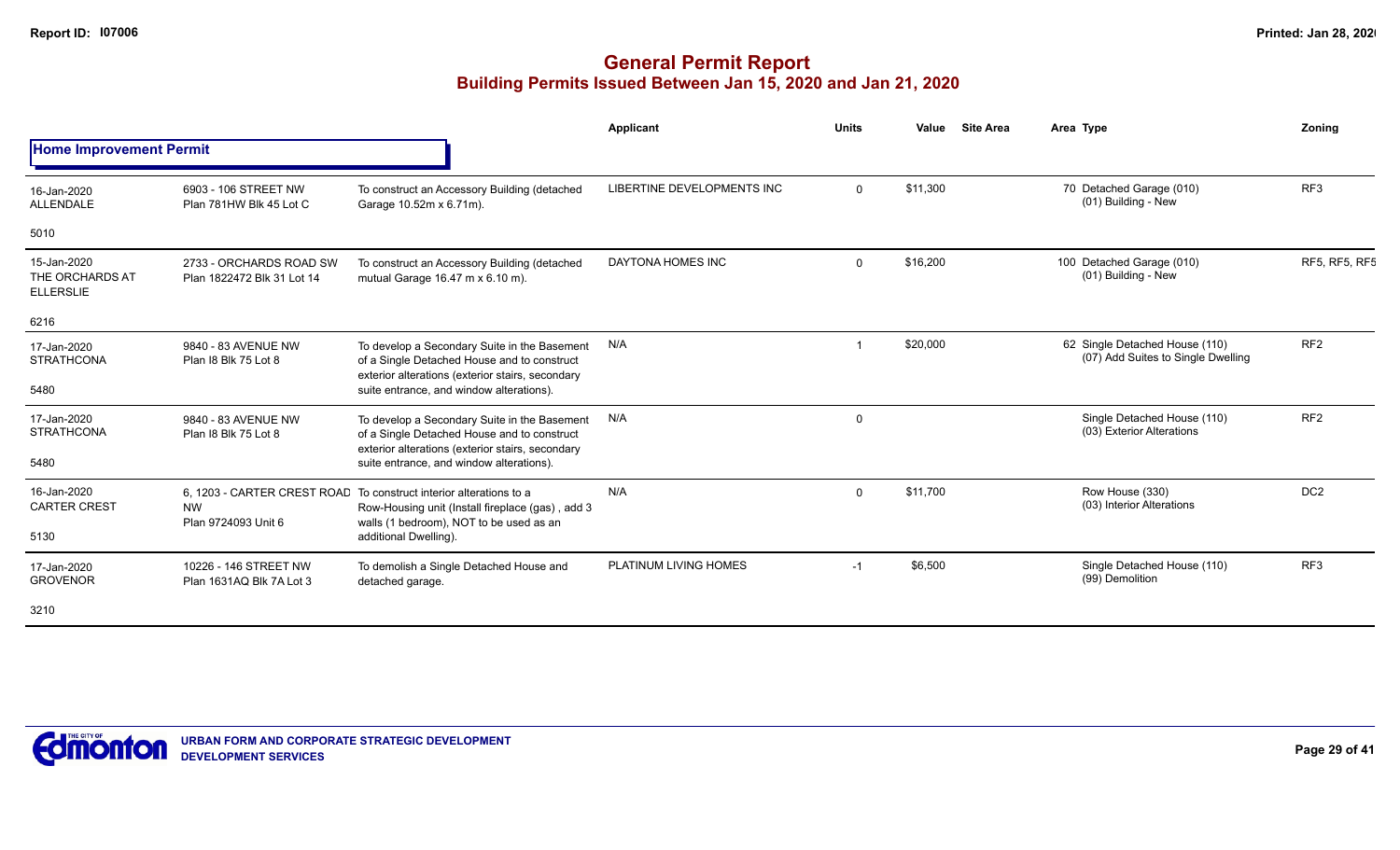## **General Permit Report Building Permits Issued Between Jan 15, 2020 and Jan 21, 2020**

|                                              |                                                              |                                                                                                                                                                                                                                                                | Applicant                     | <b>Units</b> | Value    | <b>Site Area</b> | Area Type                                                       | Zoning          |
|----------------------------------------------|--------------------------------------------------------------|----------------------------------------------------------------------------------------------------------------------------------------------------------------------------------------------------------------------------------------------------------------|-------------------------------|--------------|----------|------------------|-----------------------------------------------------------------|-----------------|
| <b>Home Improvement Permit</b>               |                                                              |                                                                                                                                                                                                                                                                |                               |              |          |                  |                                                                 |                 |
| 21-Jan-2020<br><b>GREENFIELD</b><br>5220     | 3908 - 112 STREET NW<br>Plan 590NY Blk 73 Lot 30             | To construct rear uncovered decks with a<br>pergola and Privacy Screen to a Single<br>Detached House (deck 1, 7.01m x 3.05m @<br>0.71m in Height, pergola 3.05m x 5.49m, and<br>Privacy Screen @ 1.68m in Height; deck 2,<br>6.41m x 5.33m @ 0.60m in Height). | N/A                           | $\mathbf 0$  | \$0      |                  | Single Detached House (110)<br>(03) Deck Attached               | RF <sub>1</sub> |
| 21-Jan-2020<br><b>GREENFIELD</b><br>5220     | 3908 - 112 STREET NW<br>Plan 590NY Blk 73 Lot 30             | To construct rear uncovered decks with a<br>pergola and Privacy Screen to a Single<br>Detached House (deck 1, 7.01m x 3.05m @<br>0.71m in Height, pergola 3.05m x 5.49m, and<br>Privacy Screen @ 1.68m in Height; deck 2,<br>6.41m x 5.33m @ 0.60m in Height). | N/A                           | 0            |          |                  | Single Detached House (110)<br>(03) Exterior Alterations        | RF <sub>1</sub> |
| 21-Jan-2020<br><b>TRUMPETER AREA</b><br>4471 | 12838 - 207 STREET NW<br>Plan 1525015 Blk 10 Lot 21          | To construct exterior alterations to a rear<br>uncovered deck with privacy screen to a<br>Semi-detached house, existing without permits<br>(deck, 4.00m x 3.05m @ 1.06m in Height,<br>privacy screen at 1.86m in Height).                                      | MONTORIO HOMES LTD            | $\Omega$     | \$3,100  |                  | 12 Semi-Detached House (210)<br>(03) Deck Attached              | RF4             |
| 21-Jan-2020<br><b>EDGEMONT</b><br>4462       | <b>NW</b><br>Plan 1920259 Blk 6 Lot 9                        | 5205 - EDGEMONT BOULEVARE To construct an Accessory Building (detached<br>Garage 6.10 m x 6.10 m).                                                                                                                                                             | <b>BROOKFIELD RESIDENTIAL</b> | $\Omega$     | \$6,000  |                  | 37 Detached Garage (010)<br>(01) Building - New                 | <b>RMD</b>      |
| 16-Jan-2020<br><b>SPRUCE AVENUE</b><br>1230  | 11435 - 101 STREET NW<br>Condo Common Area (Plan<br>1923617) | To develop a Secondary Suite in the Basement<br>of a Semi-detached House (1 Bed, 1 Bath,<br>Kitchen, Living, Laundry, Shared Utility).                                                                                                                         | N/A                           |              | \$10,000 |                  | Semi-Detached House (210)<br>(07) Add Suites to Single Dwelling | RF <sub>3</sub> |
| 16-Jan-2020<br><b>ROYAL GARDENS</b>          | 4320 - 114B STREET NW<br>Plan 1210NY Blk 29 Lot 54           | To develop a Secondary Suite in the Basement<br>of a Semi-detached House.                                                                                                                                                                                      | N/A                           |              | \$60,000 |                  | Duplex (210)<br>(07) Add Suites to Single Dwelling              | RF <sub>1</sub> |

5430

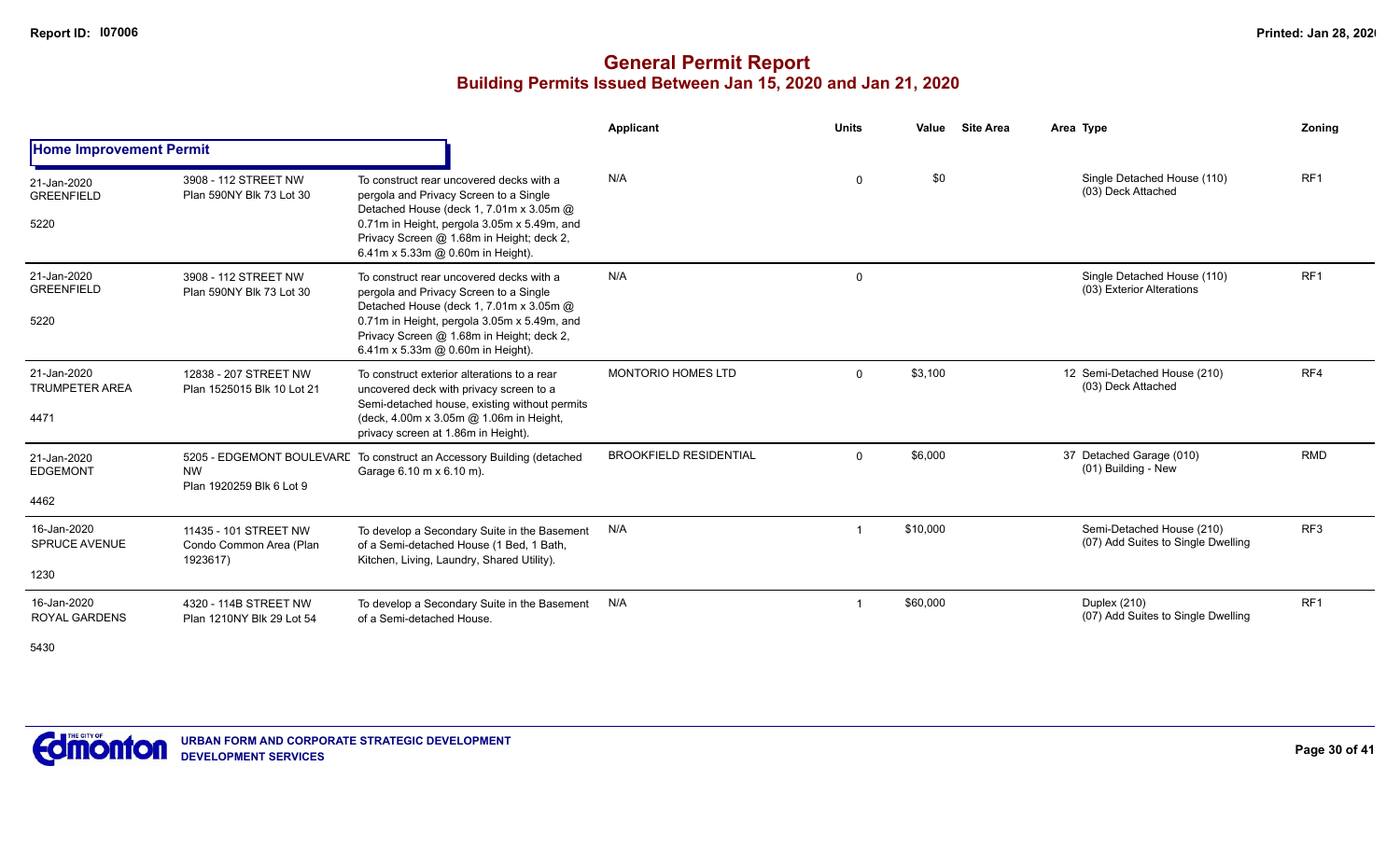|                                     |                                                              |                                                                                                                                             | <b>Applicant</b>                                             | <b>Units</b> | Value    | <b>Site Area</b> | Area Type                                                         | Zoning          |
|-------------------------------------|--------------------------------------------------------------|---------------------------------------------------------------------------------------------------------------------------------------------|--------------------------------------------------------------|--------------|----------|------------------|-------------------------------------------------------------------|-----------------|
| <b>Home Improvement Permit</b>      |                                                              |                                                                                                                                             |                                                              |              |          |                  |                                                                   |                 |
| 16-Jan-2020<br><b>ROYAL GARDENS</b> | 4322 - 114B STREET NW<br>Plan 1210NY Blk 29 Lot 54           | To develop a Secondary Suite in the Basement<br>of a Semi-detached House.                                                                   | N/A                                                          |              | \$60,000 |                  | Duplex (210)<br>(07) Add Suites to Single Dwelling                | RF <sub>1</sub> |
| 5430                                |                                                              |                                                                                                                                             |                                                              |              |          |                  |                                                                   |                 |
| 16-Jan-2020<br><b>SPRUCE AVENUE</b> | 11437 - 101 STREET NW<br>Condo Common Area (Plan<br>1923617) | To develop a Secondary Suite in the Basement<br>of a Semi-detached House (1 Bed, 1 Bath,<br>Kitchen, Living Room, Laundry, Shared Utility). | N/A                                                          | -1           | \$10,000 |                  | Semi-Detached House (210)<br>(07) Add Suites to Single Dwelling   | RF <sub>3</sub> |
| 1230                                |                                                              |                                                                                                                                             |                                                              |              |          |                  |                                                                   |                 |
| 15-Jan-2020<br><b>WELLINGTON</b>    | 13331 - 131 STREET NW<br>Plan 5570KS Blk 25 Lot 8            | To develop a Secondary Suite in the Basement<br>of a Single Detached House (New Suite).                                                     | TILT PROPERTY GROUP                                          |              | \$10,000 |                  | Single Detached House (110)<br>(07) Add Suites to Single Dwelling | RF <sub>1</sub> |
| 3430                                |                                                              |                                                                                                                                             |                                                              |              |          |                  |                                                                   |                 |
| 21-Jan-2020<br><b>GOLD BAR</b>      | 10523 - 40 STREET NW<br>Plan 4233KS Blk 80 Lot 26            | To develop a Secondary Suite in the Basement<br>of a Single Detached House (Existing Suite).                                                | N/A                                                          |              | \$0      |                  | Single Detached House (110)<br>(07) Add Suites to Single Dwelling | RF <sub>1</sub> |
| 6270                                |                                                              |                                                                                                                                             |                                                              |              |          |                  |                                                                   |                 |
| 17-Jan-2020<br><b>RITCHIE</b>       | 9310 - 74 AVENUE NW<br>Plan 1622902 Blk 13 Lot 38            | To develop a Secondary Suite in the Basement<br>of a Semi-Detached House.                                                                   | <b>BUILT WITH PRIDE CONSTRUCTION LTD</b><br>(PLUMBING & GAS) |              | \$22,000 |                  | Semi-Detached House (210)<br>(07) Add Suites to Single Dwelling   | RF <sub>3</sub> |
| 6610                                |                                                              |                                                                                                                                             |                                                              |              |          |                  |                                                                   |                 |
| 20-Jan-2020<br>KILDARE              | 6903 - 142 AVENUE NW<br>Plan 4044NY Blk 5 Lot 10             | To construct an Accessory Building (detached<br>Garage (7.32m x 9.14m)) and to demolish an<br>existing Accessory building (detached Garage, | <b>RONNEX GARAGES</b>                                        | $\Omega$     | \$3,400  |                  | Detached Garage(010)<br>(99) Demolition                           | RF <sub>1</sub> |
| 2400                                |                                                              | 7.36m x 7.97m).                                                                                                                             |                                                              |              |          |                  |                                                                   |                 |
| 20-Jan-2020<br>KILDARE              | 6903 - 142 AVENUE NW<br>Plan 4044NY Blk 5 Lot 10             | To construct an Accessory Building (detached<br>Garage (7.32m x 9.14m)) and to demolish an<br>existing Accessory building (detached Garage, | <b>RONNEX GARAGES</b>                                        | $\Omega$     | \$10,800 |                  | 67 Detached Garage (010)<br>(01) Building - New                   | RF <sub>1</sub> |
| 2400                                |                                                              | 7.36m x 7.97m).                                                                                                                             |                                                              |              |          |                  |                                                                   |                 |

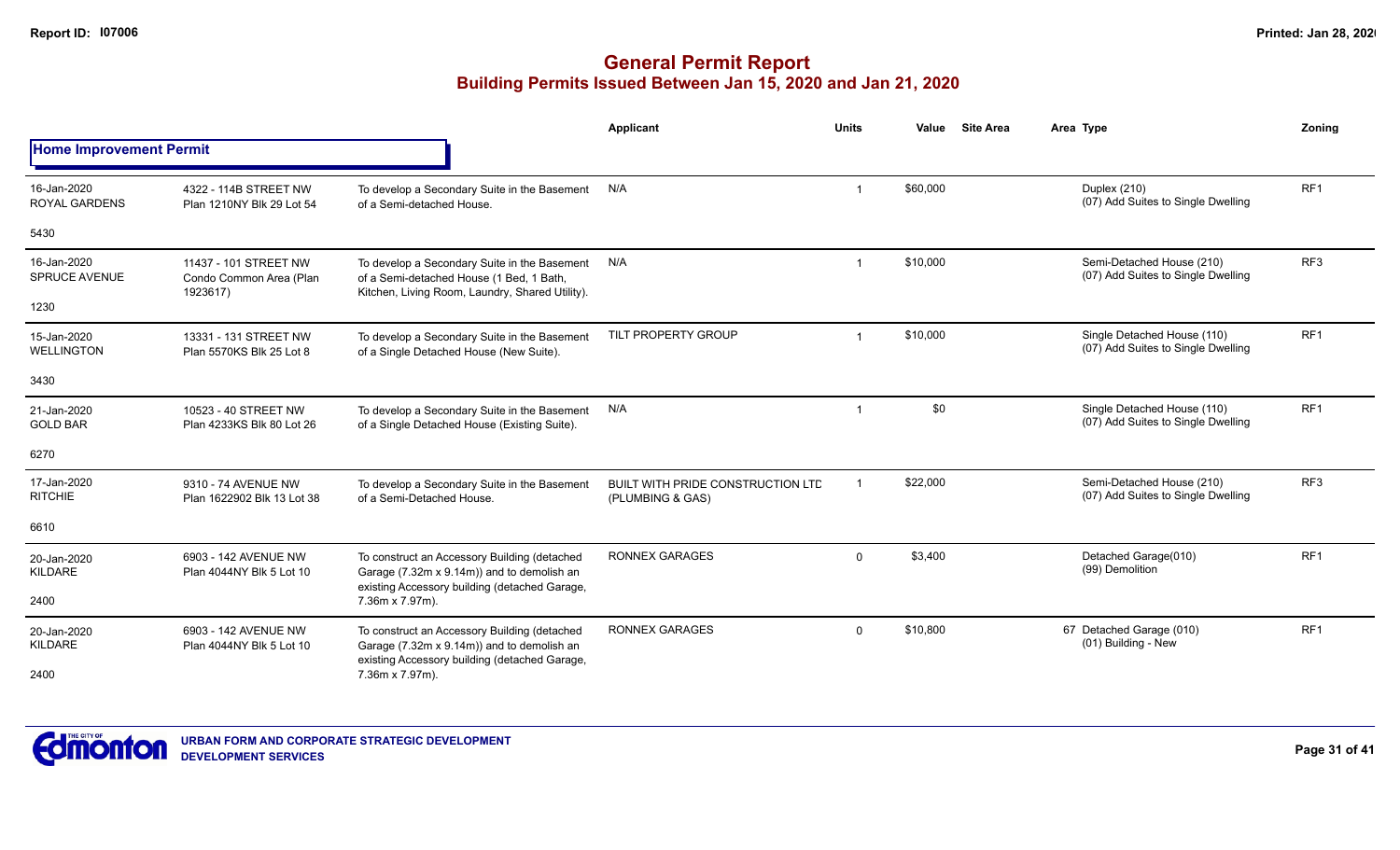|                                       |                                                       |                                                                                                                                                                                                                                                                                                                                                                                                                                                                                                                                                                                                                                                                                                                                                                                                                                                                                                                                                                                                                                                                                                                                                                                                                                                                                                                                                                                                                                                                                                                                                                                                                                                                                                                                                                                                                                                                          | Applicant | <b>Units</b> | Value | <b>Site Area</b> | Area Type | Zoning |
|---------------------------------------|-------------------------------------------------------|--------------------------------------------------------------------------------------------------------------------------------------------------------------------------------------------------------------------------------------------------------------------------------------------------------------------------------------------------------------------------------------------------------------------------------------------------------------------------------------------------------------------------------------------------------------------------------------------------------------------------------------------------------------------------------------------------------------------------------------------------------------------------------------------------------------------------------------------------------------------------------------------------------------------------------------------------------------------------------------------------------------------------------------------------------------------------------------------------------------------------------------------------------------------------------------------------------------------------------------------------------------------------------------------------------------------------------------------------------------------------------------------------------------------------------------------------------------------------------------------------------------------------------------------------------------------------------------------------------------------------------------------------------------------------------------------------------------------------------------------------------------------------------------------------------------------------------------------------------------------------|-----------|--------------|-------|------------------|-----------|--------|
| <b>Home Improvement Permit</b>        |                                                       | <b>DAYTONA HOMES INC</b><br>\$10,800<br>67 Detached Garage (010)<br>RMD, RMD<br>$\mathbf 0$<br>To construct an Accessory Building (mutual<br>(01) Building - New<br>detached Garage (10.98m x 6.1m)).<br>KLAIR CUSTOM HOMES (EDMONTON) L'<br>59 Semi-Detached House (210)<br>RF4<br>\$24,700<br>To develop a Secondary Suite in the Basement<br>$\overline{\mathbf{1}}$<br>(07) Add Suites to Single Dwelling<br>of a Semi-detached House.<br>\$0<br>RF <sub>1</sub><br>106 Single Detached House (110)<br>N/A<br>To develop a Secondary Suite in the Basement<br>-1<br>(07) Add Suites to Single Dwelling<br>of a Single Detached House, existing w/o<br>permits.<br><b>RMD</b><br>N/A<br>\$1,000<br>Single Detached House (110)<br>$\Omega$<br>To construct interior alterations to a Single<br>(03) Interior Alterations<br>Detached House to decommission a Secondary<br>Suite in the Basement and construct a<br>basement development. 1 BEDROOM, 1 OFFICE<br>1 BATHROOM, KITCHEN WITHOUT STOVE<br>Single Detached House (110)<br>RF <sub>1</sub><br>To construct exterior and interior alterations to a N/A<br>$\mathbf 0$<br>(03) Exterior Alterations<br>Single Detached House (window changes,<br>new side door, main and second floor<br>renovations, and Basement development, NOT<br>to be used as an additional Dwelling).<br>RF <sub>1</sub><br>Single Detached House (110)<br>To construct exterior and interior alterations to a N/A<br>0<br>(03) Interior Alterations<br>Single Detached House (window changes,<br>new side door, main and second floor<br>renovations, and Basement development, NOT<br>to be used as an additional Dwelling).<br>N/A<br>\$23,000<br>Single Detached House (110)<br><b>RMD</b><br>$\mathbf 0$<br>To construct interior alterations to a Single<br>(03) Interior Alterations<br>Detached House (Basement development w/ |           |              |       |                  |           |        |
| 20-Jan-2020<br><b>CHAPPELLE AREA</b>  | 4317 - COOKE LANE SW<br>Plan 1821165 Blk 32 Lot 40    |                                                                                                                                                                                                                                                                                                                                                                                                                                                                                                                                                                                                                                                                                                                                                                                                                                                                                                                                                                                                                                                                                                                                                                                                                                                                                                                                                                                                                                                                                                                                                                                                                                                                                                                                                                                                                                                                          |           |              |       |                  |           |        |
| 5462                                  |                                                       |                                                                                                                                                                                                                                                                                                                                                                                                                                                                                                                                                                                                                                                                                                                                                                                                                                                                                                                                                                                                                                                                                                                                                                                                                                                                                                                                                                                                                                                                                                                                                                                                                                                                                                                                                                                                                                                                          |           |              |       |                  |           |        |
| 16-Jan-2020<br><b>CHAPPELLE AREA</b>  | 6331 - CARTMELL ROAD SW<br>Plan 1820782 Blk 28 Lot 24 |                                                                                                                                                                                                                                                                                                                                                                                                                                                                                                                                                                                                                                                                                                                                                                                                                                                                                                                                                                                                                                                                                                                                                                                                                                                                                                                                                                                                                                                                                                                                                                                                                                                                                                                                                                                                                                                                          |           |              |       |                  |           |        |
| 5462                                  |                                                       |                                                                                                                                                                                                                                                                                                                                                                                                                                                                                                                                                                                                                                                                                                                                                                                                                                                                                                                                                                                                                                                                                                                                                                                                                                                                                                                                                                                                                                                                                                                                                                                                                                                                                                                                                                                                                                                                          |           |              |       |                  |           |        |
| 17-Jan-2020<br><b>HOLYROOD</b>        | 9207 - 77 STREET NW<br>Plan 5184HW Blk 21 Lot 26      |                                                                                                                                                                                                                                                                                                                                                                                                                                                                                                                                                                                                                                                                                                                                                                                                                                                                                                                                                                                                                                                                                                                                                                                                                                                                                                                                                                                                                                                                                                                                                                                                                                                                                                                                                                                                                                                                          |           |              |       |                  |           |        |
| 6310                                  |                                                       |                                                                                                                                                                                                                                                                                                                                                                                                                                                                                                                                                                                                                                                                                                                                                                                                                                                                                                                                                                                                                                                                                                                                                                                                                                                                                                                                                                                                                                                                                                                                                                                                                                                                                                                                                                                                                                                                          |           |              |       |                  |           |        |
| 21-Jan-2020<br><b>SECORD</b>          | 22360 - 93 AVENUE NW<br>Plan 1920570 Blk 27 Lot 82    |                                                                                                                                                                                                                                                                                                                                                                                                                                                                                                                                                                                                                                                                                                                                                                                                                                                                                                                                                                                                                                                                                                                                                                                                                                                                                                                                                                                                                                                                                                                                                                                                                                                                                                                                                                                                                                                                          |           |              |       |                  |           |        |
| 4487                                  |                                                       |                                                                                                                                                                                                                                                                                                                                                                                                                                                                                                                                                                                                                                                                                                                                                                                                                                                                                                                                                                                                                                                                                                                                                                                                                                                                                                                                                                                                                                                                                                                                                                                                                                                                                                                                                                                                                                                                          |           |              |       |                  |           |        |
| 15-Jan-2020<br><b>NORTH GLENORA</b>   | 13328 - 109 AVENUE NW<br>Plan 3751HW Blk 1 Lot 11     |                                                                                                                                                                                                                                                                                                                                                                                                                                                                                                                                                                                                                                                                                                                                                                                                                                                                                                                                                                                                                                                                                                                                                                                                                                                                                                                                                                                                                                                                                                                                                                                                                                                                                                                                                                                                                                                                          |           |              |       |                  |           |        |
| 3310                                  |                                                       |                                                                                                                                                                                                                                                                                                                                                                                                                                                                                                                                                                                                                                                                                                                                                                                                                                                                                                                                                                                                                                                                                                                                                                                                                                                                                                                                                                                                                                                                                                                                                                                                                                                                                                                                                                                                                                                                          |           |              |       |                  |           |        |
| 15-Jan-2020<br><b>NORTH GLENORA</b>   | 13328 - 109 AVENUE NW<br>Plan 3751HW Blk 1 Lot 11     |                                                                                                                                                                                                                                                                                                                                                                                                                                                                                                                                                                                                                                                                                                                                                                                                                                                                                                                                                                                                                                                                                                                                                                                                                                                                                                                                                                                                                                                                                                                                                                                                                                                                                                                                                                                                                                                                          |           |              |       |                  |           |        |
| 3310                                  |                                                       |                                                                                                                                                                                                                                                                                                                                                                                                                                                                                                                                                                                                                                                                                                                                                                                                                                                                                                                                                                                                                                                                                                                                                                                                                                                                                                                                                                                                                                                                                                                                                                                                                                                                                                                                                                                                                                                                          |           |              |       |                  |           |        |
| 15-Jan-2020<br><b>DESROCHERS AREA</b> | 1517 - DARBY BAY SW<br>Plan 1823252 Blk 2 Lot 94      |                                                                                                                                                                                                                                                                                                                                                                                                                                                                                                                                                                                                                                                                                                                                                                                                                                                                                                                                                                                                                                                                                                                                                                                                                                                                                                                                                                                                                                                                                                                                                                                                                                                                                                                                                                                                                                                                          |           |              |       |                  |           |        |
| 5463                                  |                                                       | wetbar, NOT to be used as an additional<br>Dwelling).                                                                                                                                                                                                                                                                                                                                                                                                                                                                                                                                                                                                                                                                                                                                                                                                                                                                                                                                                                                                                                                                                                                                                                                                                                                                                                                                                                                                                                                                                                                                                                                                                                                                                                                                                                                                                    |           |              |       |                  |           |        |

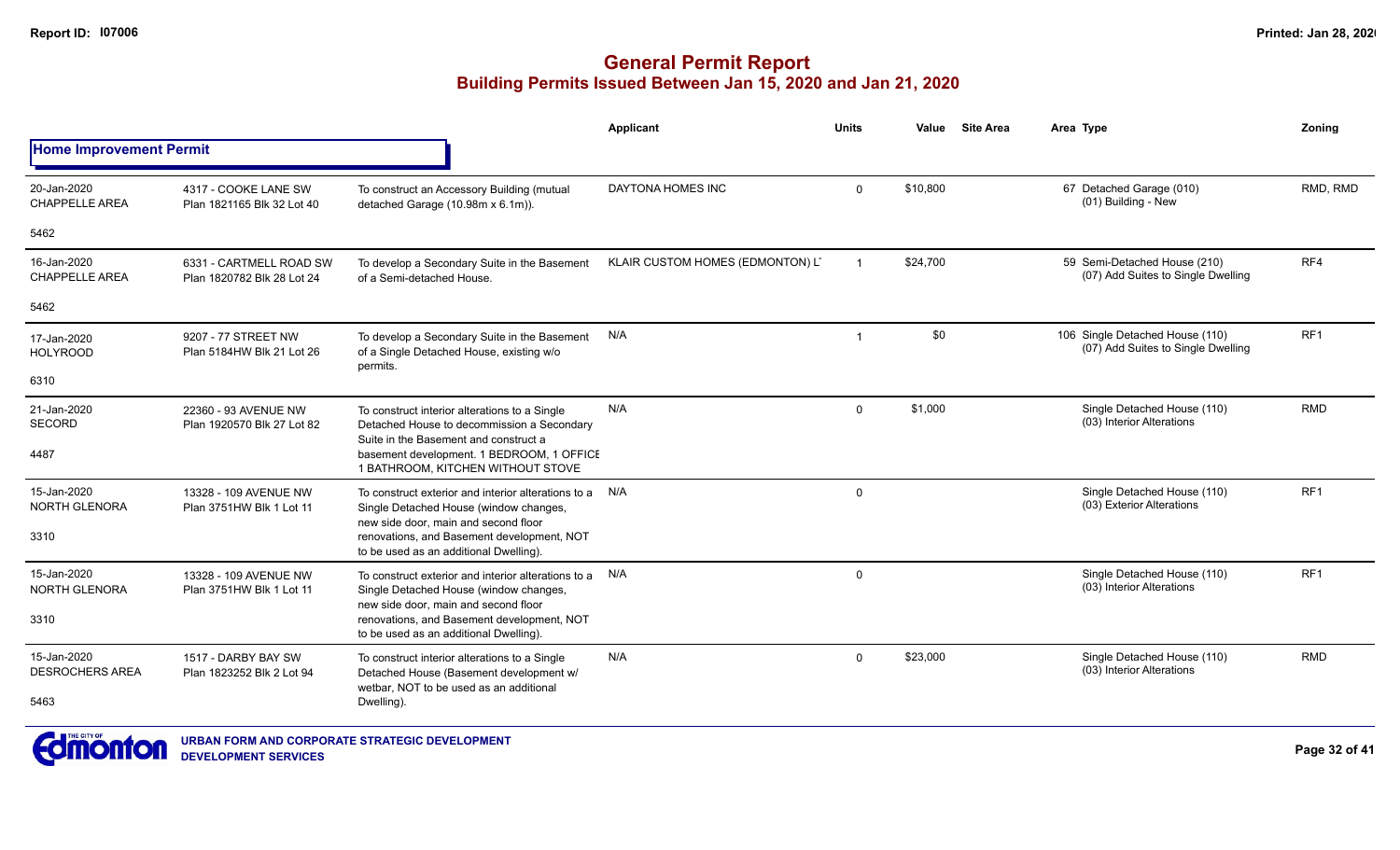|                                                    |                                                      |                                                                                                                                                                                                    | Applicant                          | <b>Units</b> | Value    | <b>Site Area</b> | Area Type                                                | Zoning          |
|----------------------------------------------------|------------------------------------------------------|----------------------------------------------------------------------------------------------------------------------------------------------------------------------------------------------------|------------------------------------|--------------|----------|------------------|----------------------------------------------------------|-----------------|
| <b>Home Improvement Permit</b>                     |                                                      |                                                                                                                                                                                                    |                                    |              |          |                  |                                                          |                 |
| 20-Jan-2020<br>LAUREL<br>6444                      | 3243 - 12 AVENUE NW<br>Plan 1524824 Blk 23 Lot 36    | To construct interior alterations to a Single<br>Detached House (Basement development, NOT<br>to be used as an additional Dwelling). 3<br>bedroom, bathroom, kitchen/living area &<br>furnace room | <b>GUR KHALSA RENOVATIONS INC.</b> | $\mathbf 0$  | \$30,000 |                  | Single Detached House (110)<br>(03) Interior Alterations | <b>RMD</b>      |
| 21-Jan-2020<br><b>GLENRIDDING RAVINE</b>           | 2132 - 159 STREET SW<br>Plan 1823043 Blk 14 Lot 23   | To construct an Accessory building (detached<br>Garage, 6.1m x 6.71m).                                                                                                                             | MORRISON HOMES (EDMONTON) LTD      | $\Omega$     | \$6,600  |                  | 41 Detached Garage (010)<br>(01) Building - New          | <b>RPL</b>      |
| 5579                                               |                                                      |                                                                                                                                                                                                    |                                    |              |          |                  |                                                          |                 |
| 17-Jan-2020<br>THE ORCHARDS AT<br><b>ELLERSLIE</b> | 5354 - CRABAPPLE LOOP SW<br>Plan 1321202 Blk 2 Lot 6 | To construct a rear uncovered deck to a Single<br>Detached House (4.33m x 6.03m @ 0.77m in<br>Height).                                                                                             | N/A                                | $\Omega$     | \$6,600  |                  | 26 Single Detached House (110)<br>(03) Deck Attached     | <b>RPL</b>      |
| 6216                                               |                                                      |                                                                                                                                                                                                    |                                    |              |          |                  |                                                          |                 |
| 21-Jan-2020<br>LAUREL<br>6444                      | 1904 - 15 AVENUE NW<br>Plan 1620504 Blk 5 Lot 39     | To construct interior alterations to a<br>Semi-Detached House (Basement development,<br>NOT to be used as an additional Dwelling). 2<br>bedroom, bathroom, mech, room and kitchen<br>area          | N/A                                | $\Omega$     | \$10,000 |                  | Semi-Detached House (210)<br>(03) Interior Alterations   | RF4             |
| 17-Jan-2020<br><b>BRANDER GARDENS</b>              | 132 - HEARTHSTONE NW<br>Plan 7520586 Unit 51         | To construct interior alterations (Main Floor<br>renovations, removing load bearing walls).                                                                                                        | <b>PERMIT MASTERS</b>              | $\Omega$     | \$24,900 |                  | Row House Condo (335)<br>(03) Interior Alterations       | RF <sub>5</sub> |
| 5080                                               |                                                      |                                                                                                                                                                                                    |                                    |              |          |                  |                                                          |                 |
| 21-Jan-2020<br><b>ALBANY</b>                       | 216 - ALBANY DRIVE NW<br>Plan 1323863 Blk 4 Lot 12   | To construct a rear uncovered deck to a Single<br>Detached House, existing without permits<br>(3.35m x 3.71m @ 0.70m in Height).                                                                   | RAYHANA HOMES LTD                  | $\Omega$     | \$3,100  |                  | 12 Single Detached House (110)<br>(03) Deck Attached     | <b>RSL</b>      |
| 3460                                               |                                                      |                                                                                                                                                                                                    |                                    |              |          |                  |                                                          |                 |
| 21-Jan-2020<br>CANOSSA                             | 11712 - 169 AVENUE NW<br>Plan 0425561 Blk 86 Lot 26  | To construct exterior alterations to a Single<br>Detached House (pergola, (4.29m x 4.84m),<br>existing without permits.                                                                            | N/A                                | $\mathbf 0$  |          |                  | Single Detached House (110)<br>(03) Exterior Alterations | <b>RSL</b>      |
| 3080                                               |                                                      |                                                                                                                                                                                                    |                                    |              |          |                  |                                                          |                 |

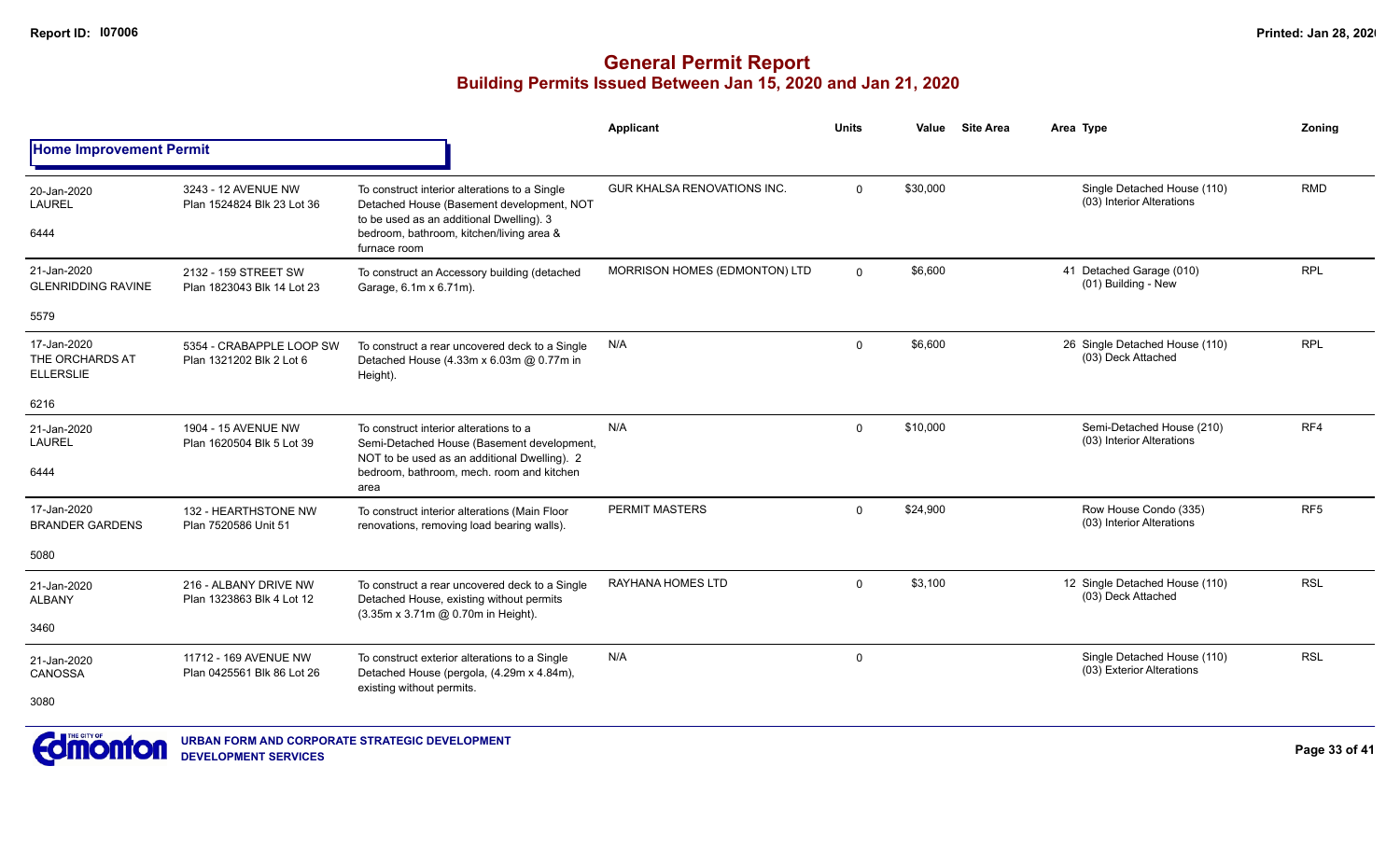|                                                    |                                                       |                                                                                                                                                                                                                                                              | Applicant                        | <b>Units</b> | Value    | <b>Site Area</b> | Area Type                                                | Zonina          |
|----------------------------------------------------|-------------------------------------------------------|--------------------------------------------------------------------------------------------------------------------------------------------------------------------------------------------------------------------------------------------------------------|----------------------------------|--------------|----------|------------------|----------------------------------------------------------|-----------------|
| <b>Home Improvement Permit</b>                     |                                                       |                                                                                                                                                                                                                                                              |                                  |              |          |                  |                                                          |                 |
| 16-Jan-2020<br>CAERNARVON<br>3060                  | 12207 - 151A AVENUE NW<br>Plan 7821486 Blk 61 Lot 2   | To construct interior alterations to a Single<br>Detached House (Home renovation including<br>wall demolition (no load bearing walls),<br>asbestos abatement, re-framing, drywall and el<br>ectrical to code., NOT to be used as an<br>additional Dwelling). | PEAK IMPROVEMENTS                | $\mathbf 0$  | \$37,300 |                  | Single Detached House (110)<br>(03) Interior Alterations | RF <sub>1</sub> |
| 15-Jan-2020<br><b>BRINTNELL</b><br>2110            | 16005 - 49 STREET NW<br>Plan 0624661 Blk 12 Lot 54    | To construct interior alterations to a Single<br>Detached House (Basement development, NOT<br>to be used as an additional Dwelling). 1 -<br>BEDROOM, 1 - BATHROOM                                                                                            | N/A                              | $\mathbf 0$  | \$20,000 |                  | Single Detached House (110)<br>(03) Interior Alterations | <b>RSL</b>      |
| 20-Jan-2020<br><b>WINDSOR PARK</b>                 | 11606 - 89 AVENUE NW<br>Plan 1252AH Blk 27 Lot 1      | To demolish a Single Detached House and<br>detached Garage.                                                                                                                                                                                                  | <b>LANDMARK LEGACY HOMES INC</b> | $\mathbf 0$  | \$3,400  |                  | Detached Garage(010)<br>(99) Demolition                  | RF <sub>1</sub> |
| 5580                                               |                                                       |                                                                                                                                                                                                                                                              |                                  |              |          |                  |                                                          |                 |
| 20-Jan-2020<br><b>WINDSOR PARK</b>                 | 11606 - 89 AVENUE NW<br>Plan 1252AH Blk 27 Lot 1      | To demolish a Single Detached House and<br>detached Garage.                                                                                                                                                                                                  | <b>LANDMARK LEGACY HOMES INC</b> | $-1$         | \$6,500  |                  | Single Detached House (110)<br>(99) Demolition           | RF <sub>1</sub> |
| 5580                                               |                                                       |                                                                                                                                                                                                                                                              |                                  |              |          |                  |                                                          |                 |
| 21-Jan-2020<br><b>MCCONACHIE AREA</b>              | 6333 - 170 AVENUE NW<br>Plan 1723076 Blk 8 Lot 15     | To construct an Accessory Building (detached<br>Garage, 6.1m x 6.71m).                                                                                                                                                                                       | MORRISON HOMES (EDMONTON) LTD    | $\mathbf 0$  | \$6,600  |                  | 41 Detached Garage (010)<br>(01) Building - New          | <b>RPL</b>      |
| 2521                                               |                                                       |                                                                                                                                                                                                                                                              |                                  |              |          |                  |                                                          |                 |
| 15-Jan-2020<br>THE ORCHARDS AT<br><b>ELLERSLIE</b> | 2703 - ORCHARDS ROAD SW<br>Plan 1822472 Blk 31 Lot 29 | To construct a rear uncovered deck to a<br>Row-House, Unit 2703 (2.44m x 3.05m @0.61m<br>in Height).                                                                                                                                                         | DAYTONA HOMES INC                | 0            | \$1,900  |                  | 7 Row House (330)<br>(03) Deck Attached                  | RF <sub>5</sub> |
| 6216                                               |                                                       |                                                                                                                                                                                                                                                              |                                  |              |          |                  |                                                          |                 |

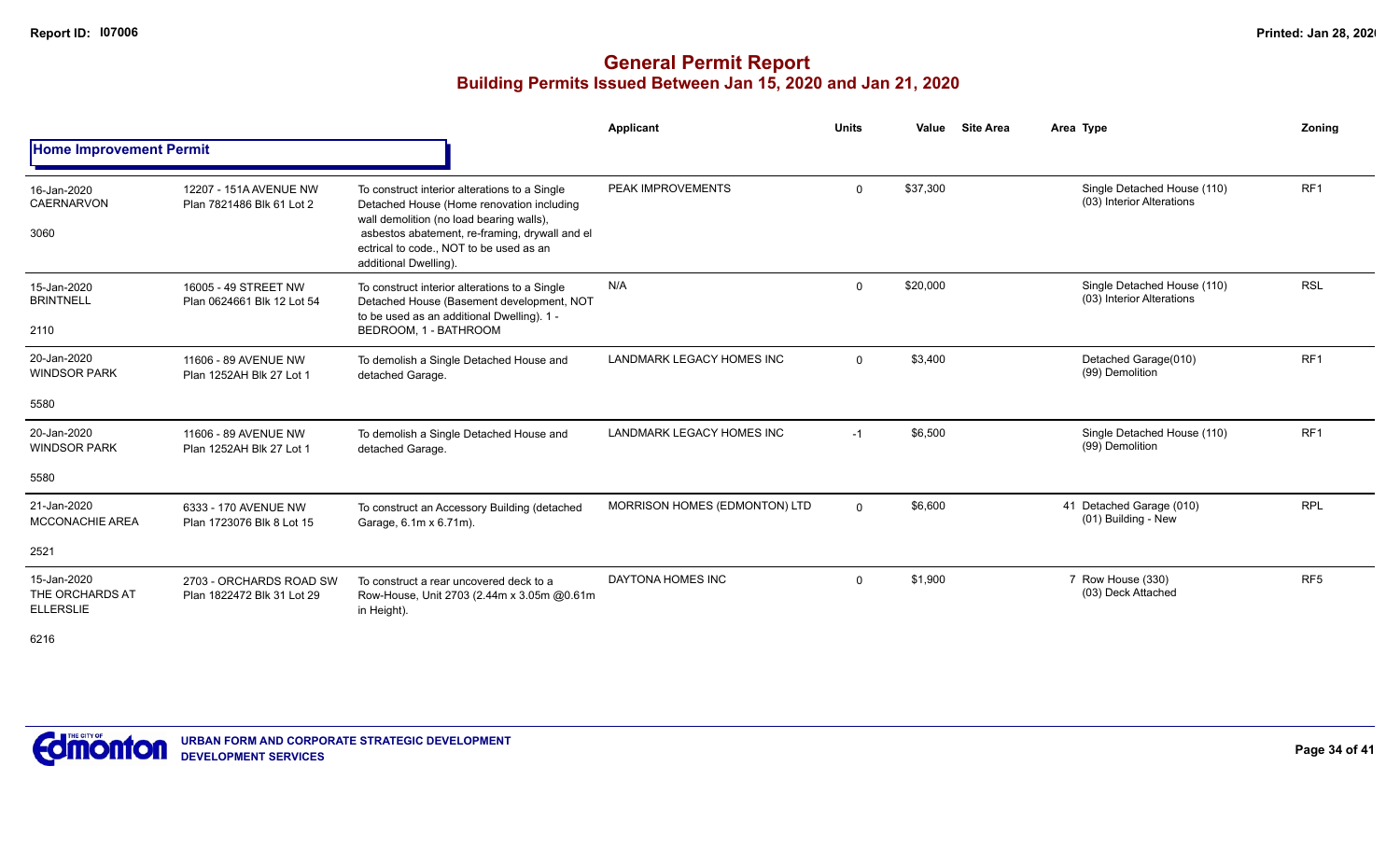|                                      |                                                    |                                                                                                                                       | Applicant              | <b>Units</b> | Value<br><b>Site Area</b> | Area Type                                                            | Zoning          |
|--------------------------------------|----------------------------------------------------|---------------------------------------------------------------------------------------------------------------------------------------|------------------------|--------------|---------------------------|----------------------------------------------------------------------|-----------------|
| <b>Home Improvement Permit</b>       |                                                    |                                                                                                                                       |                        |              |                           |                                                                      |                 |
| 17-Jan-2020<br><b>FOREST HEIGHTS</b> | 10631 - 76 STREET NW<br>Plan 6906KS Blk 3 Lot 9    | To construct a rear uncovered deck (5.94m x<br>3.66m @ 0.69m in Height).                                                              | N/A                    | $\mathbf 0$  | \$5,500                   | 22 Single Detached House (110)<br>(03) Deck Attached                 | RF <sub>1</sub> |
| 6230                                 |                                                    |                                                                                                                                       |                        |              |                           |                                                                      |                 |
| 16-Jan-2020<br><b>WOODCROFT</b>      | 13933 - 117 AVENUE NW<br>Plan 5080HW Blk 15 Lot 69 | To install a Renewable Energy Device to a<br>Single Detached House (28 Solar-electric (PV)<br>panels on the roof).                    | <b>VIRTUOSO ENERGY</b> | $\mathbf 0$  | \$0                       | Single Detached House (110)<br>(03) Exterior Alterations             | RF <sub>1</sub> |
| 3450                                 |                                                    |                                                                                                                                       |                        |              |                           |                                                                      |                 |
| 21-Jan-2020<br><b>LAUREL</b>         | 2543 - 17 AVENUE NW<br>Plan 1621876 Blk 7 Lot 77   | To construct interior alterations to a Single<br>Detached House (Basement development, NOT<br>to be used as an additional Dwelling, 2 | N/A                    | $\mathbf 0$  | \$15,000                  | Single Detached House (110)<br>(03) Interior Alterations             | <b>RSL</b>      |
| 6444                                 |                                                    | Bedrooms, 1 Living Room, 1 Kitchen, 1<br>Bathroom, 1 Furnace Room).                                                                   |                        |              |                           |                                                                      |                 |
| 15-Jan-2020<br><b>GREENFIELD</b>     | 11715 - 38A AVENUE NW<br>Plan 3073NY Blk 47 Lot 13 | To develop a Secondary Suite in the Basement<br>of a Single Detached House (New Suite).                                               | N/A                    |              | \$25,000                  | 93 Single Detached House (110)<br>(07) Add Suites to Single Dwelling | RF <sub>1</sub> |
| 5220                                 |                                                    |                                                                                                                                       |                        |              |                           |                                                                      |                 |
| 15-Jan-2020<br><b>WALKER</b>         | 5203 - 20 AVENUE SW<br>Plan 1425561 Blk 3 Lot 43   | To construct an Accessory Building (mutual<br>detached Garage (12.18m x 6.1m)).                                                       | N/A                    | $\mathbf 0$  | \$12,300                  | 74 Detached Garage (010)<br>(01) Building - New                      | RF4, RF4        |
| 6662                                 |                                                    |                                                                                                                                       |                        |              |                           |                                                                      |                 |
| 15-Jan-2020<br><b>STEWART GREENS</b> | 20612 - 98 AVENUE NW<br>Plan 1424483 Blk 2 Lot 21  | To construct interior alterations to a Single<br>Detached House (Basement development, NOT                                            | N/A                    | $\mathbf 0$  | \$10,000                  | Single Detached House (110)<br>(03) Interior Alterations             | <b>RSL</b>      |
| 4486                                 |                                                    | to be used as an additional Dwelling).<br>(1 Bedroom, 1 Washroom, , 1 Utility, and 1<br>Family room)                                  |                        |              |                           |                                                                      |                 |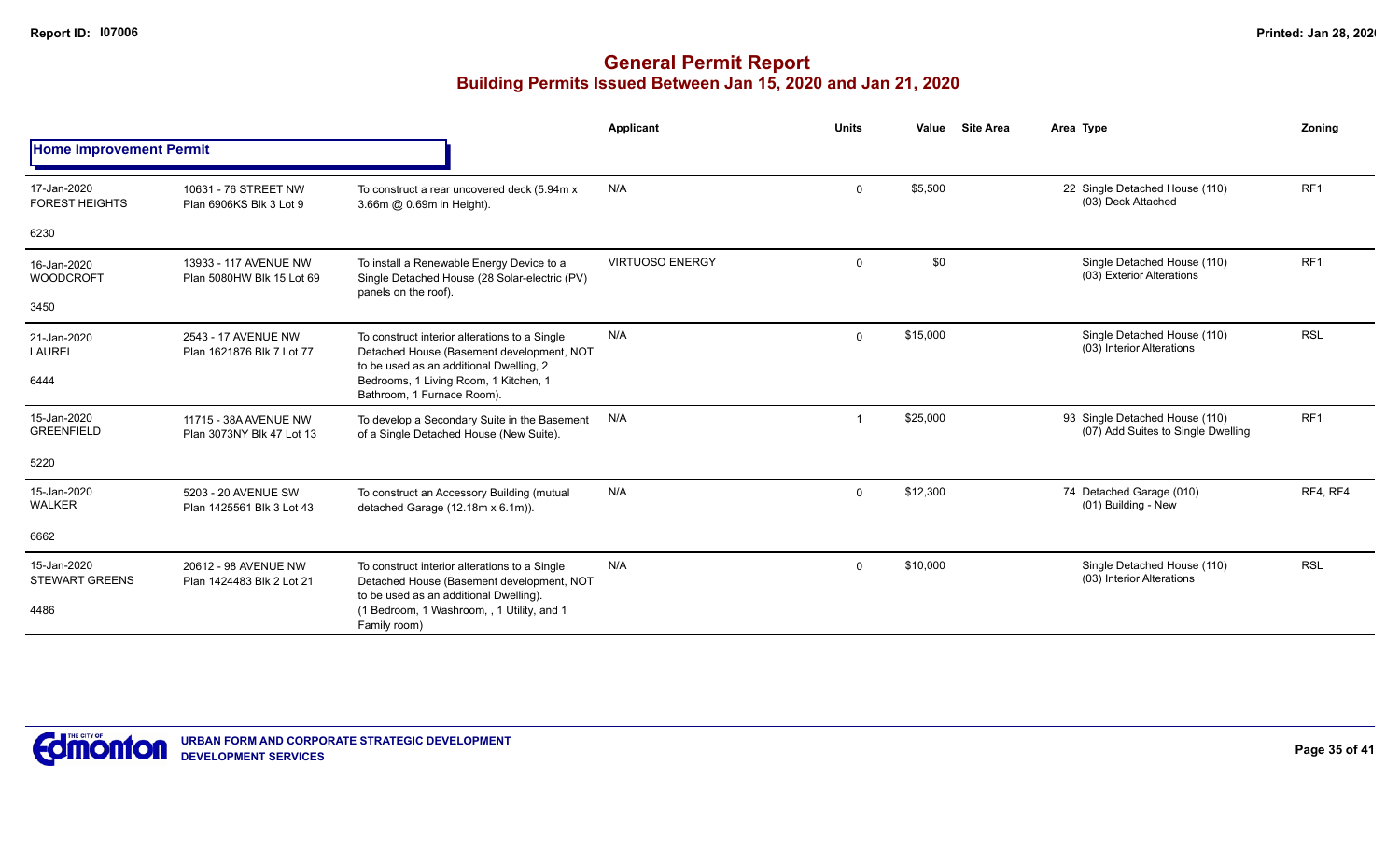|                                               |                                                      |                                                                                                                                                                                                                                                                                                                                               | <b>Applicant</b> | <b>Units</b> | Value<br><b>Site Area</b> | Area Type                                                | Zoning          |
|-----------------------------------------------|------------------------------------------------------|-----------------------------------------------------------------------------------------------------------------------------------------------------------------------------------------------------------------------------------------------------------------------------------------------------------------------------------------------|------------------|--------------|---------------------------|----------------------------------------------------------|-----------------|
| <b>Home Improvement Permit</b>                |                                                      |                                                                                                                                                                                                                                                                                                                                               |                  |              |                           |                                                          |                 |
| 20-Jan-2020<br>QUEEN ALEXANDRA<br>5330        | 10502 - 74 AVENUE NW<br>Plan RN11B Blk 47 Lots 31-32 | To construct interior alterations to a Single<br>Detached House (Basement development, &<br>conversion of existing wood fireplace to sealed<br>gas unit, NOT to be used as an additional<br>Dwelling) and Main Floor alterations - to install<br>an Interior Solid-Fuel-Burning Appliance<br>(Pre-manufactured, Make: Osburn, Model:<br>1700) | N/A              | $\mathbf 0$  |                           | Single Detached House (110)<br>(03) Exterior Alterations | RF <sub>3</sub> |
| 20-Jan-2020<br><b>QUEEN ALEXANDRA</b><br>5330 | 10502 - 74 AVENUE NW<br>Plan RN11B Blk 47 Lots 31-32 | To construct interior alterations to a Single<br>Detached House (Basement development, &<br>conversion of existing wood fireplace to sealed<br>gas unit, NOT to be used as an additional<br>Dwelling) and Main Floor alterations - to install<br>an Interior Solid-Fuel-Burning Appliance<br>(Pre-manufactured, Make: Osburn, Model:<br>1700) | N/A              | $\mathbf 0$  |                           | Single Detached House (110)<br>(03) Interior Alterations | RF3             |
| 20-Jan-2020<br><b>QUEEN ALEXANDRA</b><br>5330 | 10502 - 74 AVENUE NW<br>Plan RN11B Blk 47 Lots 31-32 | To construct interior alterations to a Single<br>Detached House (Basement development, &<br>conversion of existing wood fireplace to sealed<br>gas unit, NOT to be used as an additional<br>Dwelling) and Main Floor alterations - to install<br>an Interior Solid-Fuel-Burning Appliance<br>(Pre-manufactured, Make: Osburn, Model:<br>1700) | N/A              | $\mathbf 0$  |                           | Single Detached House (110)<br>(03) Interior Alterations | RF3             |
| 15-Jan-2020<br><b>MCCONACHIE AREA</b><br>2521 | 6511 - 174 AVENUE NW<br>Plan 1520589 Blk 15 Lot 8    | To construct interior alterations to a Single<br>Detached House (Basement development, NOT<br>to be used as an additional Dwelling). 1 -<br>BEDROOM, 1 - BATHROOM, 1 - STORAGE<br>ROOM, KITCHEN                                                                                                                                               | 21 DEVELOPMENTS  | $\mathbf 0$  | \$25,000                  | Single Detached House (110)<br>(03) Interior Alterations | <b>RSL</b>      |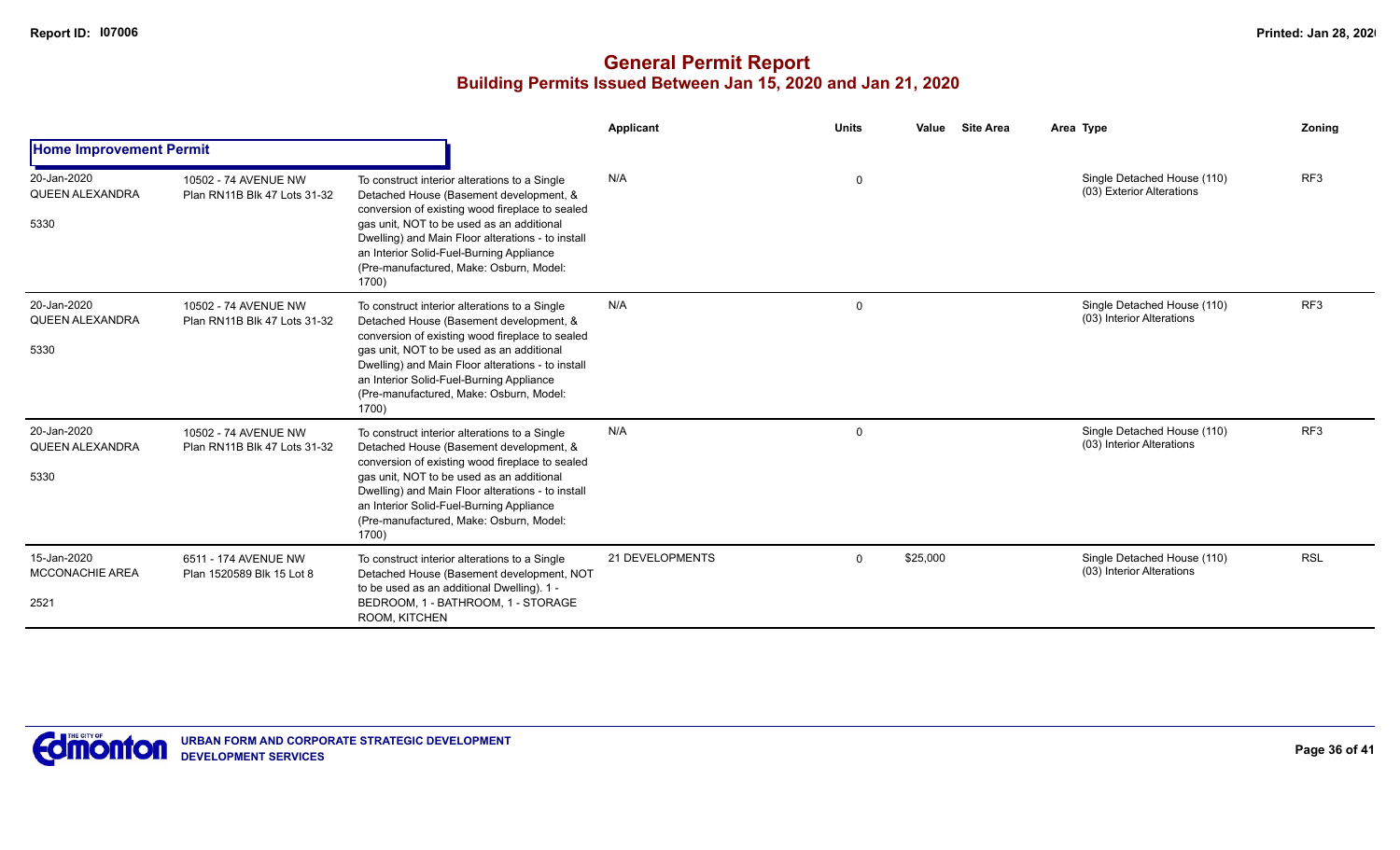|                                                   |                                                                  |                                                                                                                                                                                                                                                      | <b>Applicant</b>                               | <b>Units</b> | Value    | <b>Site Area</b> | Area Type                                                | Zoning          |
|---------------------------------------------------|------------------------------------------------------------------|------------------------------------------------------------------------------------------------------------------------------------------------------------------------------------------------------------------------------------------------------|------------------------------------------------|--------------|----------|------------------|----------------------------------------------------------|-----------------|
| <b>Home Improvement Permit</b>                    |                                                                  |                                                                                                                                                                                                                                                      |                                                |              |          |                  |                                                          |                 |
| 15-Jan-2020<br><b>EDGEMONT</b><br>4462            | 6879 - EVANS WYND NW<br>Plan 1721675 Blk 1 Lot 39                | To construct interior alterations to a<br>Semi-Detached House (Basement development<br>(Lot 39 only), NOT to be used as an additional<br>Dwelling), (1 bedroom, 1 bathroom, 1 storage<br>room, rec room, mechanical room, NO wet bar<br>to kitchen). | N/A                                            | $\Omega$     | \$3,800  |                  | Semi-Detached House (210)<br>(03) Interior Alterations   | RF4             |
| 17-Jan-2020<br><b>GLENRIDDING HEIGHTS</b><br>5578 | 16603 - 14 AVENUE SW<br>Plan 1521175 Blk 5 Lot 77                | To construct interior alterations to a<br>Semi-Detached House (Basement development,<br>NOT to be used as an additional Dwelling) (1<br>bedroom, 1 bathroom, mechanical room).                                                                       | <b>GW HOMES LTD</b>                            | $\Omega$     | \$25,000 |                  | Semi-Detached House (210)<br>(03) Interior Alterations   | RF4             |
| 20-Jan-2020<br><b>BEARSPAW</b><br>5030            | 10434 - 10A AVENUE NW<br>Plan 8023036 Blk 12 Lot 59              | To construct a rear uncovered deck (5.51m x<br>6.08m @ 0.76m in Height) to a Single Detached<br>House, deck existing without permits.                                                                                                                | ETHOS EQUIPMENT INC O/A EQUIPE<br><b>ETHOS</b> | $\mathbf 0$  | \$8,700  |                  | 34 Single Detached House (110)<br>(03) Deck Attached     | RF <sub>1</sub> |
| 15-Jan-2020<br><b>TWIN BROOKS</b><br>5511         | 35. 303 - TWIN BROOKS DRIVE<br><b>NW</b><br>Plan 9221525 Unit 50 | To construct interior alterations to a Row House<br>(Basement development, NOT to be used as an<br>additional Dwelling). 1 - BEDROOM, 1<br><b>BATHROOM</b>                                                                                           | <b>JARRAD CONTRACTING</b>                      | $\Omega$     | \$16,500 |                  | Row House Condo (335)<br>(03) Interior Alterations       | DC <sub>2</sub> |
| 16-Jan-2020<br><b>KESWICK AREA</b><br>5576        | 2861 - KOSHAL CRESCENT SW<br>Plan 1523091 Blk 9 Lot 16           | To construct interior alterations to a<br>Semi-Detached House (Basement development,<br>NOT to be used as an additional Dwelling), (1<br>bedroom, 1 bathroom, 1 living room, mechanical<br>room, NO wet bar or kitchen).                             | N/A                                            | $\Omega$     | \$10,000 |                  | Semi-Detached House (210)<br>(03) Interior Alterations   | RF4             |
| 15-Jan-2020<br><b>GLENRIDDING HEIGHTS</b><br>5578 | 1515 - 168 STREET SW<br>Plan 1621066 Blk 7 Lot 38                | To construct interior alterations to a Single<br>Detached House (Basement Development, NOT<br>to be used as an additional Dwelling), (1<br>bedroom, 1 bathroom, 1 living room, mechanical<br>room. NO wet bar or kitchen).                           | N/A                                            | $\Omega$     | \$20,000 |                  | Single Detached House (110)<br>(03) Interior Alterations | <b>RMD</b>      |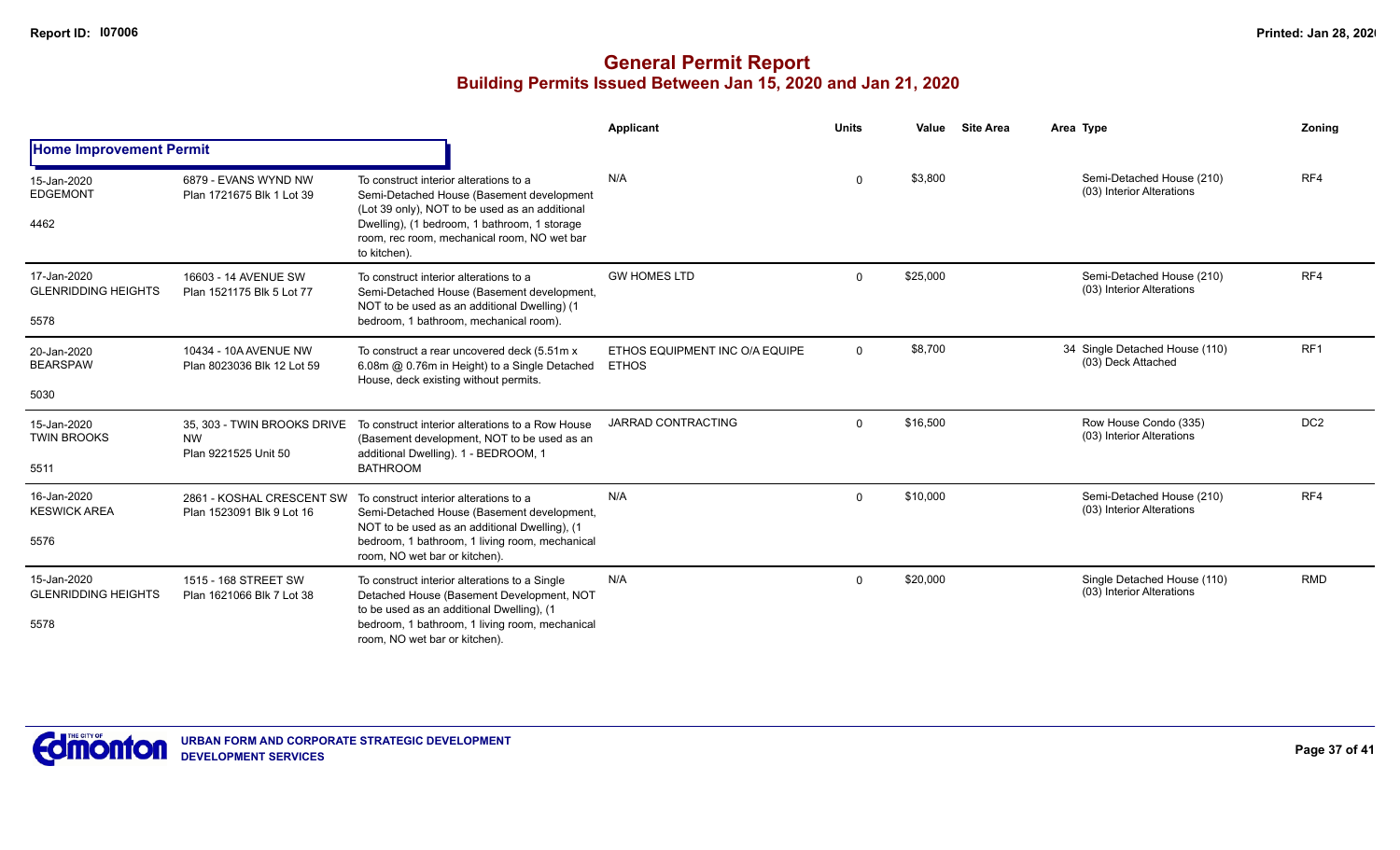|                                      |                                                    |                                                                                                                                          | Applicant                    | <b>Units</b> | Value    | <b>Site Area</b> | Area Type                                                | Zonina          |
|--------------------------------------|----------------------------------------------------|------------------------------------------------------------------------------------------------------------------------------------------|------------------------------|--------------|----------|------------------|----------------------------------------------------------|-----------------|
| <b>Home Improvement Permit</b>       |                                                    |                                                                                                                                          |                              |              |          |                  |                                                          |                 |
| 17-Jan-2020<br><b>ARGYLL</b>         | 6751 - 88 STREET NW<br>Plan 9926080 Blk 9 Lot 5B   | To install a Renewable Energy Device On a<br>House (18 Solar PhotoVoltaic (PV) Panel(s) on                                               | KUBY RENEWABLE ENERGY LTD    | $\mathbf{0}$ | \$0      |                  | Single Detached House (110)<br>(03) Exterior Alterations | RF1             |
| 6010                                 |                                                    | the Roof).                                                                                                                               |                              |              |          |                  |                                                          |                 |
| 16-Jan-2020<br><b>DECHENE</b>        | 18003 - 61 AVENUE NW<br>Plan 8521961 Blk 24 Lot 18 | To install a Renewable Energy Device On a<br>House (20 Solar PhotoVoltaic (PV) Panel(s) on<br>the Roof).                                 | KUBY RENEWABLE ENERGY LTD    | $\Omega$     | \$0      |                  | Single Detached House (110)<br>(03) Exterior Alterations | RF <sub>1</sub> |
| 4110                                 |                                                    |                                                                                                                                          |                              |              |          |                  |                                                          |                 |
| 20-Jan-2020<br><b>HOLLICK-KENYON</b> | 15426 - 59 STREET NW<br>Plan 9322287 Blk 26 Lot 48 | To construct a rear uncovered deck to a Single<br>Detached House (irregular shape, 3.18m x<br>6.67m @ 0.72m in Height), existing without | N/A                          | $\mathbf 0$  | \$5,500  |                  | 21 Single Detached House (110)<br>(03) Deck Attached     | RF <sub>1</sub> |
| 2340                                 |                                                    | permits.                                                                                                                                 |                              |              |          |                  |                                                          |                 |
| 17-Jan-2020<br><b>GOLD BAR</b>       | 10315 - 47 STREET NW<br>Plan 4022KS Blk 84 Lot 17  | To construct interior alterations to a Single<br>Detached House (Basement development, NOT<br>to be used as an additional Dwelling) (2   | N/A                          | $\Omega$     | \$15,000 |                  | Single Detached House (110)<br>(03) Interior Alterations | RF <sub>1</sub> |
| 6270                                 |                                                    | bedrooms, 1 bathroom, mechanical room).                                                                                                  |                              |              |          |                  |                                                          |                 |
| 20-Jan-2020<br><b>GRAYDON HILL</b>   | 2123 - GRAYDON HILL<br><b>CRESCENT SW</b>          | To construct an Accessory Building (rear<br>detached Garage (6.10m x 6.10m)).                                                            | STERLING HOMES EDMONTON LTD. | $\Omega$     | \$6,200  |                  | 37 Detached Garage (010)<br>(01) Building - New          | GHLD            |
| 5468                                 | Plan 1822866 Blk 9 Lot 40                          |                                                                                                                                          |                              |              |          |                  |                                                          |                 |
| 16-Jan-2020<br><b>MALMO PLAINS</b>   | 11403 - 46 AVENUE NW<br>Plan 5397MC Blk 5 Lot 43   | To construct a front uncovered deck (5.58m x)<br>2.43m @ 0.14m in Height), existing w/o permits.                                         | N/A                          | $\mathbf 0$  | \$3,500  |                  | 14 Single Detached House (110)<br>(03) Deck Attached     | RF <sub>1</sub> |
| 5280                                 |                                                    |                                                                                                                                          |                              |              |          |                  |                                                          |                 |
| 15-Jan-2020<br><b>PARKVIEW</b>       | 9415 - 149 STREET NW<br>Plan 119KS Blk 4 Lot 17    | To construct interior alterations to a Single<br>Detached House (Basement development, NOT                                               | DO IT ALL CONTRACTING LTD    | $\Omega$     | \$10,000 |                  | Single Detached House (110)<br>(03) Interior Alterations | RF <sub>1</sub> |
| 3330                                 |                                                    | to be used as an additional Dwelling).1 - CRAFT<br>ROOM. 1 - OFFICE. 1 - FAMILY ROOM. 0 -<br>BEDROOMS, 0 - BATHROOMS                     |                              |              |          |                  |                                                          |                 |

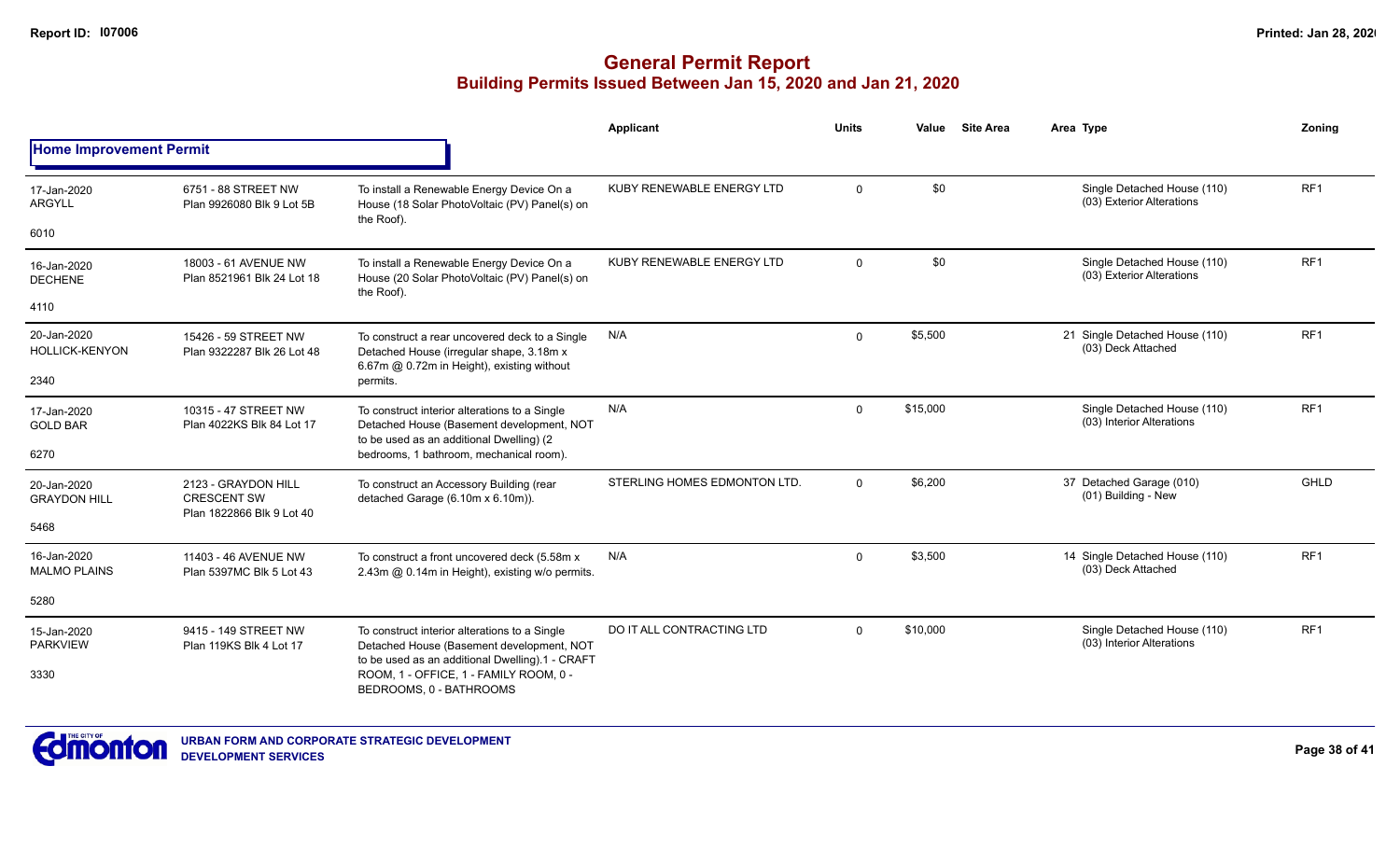|                                            |                                                                  |                                                                                                                                                                                                                                                                    | Applicant               | <b>Units</b> | Value    | <b>Site Area</b> | Area Type                                                | Zoning          |
|--------------------------------------------|------------------------------------------------------------------|--------------------------------------------------------------------------------------------------------------------------------------------------------------------------------------------------------------------------------------------------------------------|-------------------------|--------------|----------|------------------|----------------------------------------------------------|-----------------|
| <b>Home Improvement Permit</b>             |                                                                  |                                                                                                                                                                                                                                                                    |                         |              |          |                  |                                                          |                 |
| 15-Jan-2020<br><b>AVONMORE</b><br>6020     | 7342 - 81 STREET NW<br>Plan 961KS Blk 2 Lot 20                   | To construct interior alterations to a Single<br>Detached House (Basement development, NOT<br>to be used as an additional Dwelling), (1<br>bedroom, 1 bathroom, living room, laundry /<br>mechanical room, NO wet bar or kitchen).                                 | N/A                     | $\mathbf 0$  | \$25,000 |                  | Semi-Detached House (210)<br>(03) Interior Alterations   | RF1             |
| 15-Jan-2020<br>KILDARE<br>2400             | 13721 - 75 STREET NW<br>Plan 8922799 Blk 13 Lot 72               | To construct interior alterations to a 4-Dwelling<br>Row House (Basement development (Lot 72<br>ONLY), NOT to be used as an additional<br>Dwelling), (1 bedroom, 1 bathroom, 1 rec room,<br>1 storage, 1 workout room, mechanical room,<br>NO wet bar or kitchen). | N/A                     | $\Omega$     | \$5,000  |                  | Row House (330)<br>(03) Interior Alterations             | RA7, RA7        |
| 15-Jan-2020<br><b>KERNOHAN</b><br>2390     | 166 - RIVER POINT NW<br>Plan 9222418 Blk 37 Lot 171              | To construct interior alterations to a Single<br>Detached House (Basement development, NOT<br>to be used as an additional Dwelling), (1<br>bathroom, 1 office, 1 living room, 1 mechanical<br>room, 1 utility/storage room, and NO wet bar or<br>kitchen).         | N/A                     | $\Omega$     | \$2,500  |                  | Single Detached House (110)<br>(03) Interior Alterations | <b>RPL</b>      |
| 16-Jan-2020<br><b>BEAUMARIS</b><br>3040    | 44, 10205 - 158 AVENUE NW<br>Condo Common Area (Plan<br>8321645) | To construct interior alterations to a Row House<br>(Basement development (Unit 44 ONLY), NOT to<br>be used as an additional Dwelling), (1 open<br>space, mechanical room, NO wet bar or<br>kitchen).                                                              | N/A                     | $\Omega$     | \$5,000  |                  | Single Detached House (110)<br>(03) Interior Alterations | RF <sub>5</sub> |
| 16-Jan-2020<br><b>SUMMERSIDE</b><br>6213   | 1408 - 75 STREET SW<br>Plan 0525597 Blk 23 Lot 30B               | To construct interior alterations to a<br>Semi-Detached House (Basement development<br>(Lot 30B), NOT to be used as an additional<br>Dwelling), (1 bedroom, 1 bathroom, 1 living<br>room, mechanical room, NO wet bar or kitchen).                                 | N/A                     | $\Omega$     | \$7,000  |                  | Semi-Detached House (210)<br>(03) Interior Alterations   | RF4             |
| 16-Jan-2020<br><b>KESWICK AREA</b><br>5576 | 2210 - KELLY CRESCENT SW<br>Plan 1622397 Blk 15 Lot 4            | To construct interior alterations to a Single<br>Detached House (Basement development, NOT<br>to be used as an additional Dwelling), (1<br>bedroom. 1 bathroom. 1 rec room, mechanical<br>room, NO wet bar or kitchen).                                            | <b>DOLCE VITA HOMES</b> | $\Omega$     | \$20,000 |                  | Single Detached House (110)<br>(03) Interior Alterations | <b>RSL</b>      |

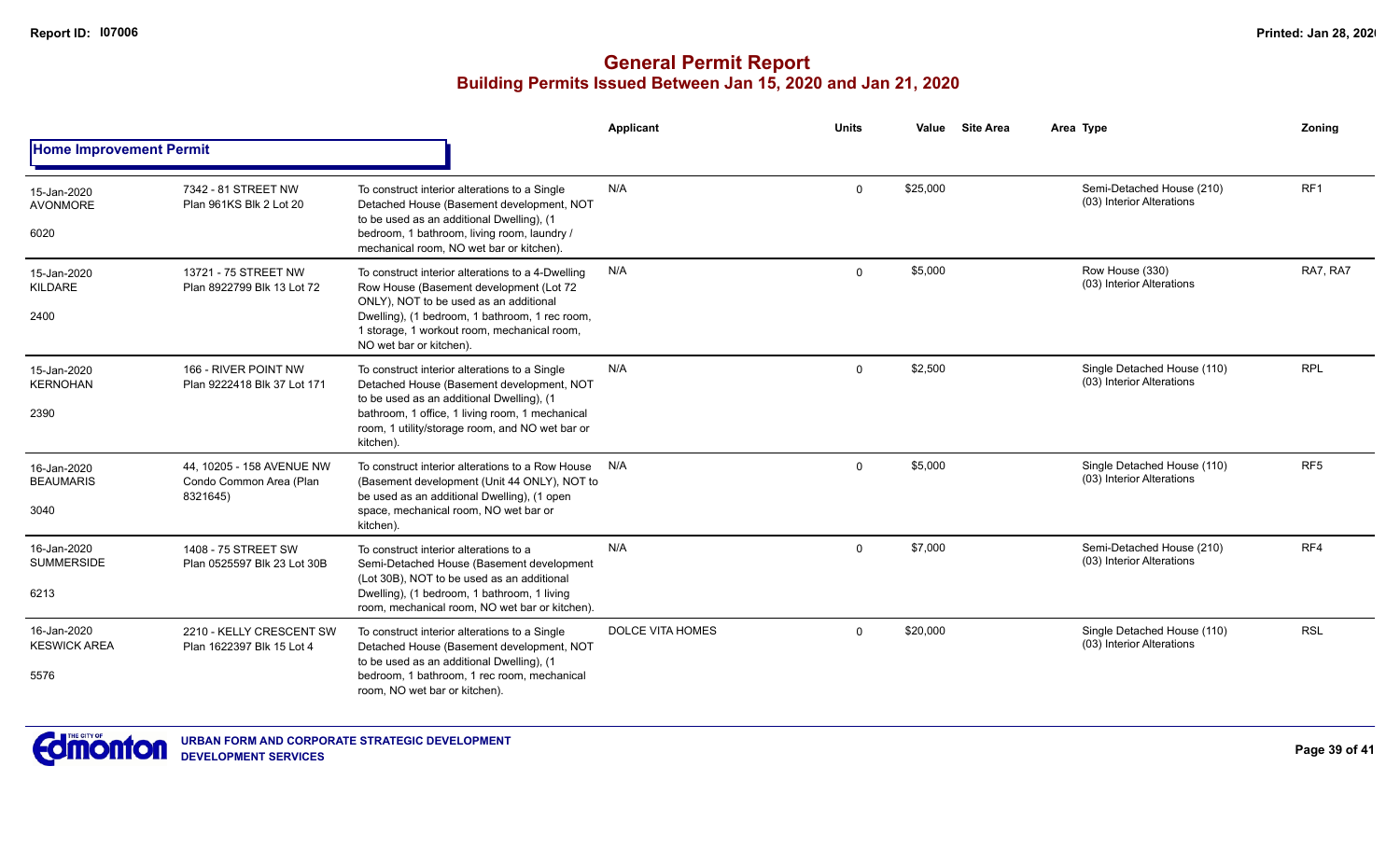|                                   |                                                                                                         |                                                                                                                                             | <b>Applicant</b>                                    | <b>Units</b> | Value    | <b>Site Area</b> | Area Type                                                | Zonina          |
|-----------------------------------|---------------------------------------------------------------------------------------------------------|---------------------------------------------------------------------------------------------------------------------------------------------|-----------------------------------------------------|--------------|----------|------------------|----------------------------------------------------------|-----------------|
| <b>Home Improvement Permit</b>    |                                                                                                         |                                                                                                                                             |                                                     |              |          |                  |                                                          |                 |
| 17-Jan-2020<br><b>SECORD</b>      | 1249 - SECORD LANDING NW<br>Plan 1220407 Blk 6 Lot 56                                                   | To construct interior alterations to a Single<br>Detached House (Basement development, NOT<br>to be used as an additional Dwelling), (1 wet | 1986708 ALBERTA LTD O/A RENO<br><b>CONSTRUCTION</b> | $\mathbf 0$  | \$35,200 |                  | Single Detached House (110)<br>(03) Interior Alterations | <b>RSL</b>      |
| 4487                              |                                                                                                         | bar, 1 bedroom, 1 bathroom, 1 office, living<br>room, mechanical room, NO separate entrances<br>to basement).                               |                                                     |              |          |                  |                                                          |                 |
| 16-Jan-2020<br>CAVANAGH           | 256 - CAVANAGH COMMON SW<br>Plan 1722824 Blk 13 Lot 7                                                   | To construct interior alterations to a Single<br>Detached House (Basement development, NOT<br>to be used as an additional Dwelling), (1     | PERMIT MASTERS                                      | $\Omega$     | \$24,800 |                  | Single Detached House (110)<br>(03) Interior Alterations | <b>RSL</b>      |
| 5467                              | bedroom, 1 bathroom, 1 rec room, 1 media<br>room, laundry / mechanical room, NO wet bar or<br>kitchen). |                                                                                                                                             |                                                     |              |          |                  |                                                          |                 |
| 17-Jan-2020<br>THE HAMPTONS       | 20040 - 53A AVENUE NW<br>Plan 0226719 Blk 1 Lot 42                                                      | To construct interior alterations to<br>Semi-Detached House (Basement development,<br>NOT to be used as an additional Dwelling), (1         | N/A                                                 | $\Omega$     | \$3,000  |                  | Semi-Detached House (210)<br>(03) Interior Alterations   | RF4             |
| 4461                              |                                                                                                         | recreation / rumpus room, 1 storage room,<br>mechanical room. NO wet bar or kitchen).                                                       |                                                     |              |          |                  |                                                          |                 |
| 21-Jan-2020<br><b>RAPPERSWILL</b> | 12311 - 176 AVENUE NW<br>Plan 1525031 Blk 111 Lot 19                                                    | To construct interior alterations to a Single<br>Detached House (Basement development, NOT<br>to be used as an additional Dwelling).        | N/A                                                 | $\Omega$     | \$30,000 |                  | Single Detached House (110)<br>(03) Interior Alterations | <b>RSL</b>      |
| 3370                              |                                                                                                         | (1 Bedroom, 1 Bathroom, 1 Hallway, 1<br>Laundry, and 1 Utility room)                                                                        |                                                     |              |          |                  |                                                          |                 |
| 17-Jan-2020<br>AMBLESIDE          | 2461 - AUSTIN CRESCENT SW<br>Plan 0729436 Blk 13 Lot 12                                                 | To construct interior alterations to a Single<br>Detached House (Basement development, NOT<br>to be used as an additional Dwelling), (1     | N/A                                                 | $\Omega$     | \$4,800  |                  | Single Detached House (110)<br>(03) Interior Alterations | <b>RPL</b>      |
| 5505                              |                                                                                                         | bedroom, 1 bathroom, 1 living room, 1 laundry<br>room, mechanical room. NO wet bar or kitchen).                                             |                                                     |              |          |                  |                                                          |                 |
| 21-Jan-2020<br><b>AVONMORE</b>    | 7712 - 75 AVENUE NW<br>Plan 644KS Blk 7 Lot 60                                                          | To construct interior alterations to a Single<br>Detached House (Basement development, NOT<br>to be used as an additional Dwelling),        | N/A                                                 | $\Omega$     | \$24,000 |                  | Single Detached House (110)<br>(03) Interior Alterations | RF <sub>1</sub> |
| 6020                              |                                                                                                         | (1 bedroom, 1 bathroom, 1 storage room, 1<br>living room, 1 mechanical room, NO wet bar or<br>kitchen).                                     |                                                     |              |          |                  |                                                          |                 |